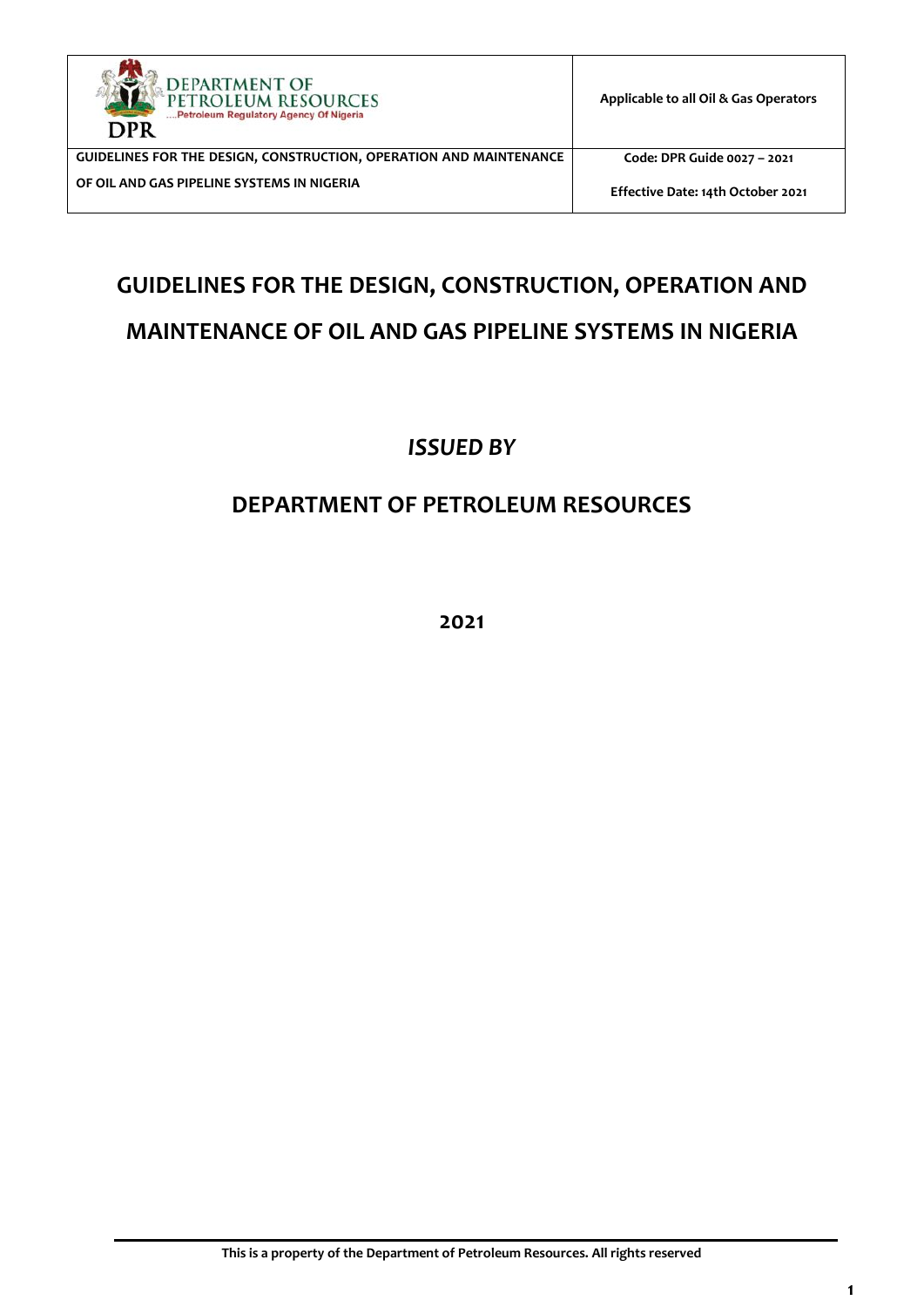



**Code: DPR Guide 0027 – 2021**

**Effective Date: 14th October 2021**

# **Table of Contents**

| 1.1 |       |                                                                      |
|-----|-------|----------------------------------------------------------------------|
| 1.2 |       |                                                                      |
| 1.3 |       |                                                                      |
|     |       |                                                                      |
| 2.1 |       |                                                                      |
|     | 2.1.1 |                                                                      |
|     | 2.1.2 |                                                                      |
| 2.2 |       |                                                                      |
|     | 2.2.1 |                                                                      |
|     | 2.2.2 |                                                                      |
| 2.3 |       |                                                                      |
|     | 2.3.1 |                                                                      |
| 2.4 |       |                                                                      |
|     | 2.4.1 |                                                                      |
|     | 2.4.2 |                                                                      |
| 2.5 |       |                                                                      |
|     | 2.5.1 |                                                                      |
|     | 2.5.2 | Application for Conceptual Design / Front-End Engineering Design  10 |
|     | 2.5.3 | Approval of Conceptual Design / Front-End Engineering Design 10      |
| 2.6 |       |                                                                      |
|     | 2.6.1 |                                                                      |
|     | 2.6.2 |                                                                      |
|     | 2.6.3 | Summary Technical and Safety Studies for Pipeline Design 12          |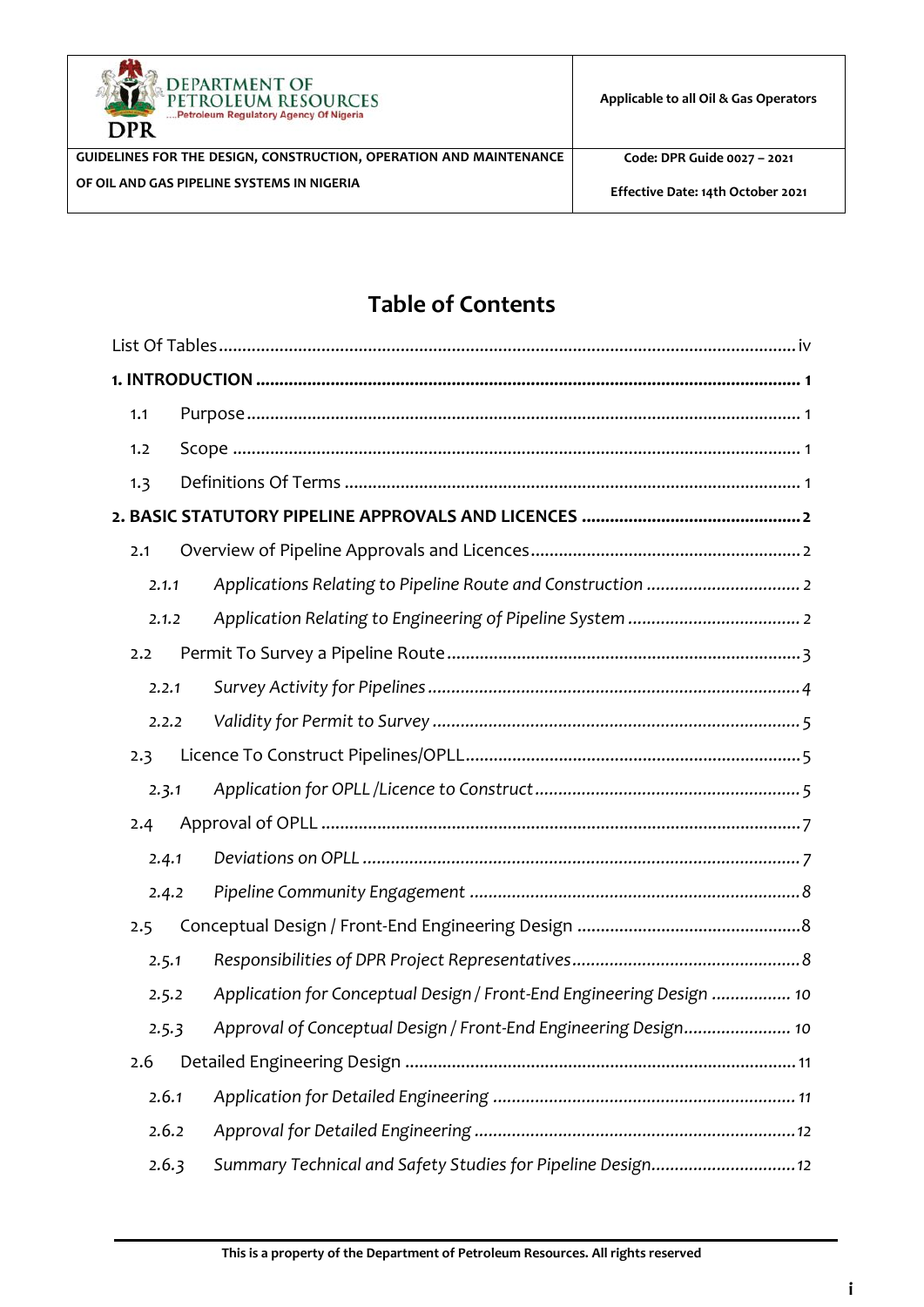

**Applicable to all Oil & Gas Operators** 

**Code: DPR Guide 0027 – 2021**

**Effective Date: 14th October 2021**

| 2.6.4  |                                                                  |
|--------|------------------------------------------------------------------|
| 2.7    |                                                                  |
| 2.7.1  |                                                                  |
| 2.8    |                                                                  |
| 2.9    |                                                                  |
| 2.10   |                                                                  |
| 2.11   |                                                                  |
| 2.11.1 |                                                                  |
| 2.11.2 |                                                                  |
|        |                                                                  |
| 3.1    |                                                                  |
| 3.2    |                                                                  |
| 3.3    |                                                                  |
| 3.3.1  |                                                                  |
| 3.4    |                                                                  |
| 3.4.1  |                                                                  |
| 3.5    |                                                                  |
| 3.5.1  | External Corrosion Control of Buried or Submerged Pipeline 23    |
| 3.5.2  |                                                                  |
|        |                                                                  |
| 4.1    |                                                                  |
| 4.2    |                                                                  |
| 4.2.1  |                                                                  |
| 4.2.2  | Requirements for Inspection and Testing of Gas Pipelines  26     |
| 4.3    | Gas Pipelines Made with Materials Other Than Ductile Steel  27   |
| 4.3.1  |                                                                  |
| 4.3.2  |                                                                  |
|        | 5. FLOWLINE, PIPELINE & RISER SYSTEMS FOR OFFSHORE OPERATIONS 29 |
| 5.1    |                                                                  |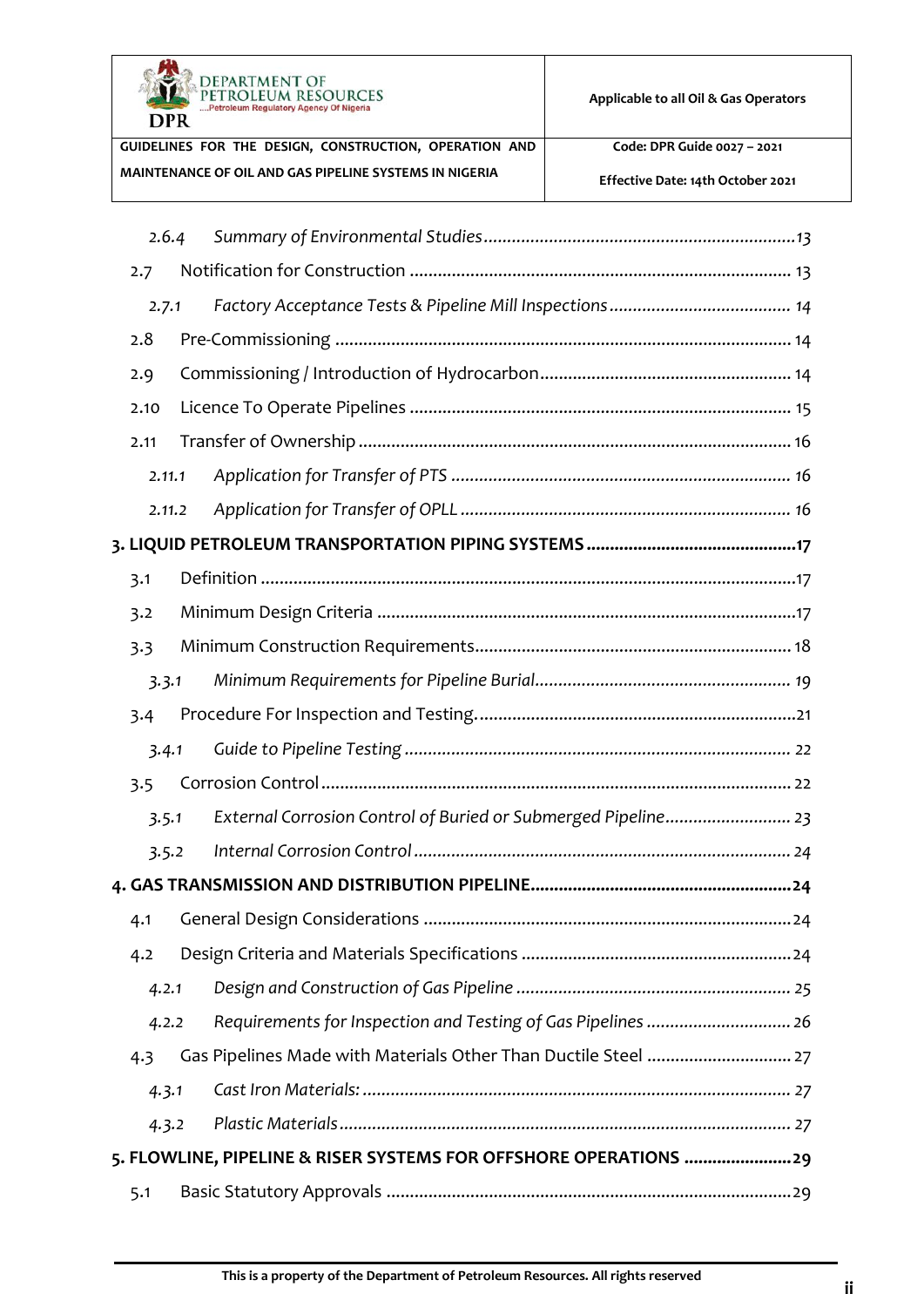

**Applicable to all Oil & Gas Operators** 

**GUIDELINES FOR THE DESIGN, CONSTRUCTION, OPERATION AND MAINTENANCE OF OIL AND GAS PIPELINE SYSTEMS IN NIGERIA**

**Code: DPR Guide 0027 – 2021**

**Effective Date: 14th October 2021**

| 5.2 |       |                                                                        |
|-----|-------|------------------------------------------------------------------------|
|     |       |                                                                        |
| 6.1 |       |                                                                        |
| 6.2 |       |                                                                        |
|     | 6.2.1 |                                                                        |
| 6.3 |       |                                                                        |
|     | 6.3.1 |                                                                        |
|     | 6.3.2 |                                                                        |
|     | 6.3.3 |                                                                        |
|     | 6.3.4 |                                                                        |
|     | 6.3.5 |                                                                        |
|     | 6.3.6 |                                                                        |
|     | 6.3.7 |                                                                        |
| 6.4 |       |                                                                        |
| 6.5 |       |                                                                        |
| 6.6 |       |                                                                        |
|     |       | 7. DECOMMISSIONING AND RESUMPTION OF OPERATION FOR PIPELINE SYSTEMS 36 |
| 7.1 |       |                                                                        |
|     | 7.1.1 |                                                                        |
| 7.2 |       |                                                                        |
| 7.3 |       |                                                                        |
|     |       |                                                                        |
|     |       |                                                                        |
| 9.1 |       | Appendix 1 - Summary of Fees for Pipeline Licence Process  37          |
| 9.2 |       |                                                                        |
| 9.3 |       | Appendix 3- Summary of Process Time Frames and Responsibilities39      |
| 9.4 |       |                                                                        |
|     |       |                                                                        |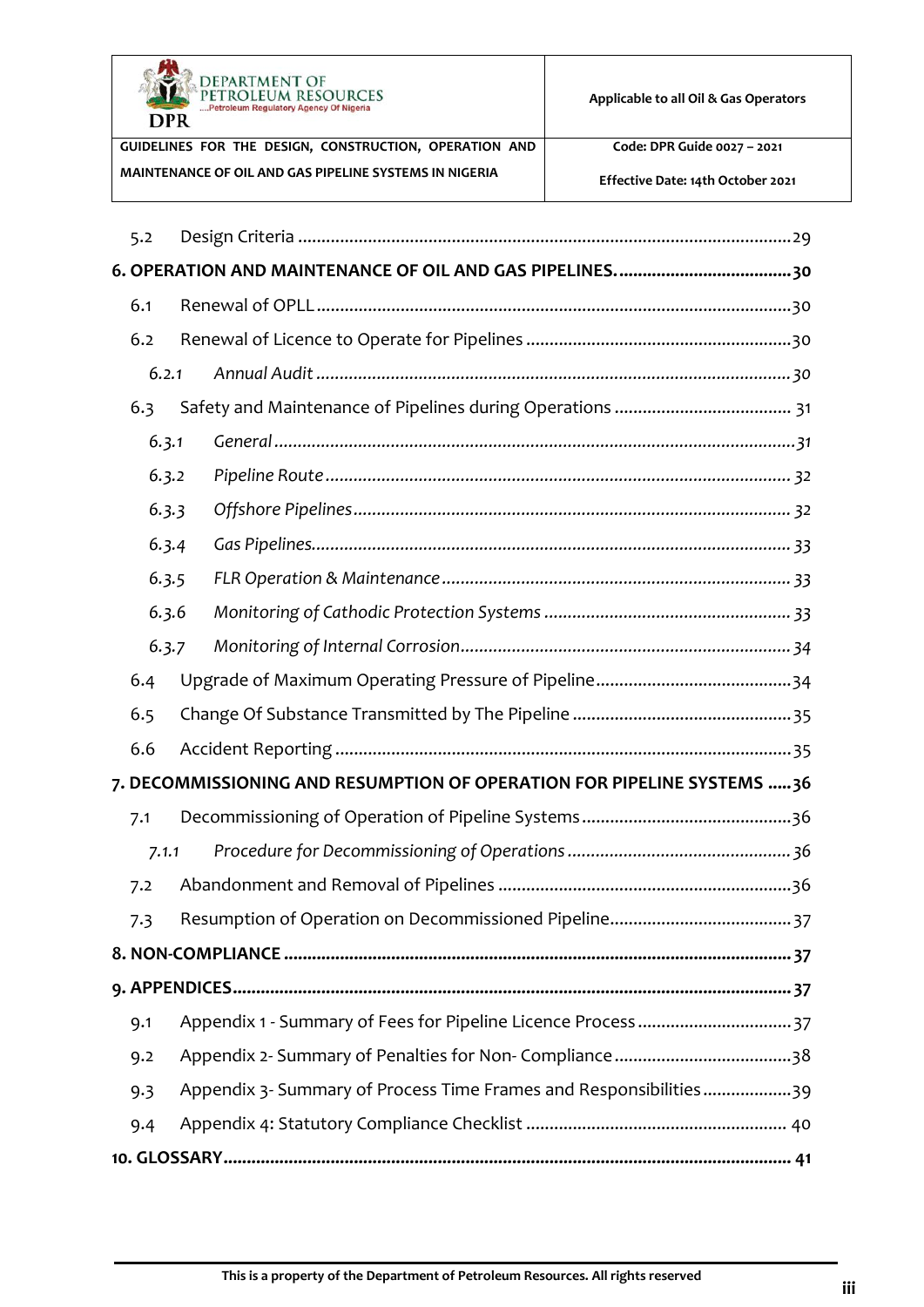

**Applicable to all Oil & Gas Operators** 

**GUIDELINES FOR THE DESIGN, CONSTRUCTION, OPERATION AND MAINTENANCE OF OIL AND GAS PIPELINE SYSTEMS IN NIGERIA**

**Code: DPR Guide 0027 – 2021**

**Effective Date: 14th October 2021**

## **List Of Tables**

<span id="page-4-0"></span>

| Table 9-3 Pipeline Licensing and Approvals Time Frames and Responsibilities39 |  |
|-------------------------------------------------------------------------------|--|
|                                                                               |  |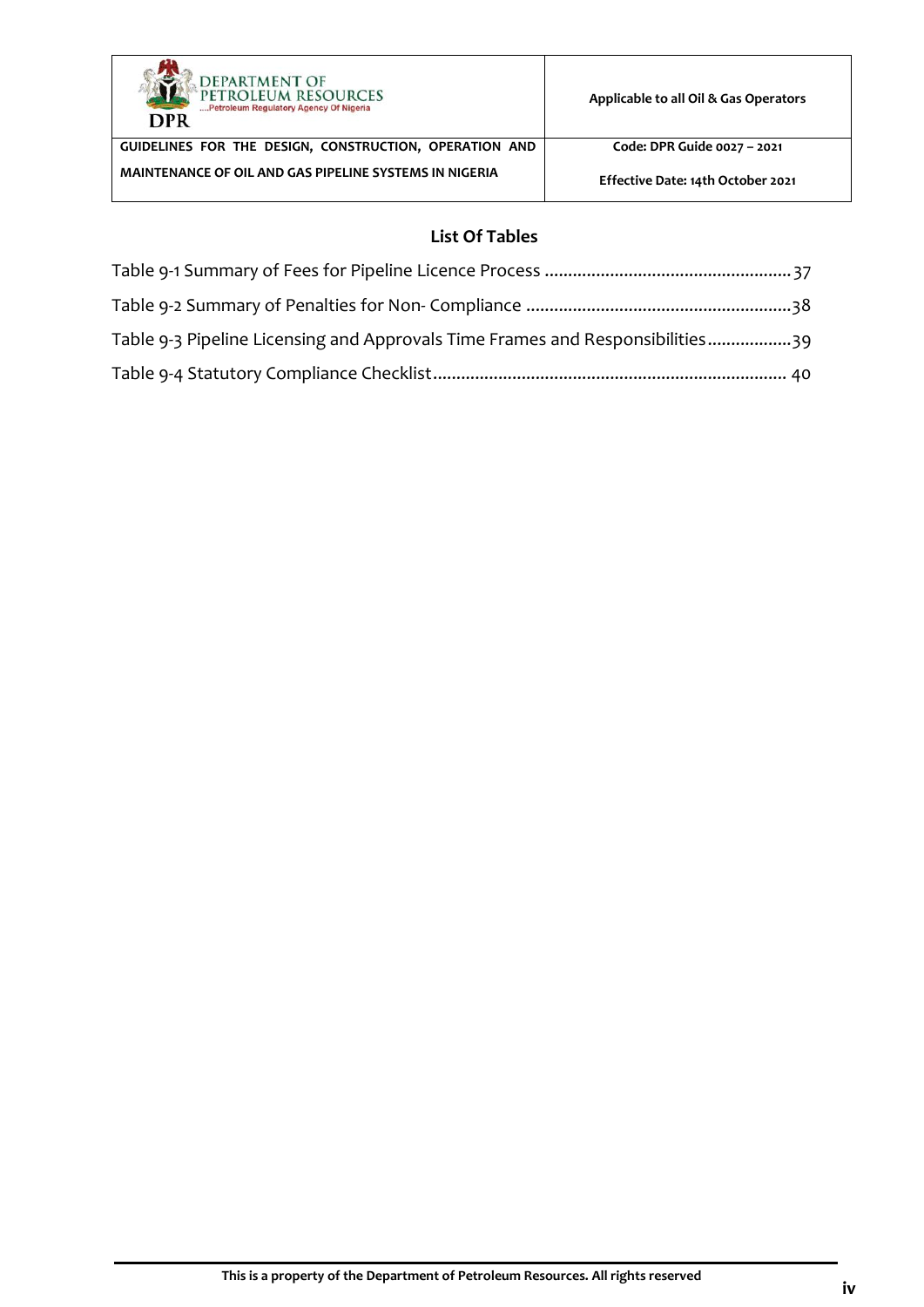

**Code: DPR Guide 0027 – 2021**

**Effective Date: 14th October 2021**

## **Copyright**

All rights reserved. This document is the property of the Department of Petroleum Resources (DPR), and the copyright thereof is vested in the DPR. The use of any part of this document as a quote or in any publication shall be acknowledged and/or referenced.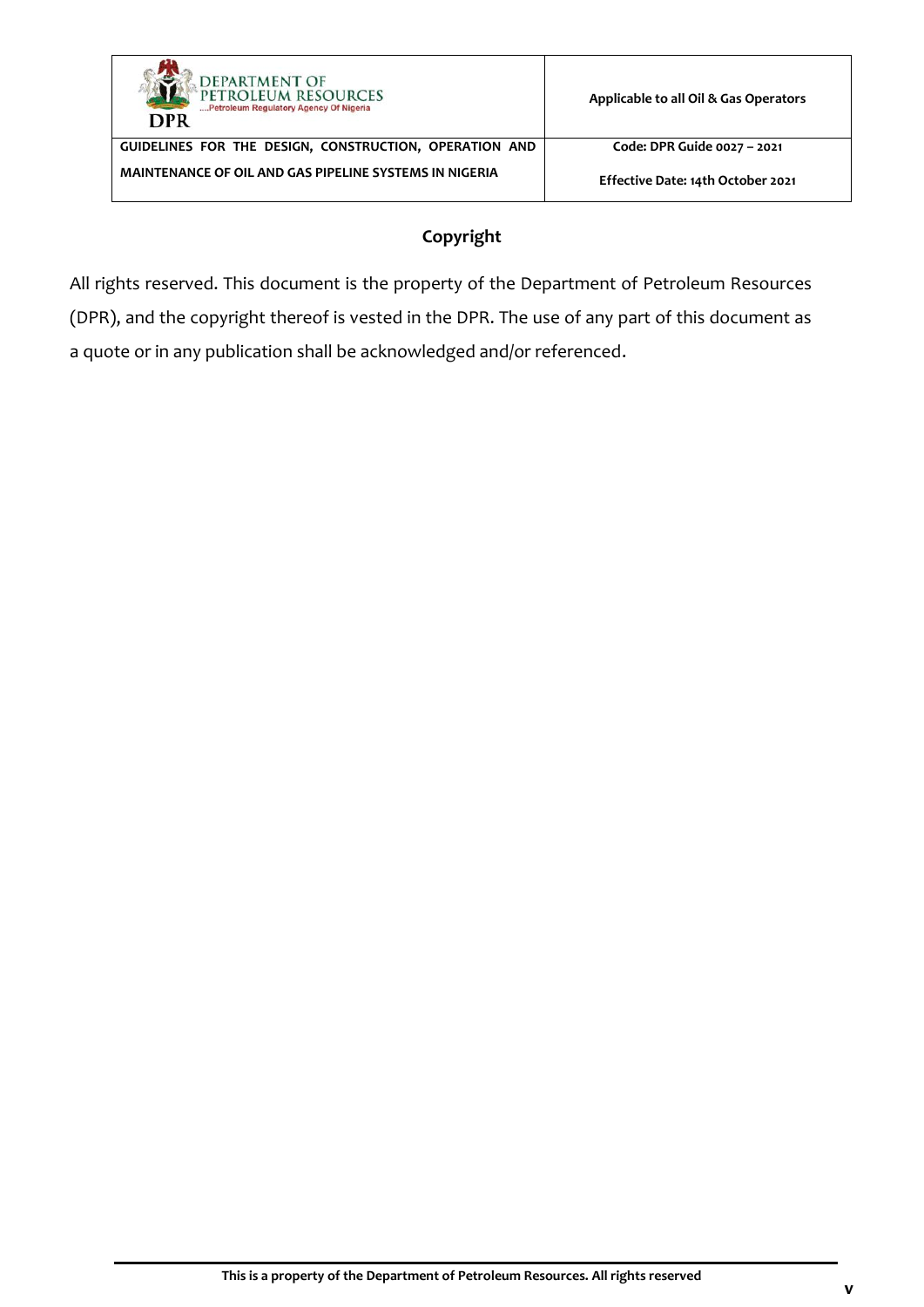

**Code: DPR Guide 0027 – 2021**

**Effective Date: 14th October 2021**

## <span id="page-6-0"></span>**1. INTRODUCTION**

## <span id="page-6-1"></span>**1.1 Purpose**

These Guidelines are issued pursuant to the provision of the Oil Pipeline Act, 1956, Petroleum Act 1969 and its amendments, Oil and Gas Pipeline Regulations 1995 and Mineral Oils (Safety) Regulation 1963. It prescribes the procedures for the grant of licences and approvals for the design and construction of oil and gas pipelines and the guidelines for the construction, commissioning, operation and maintenance of pipelines and their ancillary installations.

#### <span id="page-6-2"></span>**1.2 Scope**

These guidelines shall be applicable to all pipeline (section 11(2) Oil Pipeline Acts Cap 338 LFN 1990) systems employed for the service of transporting hydrocarbon fluid or fluids associated with operations related to Petroleum exploitation, production, refinery and product distribution. Open access pipeline systems shall observe any additional statutory provisions of the Open access statutory framework which are which are not covered in these Guidelines.

## <span id="page-6-3"></span>**1.3 Definitions Of Terms**

- I. **MIP –** Manufacturing Inspection plan and is required during project implementation to ascertain the technical integrity of fabricated line pipes, coating and all other associated components of the pipeline system.
- II. **OPEN ACCESS PIPELINE –** Pipeline system operated within the open access regime.
- III. **PIPELINE-** A pipe or tubing used in the transportation of hydrocarbon resource from the first gathering manifold to all the facilities required for processing, distribution and export. Section 11(2) of the Oil Pipeline Act Cap 338 LFN 1990 defines pipeline as a means for the conveyance of mineral oils, natural gas and any derivatives or component, and any substance (including steam and water) used or intended to be used in the production or refining or conveying of mineral oils, natural gas and any of their derivatives or components.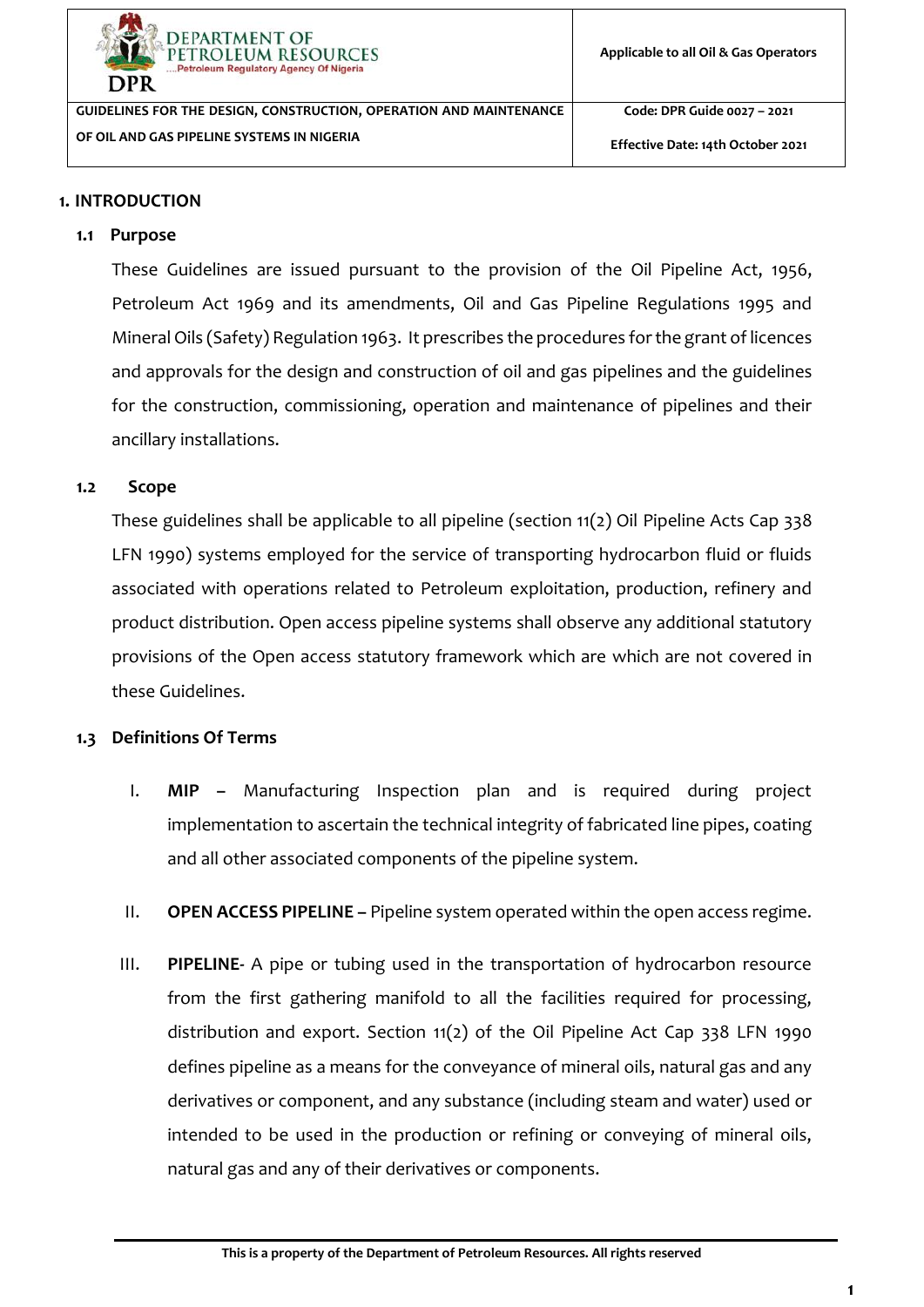

**Effective Date: 14th October 2021**

IV. **PIPELINE SYSTEM-** All parts of those physical facilities comprising a particular pipeline through which hydrocarbon resource flows, including pipe, valves, and other appurtenances attached to the pipeline such as, pump or compressor stations, regulating and metering stations, block valve stations, electrical equipment stations for Cathodic Protection etc.

#### <span id="page-7-0"></span>**2. BASIC STATUTORY PIPELINE APPROVALS AND LICENCES**

#### <span id="page-7-1"></span>**2.1 Overview of Pipeline Approvals and Licences**

All applications for approvals and licences for the design, construction and operation of any pipeline shall be made to the Department of Petroleum Resources with evidence of payment of prescribed fees, as applicable. The applications steps are depicted below:

#### <span id="page-7-2"></span>*2.1.1 Applications Relating to Pipeline Route and Construction*

The application steps are as follows

- i. Permit to Survey
- ii. Licence to Construct/OPLL

#### <span id="page-7-3"></span>*2.1.2 Application Relating to Engineering of Pipeline System*

For the engineering processes of the pipeline system, the application/approval steps are as follows:

- i. Conceptual Design / Front-End Engineering Design
- ii. Detailed Engineering Design
- iii. Notification on commencement of Construction
- iv. Pre-commissioning
- v. Introduction of Hydrocarbon / Commissioning.
- vi. Licence to Operate the Pipeline. Note this licence to operate for pipeline will be renewed annually when the pipeline is in operation

#### **Note:**

- i. The minimum design and construction requirements are contained **Section [3](#page-22-0)** and **Section [4](#page-29-1)** of these Guidelines for oil and gas pipelines respectively.
- ii. For Facility Development Projects with pipelines as part of the SOW, Pipeline Approvals and Licences process depicted above shall apply to the pipeline SOW.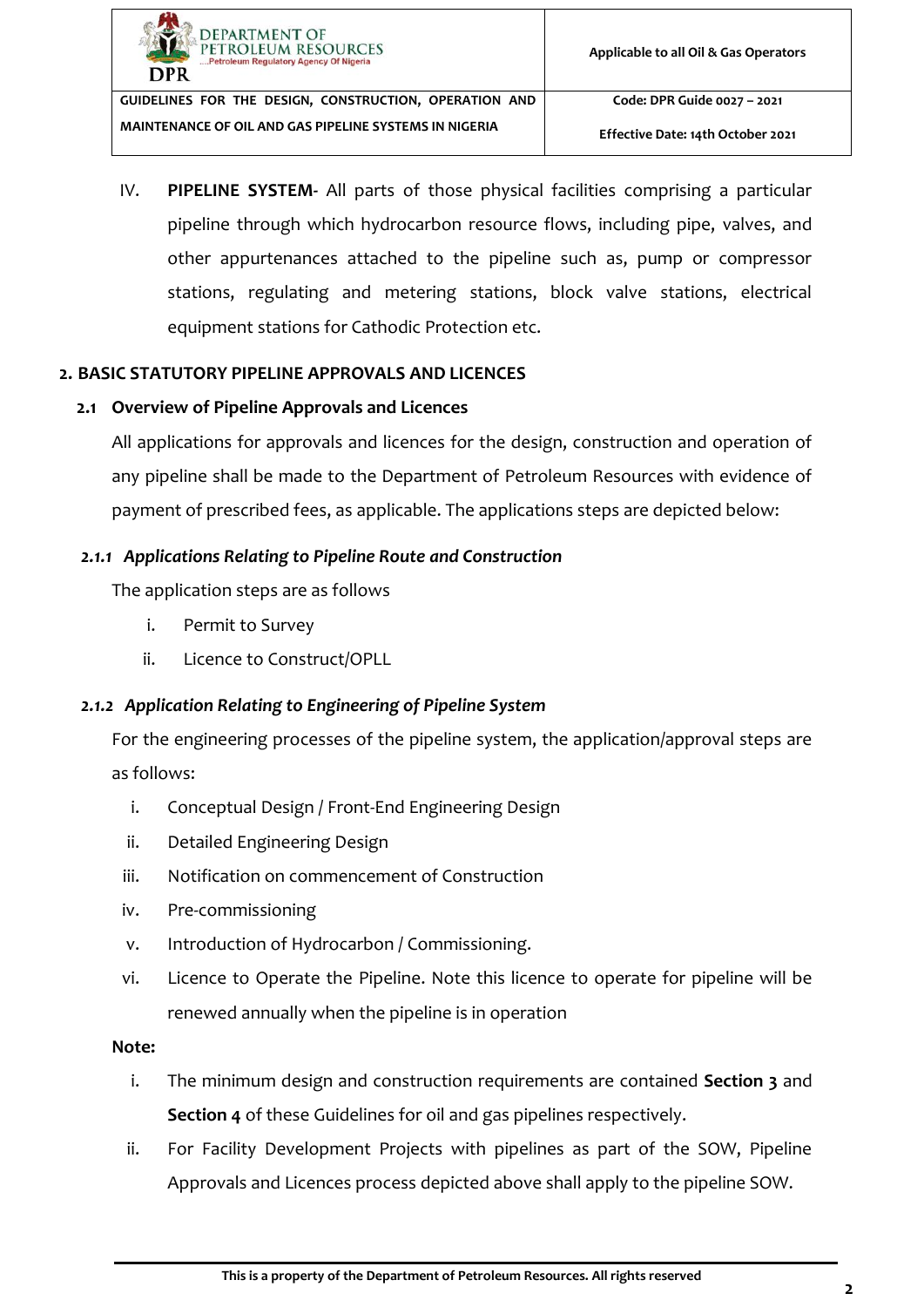- iii. Offshore flowline, pipelines and riser systems shall follow the application process depicted above. However, the minimum requirements for design and construction are contained in **Section [5](#page-34-0)**.
- **iv.** The minimum requirement for operations and maintenance of pipeline system are contained in **Section [6](#page-35-0)**
- v. DPR Representative shall be attached to the pipeline development project for the purpose of regulatory guidance in line with **Sectio[n 2.5.2](#page-15-0)** of these guidelines.
- vi. Open access pipeline systems shall comply with all the statutory requirements of these Guidelines and additional requirements specified by applicable open access regulatory frameworks such as in the Nigerian Gas Transportation Network Code (NGTNC) etc.

## <span id="page-8-0"></span>**2.2 Permit To Survey a Pipeline Route**

All Pipelines, without exceptions shall undergo the Permit to Survey application process, hence it shall be mandatory for the route of the proposed pipeline to be surveyed or that of an existing pipeline to be re-surveyed before the grant of an Oil Pipeline Licence or the renewal of an expired Oil Pipeline Licence, irrespective of size, length, service, location, terrain, etc. For the purpose of this survey, a Permit to Survey shall be obtained in line with the provisions of Sections (4), (5) and (6) of the Oil Pipeline Act. An application for a Permit to Survey shall be accompanied by the following:

- a. A topographical map of the pipeline drawn on Scale 1:50,000 for pipelines of length up to 50 kilometre and 1:100,000 for pipelines of lengths between 50 kilometre and 100 kilometre and 1:250,000 for pipelines above 100 kilometre in length. Topographical maps shall be presented in a GIS format developed with Minna as a geo-reference datum.
- b. Evidence of payment of the following applicable fees for Permit to survey paid via the Remita and DPR IGR platform (igr.dpr.gov.ng):
	- i. Application fee of  $\frac{1}{2}$ 0:00
	- ii. Grant fee  $\frac{1}{2}$  50:00 only, and
	- iii. Processing fees of N 500,000:00 and any other fee as specified on (DPR IGR Platform)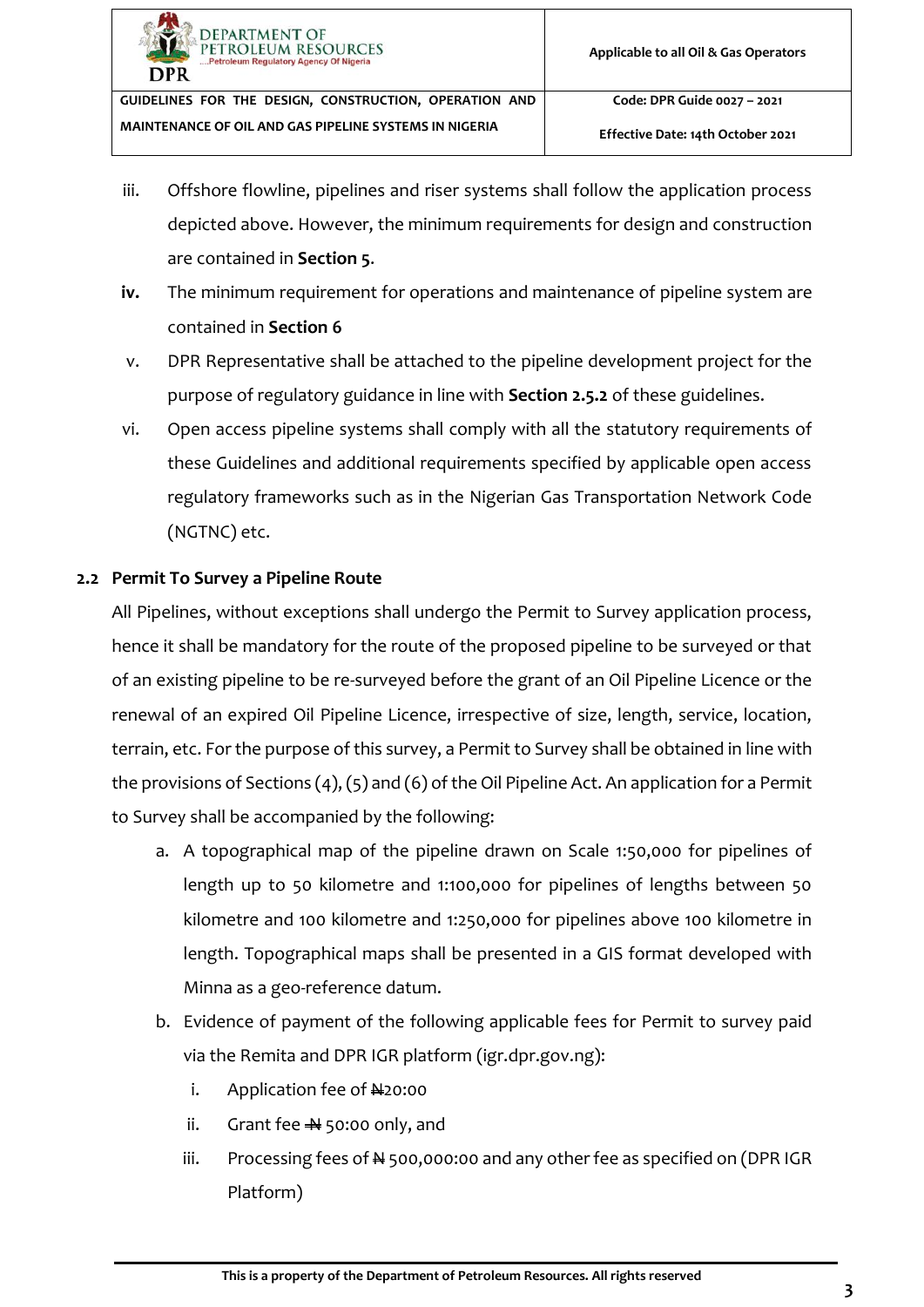**Code: DPR Guide 0027 – 2021**

#### **Note:**

- i. It is statutory for the Department to participate in the ROW inspection as provided on [Appendix 4: Statutory Compliance Checklist](#page-45-0) for Pipelines.
- ii. The requirements of National Data Repository (NDR) Regulations, 2020, shall apply for the charting of the pipeline per stand sheet and any other data that will be released from the Repository.

#### <span id="page-9-0"></span>*2.2.1 Survey Activity for Pipelines*

In reviewing the application for PTS, the DPR shall seek consents and no objections from other agencies such as Ministry of Lands, NPA, NIWA, Railway etc. as applicable, depending on the interference by the proposed pipeline.

Following the issuance of PTS, the proponent shall within validity of the permit proceed with activities permitted in the oil pipeline act for the purpose of establishing the route for the proposed pipeline. In line with p art 6 of the Oil Pipeline Act, the proponent shall ensure the following in the selection of ROW:

- i. Any other consent required for the PTS which were not previously obtained are duly secured. For this purpose, a minimum of 14 days' notice shall be given. Special attention shall be given to venerated lands as described in the Oil Pipeline Act.
- ii. It takes reasonable steps to avoid unnecessary damage to the environment.
- iii. Compensations are made to owners and occupiers of any property for any damage done
- iv. Any dispute that may arise shall be settled in line with the Part 4 of the Oil Pipeline Act
- v. The ROW selected allows access for construction, operations, inspection, maintenance, testing or in an emergency.

**Note:** The DPR shall be notified of any change of route/variations within the validity of a PTS.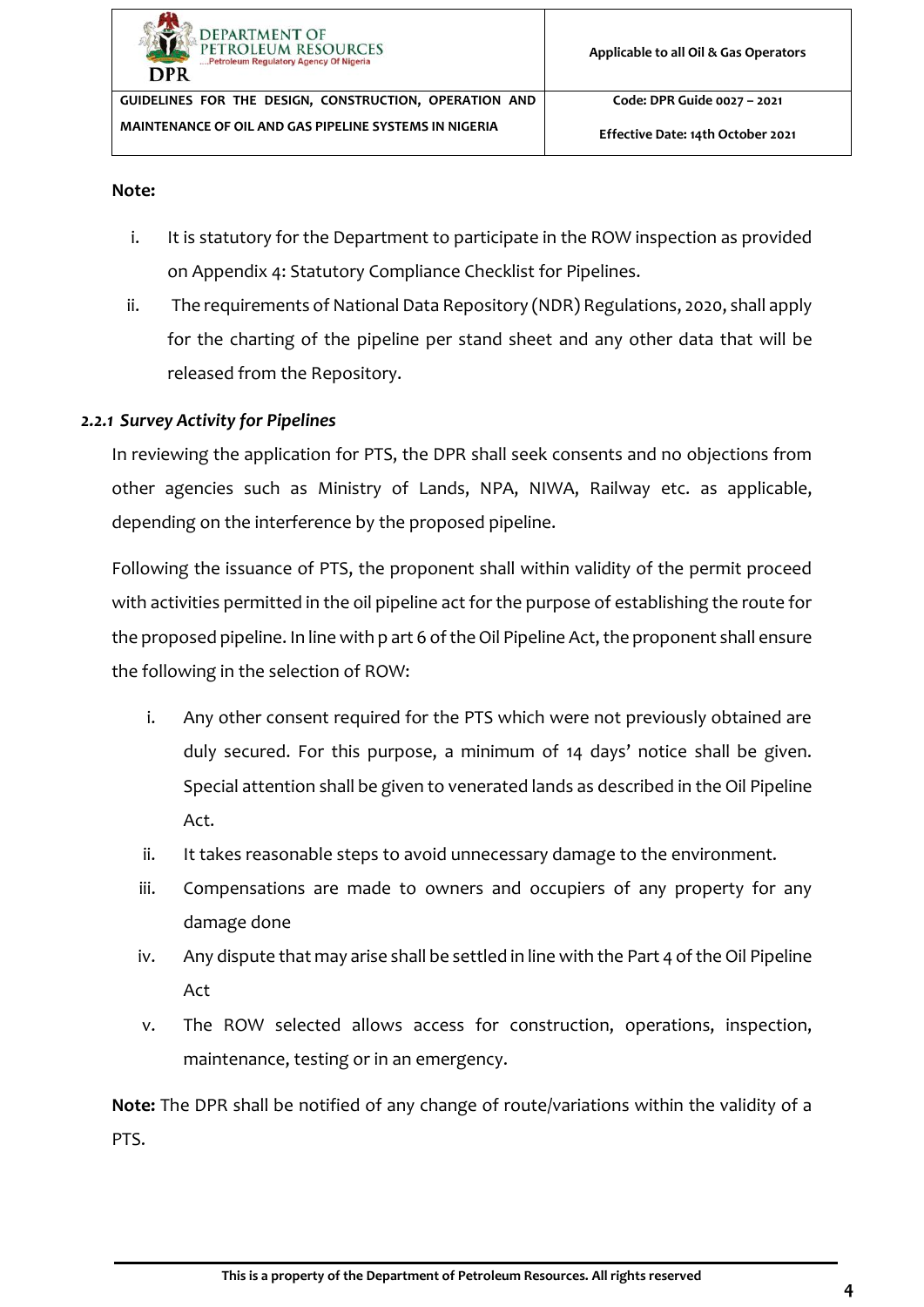**Code: DPR Guide 0027 – 2021**

#### <span id="page-10-0"></span>*2.2.2 Validity for Permit to Survey*

A Permit to Survey is valid for two years. Application for the revalidation of PTS after the expiration of validity shall be considered on the following conditions:

- i. The re-inspection of the ROW shows no reasonable change to the conditions under which the PTS was earlier issued.
- ii. A fee of **USD5,000** is paid upon the application.

## <span id="page-10-1"></span>**2.3 Licence To Construct Pipelines/OPLL**

#### *2.3.1 Application for OPLL /Licence to Construct*

<span id="page-10-2"></span>Oil Pipeline Licence to Construct shall be applied for within the validity of the Permit to Survey. In this regard, the provisions of Part III of the Oil Pipelines Act shall be followed in making such applications, in addition to which the following requirements shall be fulfilled:

- a. A statement indicating the service that the pipeline will render.
- b. Schedule II The technical specifications of the pipeline.
- c. The characteristics of the fluid to be conveyed through the pipeline.
- d. The total estimated cost of construction.
- e. The List and the OGISP status of the prospective companies being considered for the construction of the pipeline.
- f. Schedule 1 The detailed survey description of the proposed pipeline Right of Way in accordance with the Nigerian National Grid, indicating the width of the right of way with the coordinates (In approved geodetic formats) of the various points of intersections.
- g. The plan of the pipeline showing the following:
	- i. The proposed route of the pipeline marked in red for liquid and green for gas pipelines respectively, with sections and quarter sections shown.
	- ii. The location of each point at which there is a change in any of the following parameters:
		- (a) Outside or nominal diameter of the pipeline
		- (b) Wall thickness of the line pipe material
		- (c) Type and Grade of line pipe.
		- (d) Designed maximum operating pressure.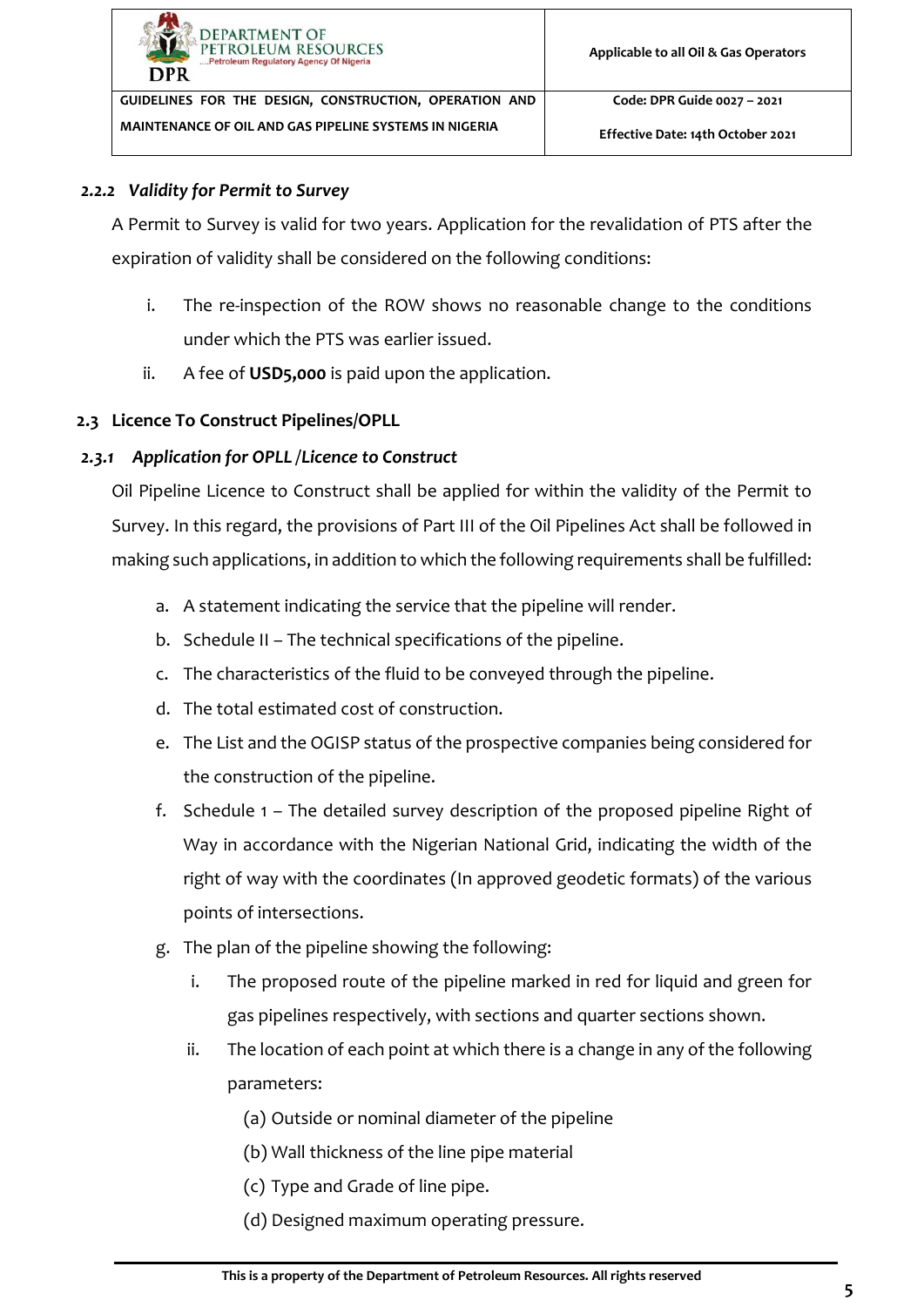

**Effective Date: 14th October 2021**

- iii. Direction of fluid flow along the pipeline
- iv. The locations indicated by symbols of any installations along the pipeline.
- v. The locations of the points at which other pipelines would be crossed by the new pipeline indicating the owner of the pipeline to be crossed.
- vi. The relative position of any existing pipeline or pipeline in an adjacent right of way within 100 meters should be indicated stating the name of the owner of such a pipeline.
- vii. The regional topography of the area along the pipeline route within a distance of 100 meters on both sides should be indicated including any watercourses to be crossed.
- h. The plan of the pipeline showing the following details:
	- i. Location of any anchors or expansion loops
	- ii. Location and operating details of corrosion prevention devices, main line valves and any emergency shut down devices.
	- iii. Pig launching and receiving points and any tie-in points with operating details.
- i. The hydraulic profile of the pipeline indicating the position of any pumping or booster stations and velocity profile (indicating erosional velocity boundaries).
- j. The general description and proposed design / operational parameters shall be given for the ancillary facilities along the pipeline or its terminal ends such as compressor stations, manifolds, meter banks etc.
- k. The plan and profile of the pipeline showing the manner in which any highway, railroad, waterway, powerline or other pipeline lying along the route would be crossed.
- l. The construction schedule to be approved by the Department
- m. Evidence payment of the following applicable fees for Permit to survey paid through the remita and DPR IGR platform (igr.dpr.gov.ng)
	- i. Application fee of  $H20:00$
	- ii. Grant fee  $\frac{N}{2}$  50:00 only,
	- iii. Computed annual ground rent for the first year, Calculated as  $\frac{N}{2}$  20 per mile or  $\frac{N}{N}$  12.50k per km, and
	- iv. Processing fees of  $\frac{1}{2}$  500,000:00 (DPR IGR platform)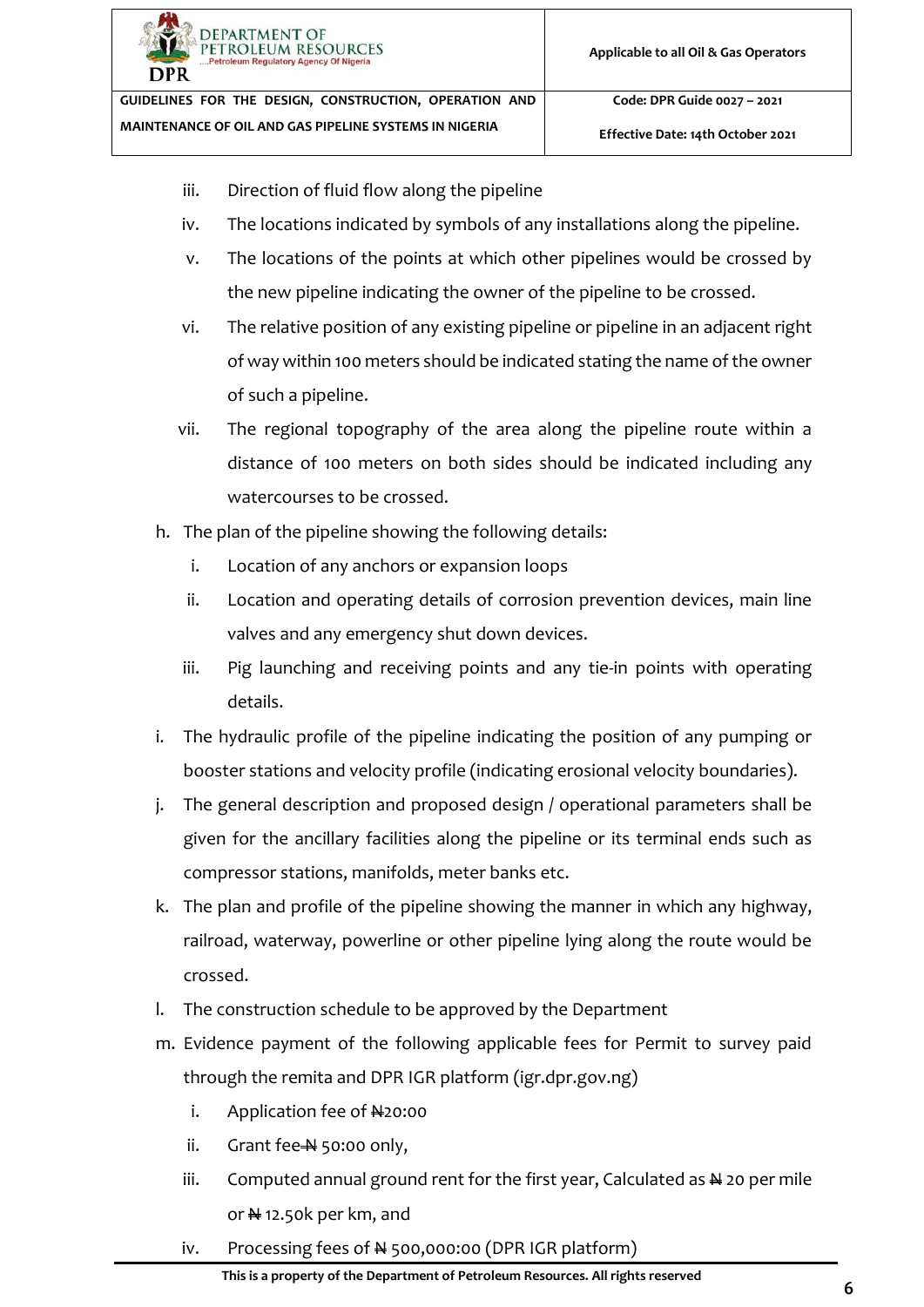| <b>DEPARTMENT OF</b><br>PETROLEUM RESOURCES<br>Petroleum Regulatory Agency Of Nigeria<br>DPR | Applicable to all Oil & Gas Operators |
|----------------------------------------------------------------------------------------------|---------------------------------------|
| GUIDELINES FOR THE DESIGN, CONSTRUCTION, OPERATION AND                                       | Code: DPR Guide 0027 - 2021           |
| MAINTENANCE OF OIL AND GAS PIPELINE SYSTEMS IN NIGERIA                                       | Effective Date: 14th October 2021     |

**Note:** The applicant shall inform the Department should there be a change of diameter, at any time, during application at OPLL.

## <span id="page-12-0"></span>**2.4 Approval of OPLL**

At OPLL, Consents and no objections from other agencies such as Ministry of Lands, NPA, NIWA, Railway etc. depending on the interference by the proposed pipeline shall be sought. In line with part III of the Oil Pipeline Act, the proponent shall be required to place publication in, the following mediums:

- i. State gazette for each state through which the pipeline passes,
- ii. Federal gazette
- iii. Newspapers circulating in areas through which the route of projected pipeline passes.
- iv. Other operators and lease holder with possible interference with the pipeline.
- v. Publication in areas likely to be affected by the OPLL
- vi. Others as determined by DPR

Public hearing shall also be held before a licence is granted. The public hearing shall document no objections for the purpose of issuance for the OPLL. Permit to survey another route shall be issued upon application when there is an objection to the OPLL

**Note**: Following the issuance of OPLL, the Proponent shall proceed with activities for the establishment of the pipeline on the proposed route. Proponents are to note that various engineering approvals in line with Section [2.1.2](#page-7-3) of these guidelines shall be obtained for the design, construction, and operation of pipeline.

## <span id="page-12-1"></span>*2.4.1 Deviations on OPLL*

The OPLL is valid for period not exceeding twenty (20) years. For any deviation from the original conditions of the OPLL e.g., change of route, pipe specification, diameter etc, the Re-validation of OPLL shall be effected for any pipeline within the validity period of existing OPLL. The following shall be supplied by the pipeline licencee for the revalidation:

- i. Justification/Reason for re-validation
- ii. Schedule 1 Survey Description of existing pipeline ROW.
- iii. Schedule 2 Technical Specification of the pipeline system.
- iv. Any other supporting documentation.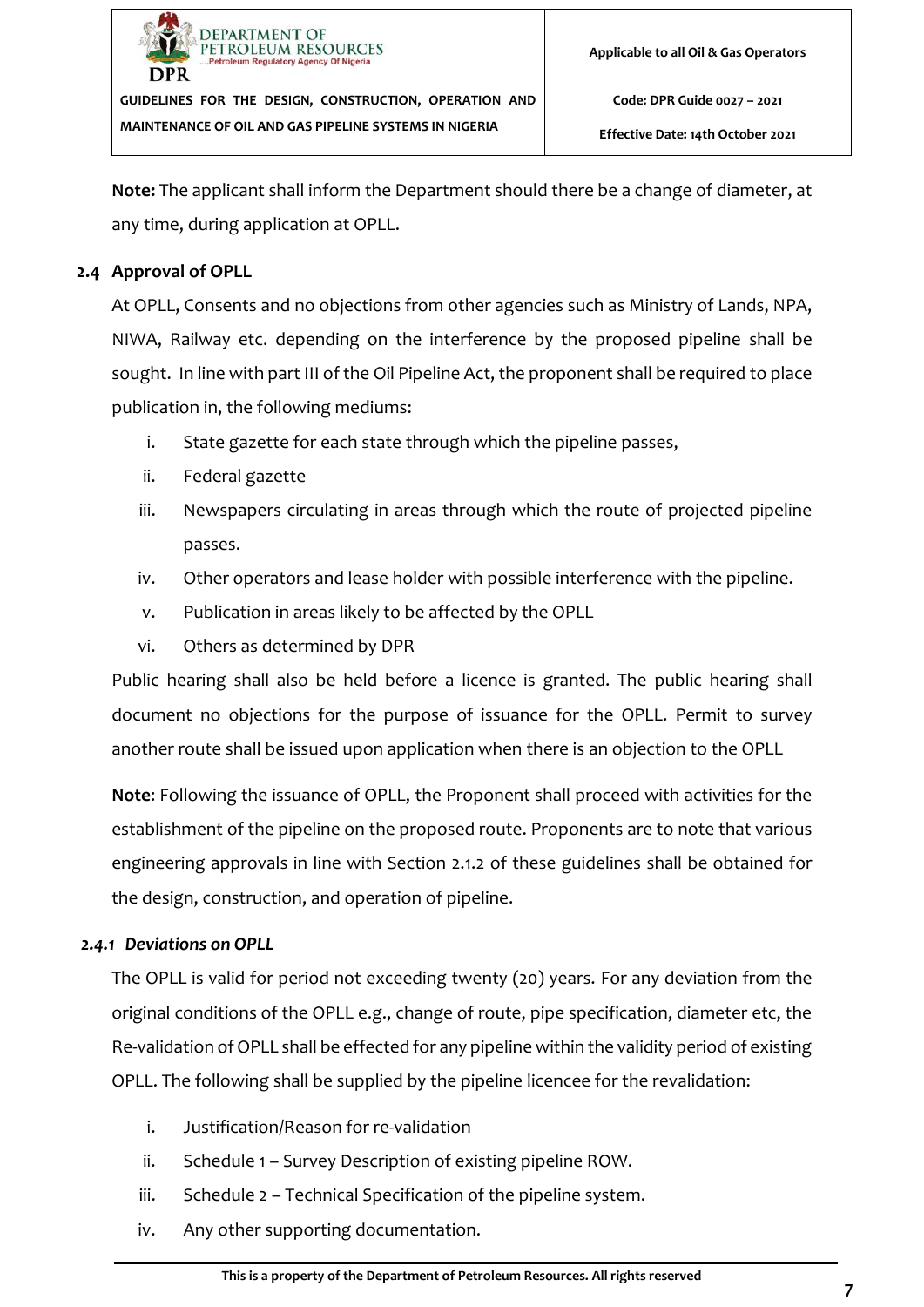| <b>DEPARTMENT OF</b><br>PETROLEUM RESOURCES<br>Petroleum Regulatory Agency Of Nigeria<br><b>DPR</b> | Applicable to all Oil & Gas Operators |
|-----------------------------------------------------------------------------------------------------|---------------------------------------|
| GUIDELINES FOR THE DESIGN, CONSTRUCTION, OPERATION AND                                              | Code: DPR Guide 0027 - 2021           |
| MAINTENANCE OF OIL AND GAS PIPELINE SYSTEMS IN NIGERIA                                              | Effective Date: 14th October 2021     |

An application for re-validation shall be accompanied by a payment of **N 250,000:00** only, made payable to the Department of Petroleum Resources as processing fees.

## <span id="page-13-0"></span>*2.4.2 Pipeline Community Engagement*

Every pipeline development activity shall be expected to develop a sustainable Community Engagement Program (CEP) for all its pipeline communities. The CEP shall optimally involve all necessary stakeholders in both its generation and implementation and shall be submitted for the approval of the Department along with the request for grant of Oil Pipeline Licence. As part of the community engagement program, company shall consider incorporating the following:

- i. Pipeline community shall supply manpower required for conducting an effective R.O.W surveillance coordinated by the community head. Surveillance activity shall be conducted under an MOU executed between the pipeline owner and the community leader spelling out responsibilities, allowances and reporting pattern.
- ii. Pipeline owner shall optimally utilize pipeline community local content capacity in executing all pipeline related projects.

**Note:** Renewal of OPLL shall be granted only on the submission and approval of a comprehensive pipeline CEP.

## <span id="page-13-1"></span>**2.5 Conceptual Design / Front-End Engineering Design**

All pipeline development shall duly obtain an approval the conceptual design/FEED prior to commencement of detailed design and construction. Conceptual Design are Engineering design activities required to specify pipeline development programs such as SOW, BFD, technical specifications etc. Relevant technical officers of the Department shall be nominated to provide regulatory guidance throughout the entire project execution.

## <span id="page-13-2"></span>*2.5.1 Responsibilities of DPR Project Representatives*

The Relevant technical officers of the Department nominated for the project shall be viewed as part and parcel of the Project Management Team, therefore, shall be actively involved and abreast of all activities for the delivery of the project. Their responsibilities and deliverables include but not limited to the following:

i. Participation in the development of project deliverable as applicable. Review, scrutinize and monitor the various elements of project phases and related work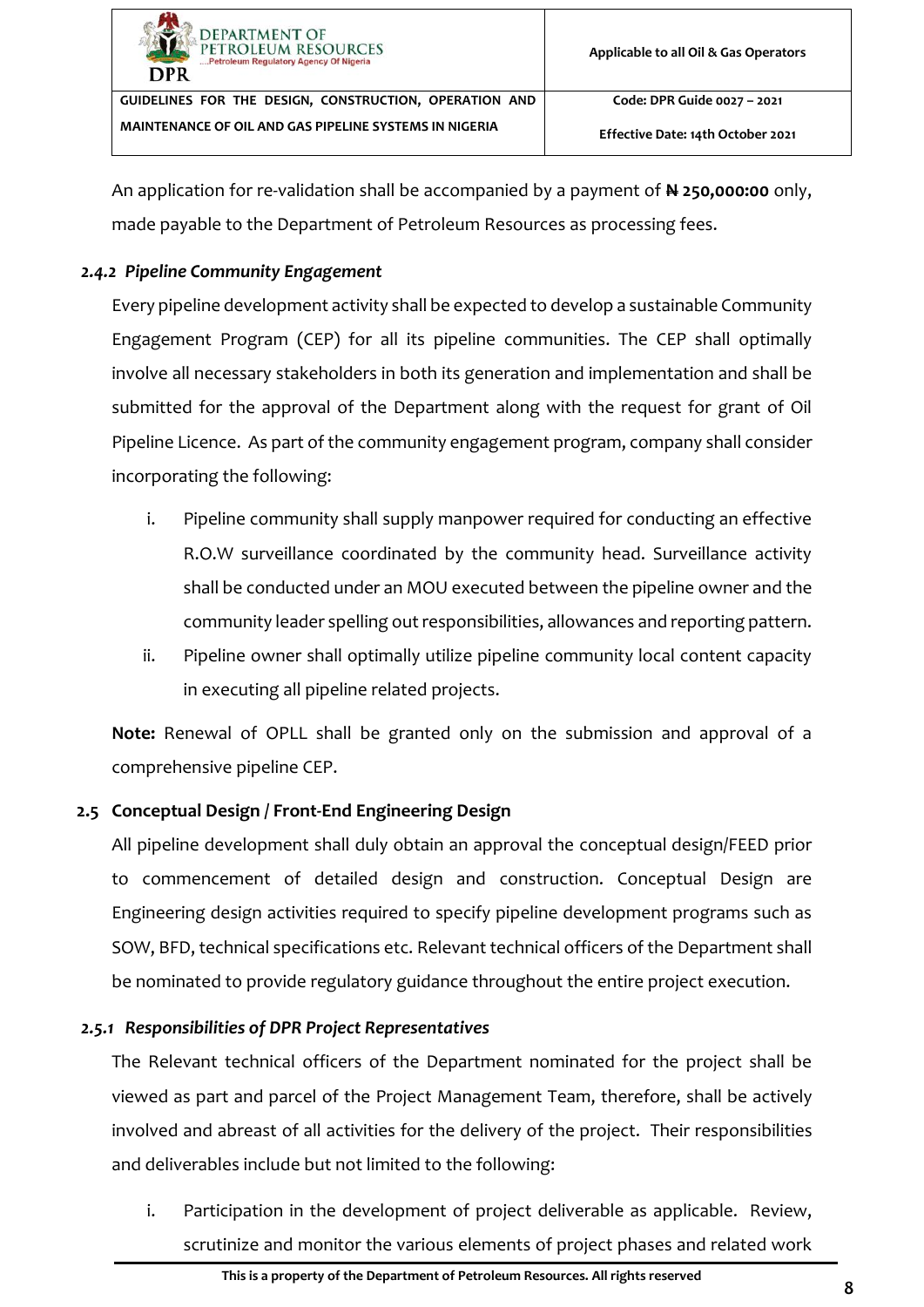**Effective Date: 14th October 2021**

activities, as per verification plan, that went into the development of the intended facility to ensure that each stated assurance deliverables are being satisfied.

- ii. Submission of periodic report to the Department of Petroleum Resources on the status of activities, areas of deviations from either statutory requirements or industry best practices and follow up on instructions as may be issued by the DPR.
- iii. Liaise with resident project manager/project team to provide guidance towards the development/implementation of an effective statutory compliance.
- iv. Monitor the development of the pipeline system design philosophy, project work-scope for consistency with all statutory requirements, approved codes, and standards. Assess and validate the implementation of the codes, and standards in line with the technical specifications for the execution of the pipeline development project.
- v. Attend all technical meetings/reviews and participate in all Technical, Safety, and Engineering Studies for the project while monitoring the implementation of decision taken at such meetings/reviews/studies.
- vi. Carry out periodic and/or joint inspection activities at the fabrication yards/manufacturer's workshop to ensure appropriate quality control/quality assurances are followed in the integration of components and equipment.
- vii. Review procedures for installation, hook-up, and commissioning and monitor compliance and participate the technical assessments involved as applicable.
- viii. Ensure the optimal participation / input of the Department in the execution of the project. This includes facilitation of quarterly management reviews, participation in surveys, inspections, and other Milestone activities as applicable.
- ix. Verify / validate the accreditation and OGISP status of all companies required for the execution of the project.
- x. Evaluate facility operation manual in readiness to operate.

**Note:** In addition to the Project reps, milestone Technical, Safety and Engineering studies, FAT, SAT etc shall require the participation of relevant Subject Matter Experts from DPR.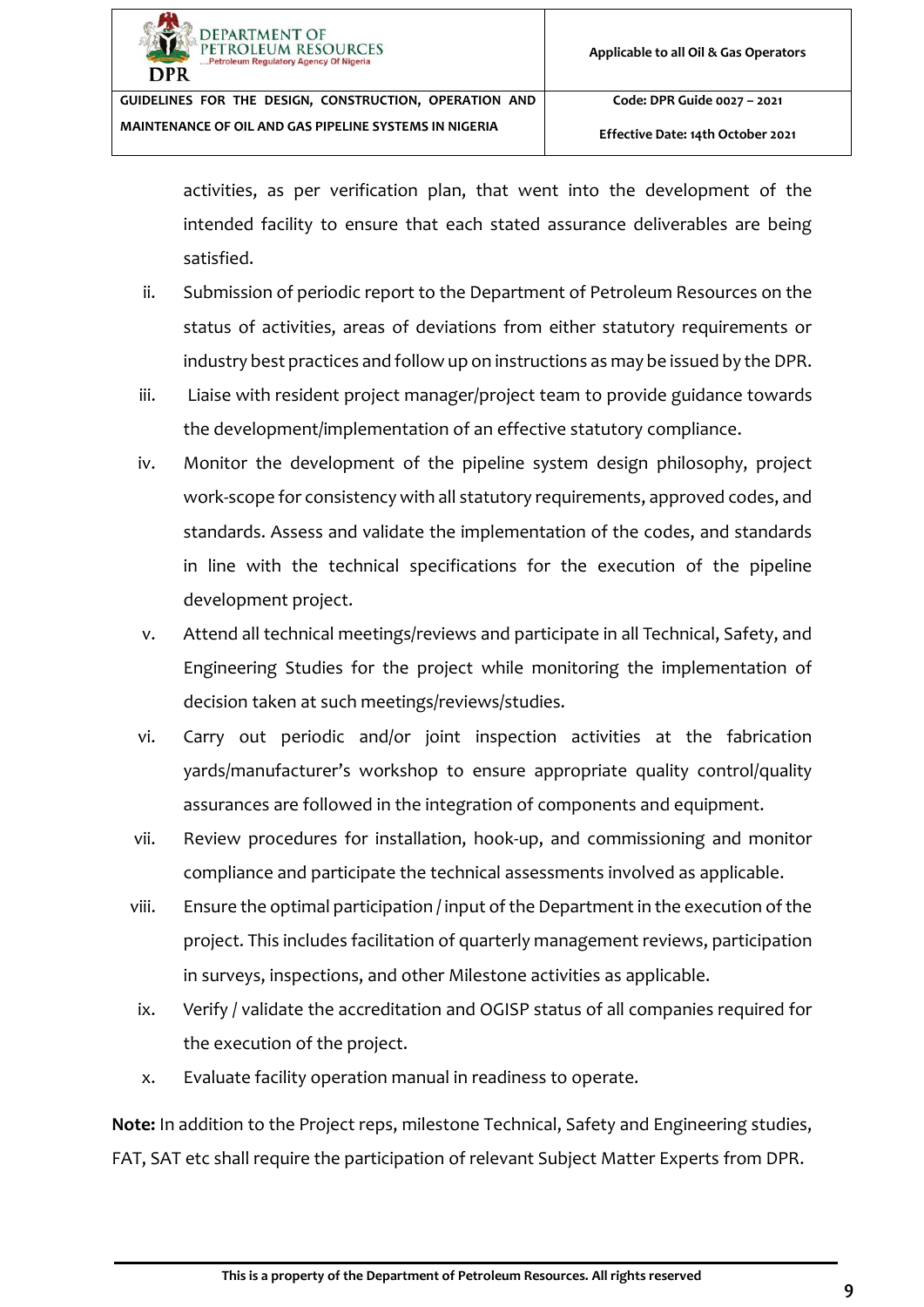#### <span id="page-15-0"></span>*2.5.2 Application for Conceptual Design / Front-End Engineering Design*

Application for approval of conceptual design/FEED shall be forwarded to the Department of Petroleum Resources with the following deliverables:

- i. Basic design concept/FEED adopted for the development of the proposed pipeline system
- ii. Scope of work for the proposed pipeline development project
- iii. The design basis of the pipeline system
- iv. The approved technical specification for the proposed pipeline development project
- v. A preliminary plan and profile for the proposed pipeline system
- vi. A copy of the approved FDP associated with the pipeline project where applicable
- vii. A copy of Preliminary Environmental Impact Assessment approval for pipeline applications of 20km and above.
- viii. Basic concept of leak detection and general pipeline integrity monitoring.
- ix. A copy of the planned organogram of the project execution / management team.
- x. A copy of the planned local content program for the proposed project.
- xi. Evidence of Payment of  $\frac{1}{2}$  500,000:00 only made payable to the Department of Petroleum Resources as processing fees.
- xii. Copy of the preliminary pipeline development project schedule in either level 0 or 1
- xiii. A copy of the preliminary project cost and a statement on the planned funding method.

#### <span id="page-15-1"></span>*2.5.3 Approval of Conceptual Design / Front-End Engineering Design*

Company shall be requested to make a formal presentation of its conceptual design to the Department after the receipt of above deliverables. The Department shall thereafter communicate approval of conceptual design for the proposed pipeline development project. Where such submission/presentation is not adequate, the Department shall notify the company not more than four (4) weeks from the date of the presentation why such approval shall not be granted.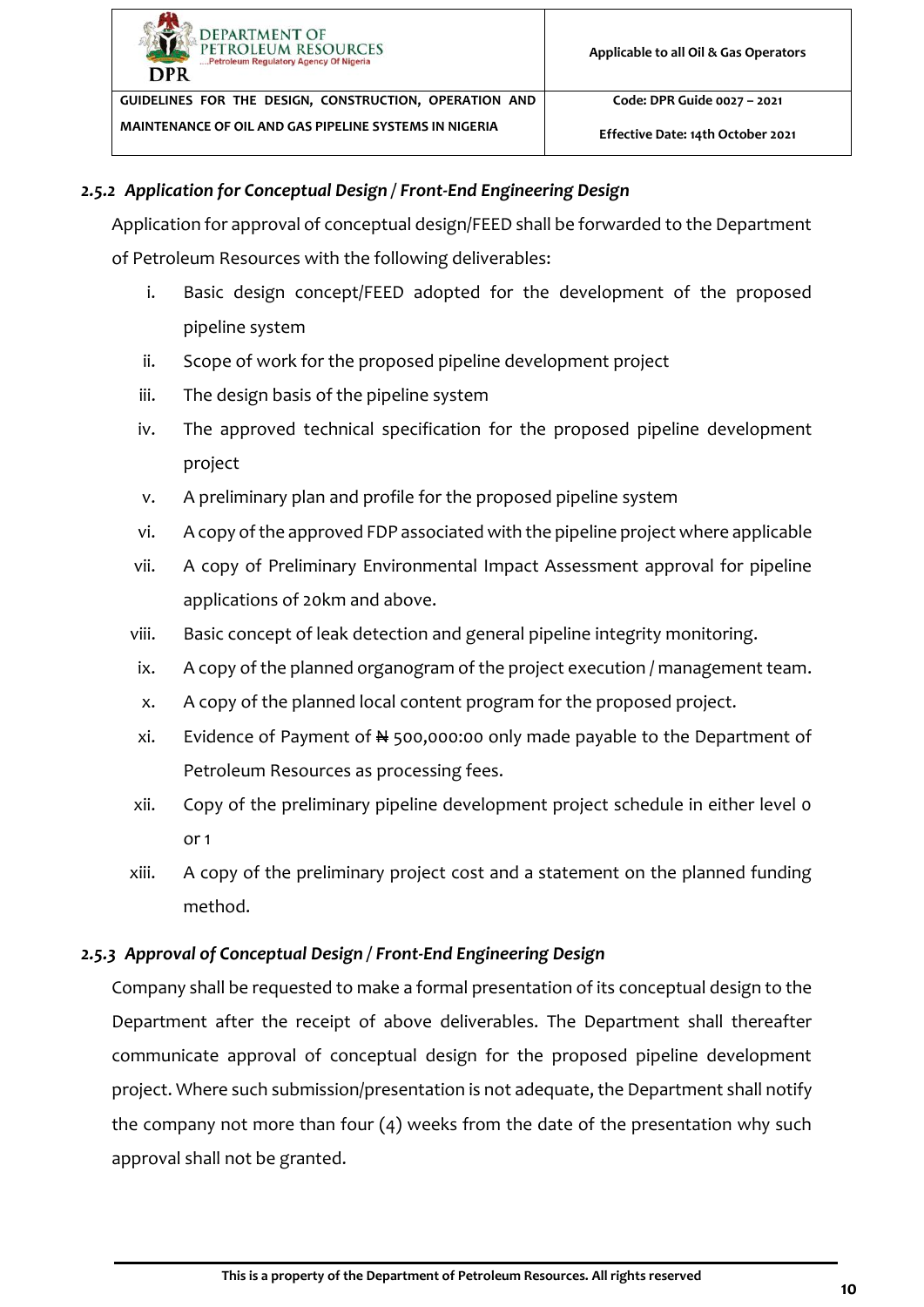

**Effective Date: 14th October 2021**

An approved conceptual design/FEED shall form the basis for the development of the proposed pipeline system. Where a variation from the approved conceptual design/FEED is considered, necessary such deviations shall be communicated to the Department.

**Note:** Where line pipes shall be procured as Long Lead Items (LLI), it shall be necessary for the licencee to notify the Department of all proposed manufacturing Inspection programs at-least six weeks prior to commencement of pipe mill activities and make arrangements for the full participation of the DPR representatives. Site witness sheet signed by a representative of the Department and other parties be forwarded.

#### <span id="page-16-0"></span>**2.6 Detailed Engineering Design**

All pipeline development shall duly obtain an approval of the detailed engineering design prior to commencement of procurement, construction, and installation activities. Detailed Engineering include activities required to develop an approved conceptual design into an executable level for provision of a pipeline system. Nominated technical officers of the Department shall continue to provide regulatory guidance throughout the entire project execution.

Note: For Facility Development Projects with pipelines as part of the SOW, Pipeline Approvals and Licences process depicted above shall apply to the pipeline SOW.

#### <span id="page-16-1"></span>*2.6.1 Application for Detailed Engineering*

Application for approval of detailed design shall be forwarded to the Department of Petroleum Resources with the following deliverables:

- i. Approved for construction PFS with fluid flow calculation notes and / or material balances (where available) of pipeline system
- ii. Approved for construction P&ID for the pipeline system
- iii. Schematic Plan and profile of the pipeline system showing manner of crossings, pipeline marker positions, Pipeline grade, cathodic protection, line sectionalisation valve stations, etc.
- iv. An arc GIS spatial grid of the pipeline system with reference to Minna Datum or approved geodetic format.
- v. A copy of the QA /QC approved for the project execution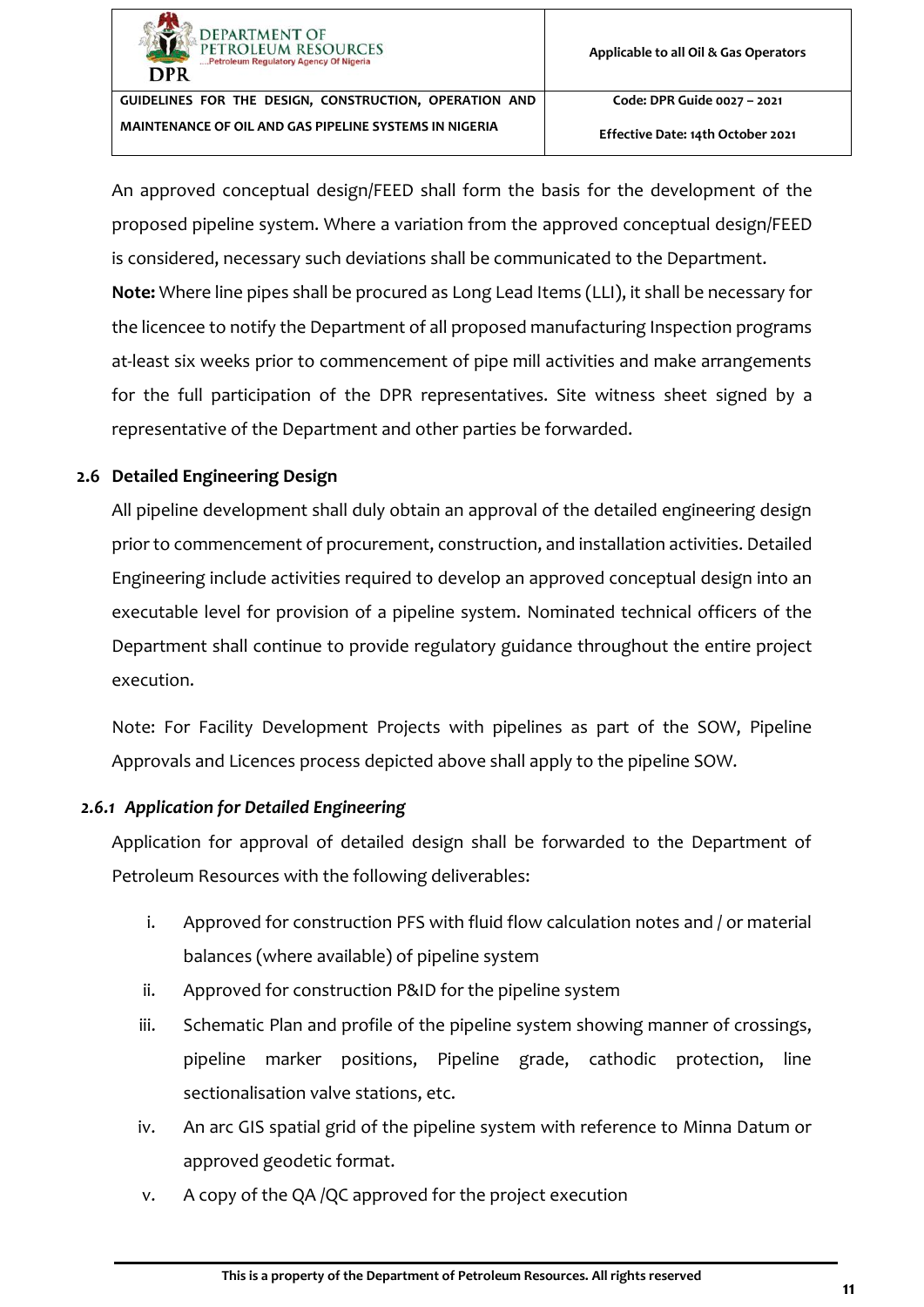

- vi. A copy of the major engineering, & Technical Safety Control (TSC) reviews conducted within the detailed design phase.
- vii. A copy of the pipeline construction plan inclusive of WPS / PQR
- viii. A copy of the technical data sheets for pipeline fittings / accessories
- ix. A copy of the hydraulic chart as well as velocity profile for the proposed pipeline system.
- x. A copy of the approved manufacturing Inspection plan for fabrication of line pipes/ coating, as well as pipeline fittings / accessories.
- xi. A copy of the stress / fatigue analysis of the pipeline system.
- xii. A copy of blow-down and de-pressurization plan for the pipeline system.
- xiii. Evidence of Payment of **N 500,000:00** made payable to the Department of Petroleum Resources as processing fee.
- xiv. Remote monitoring system (for leak detection and surveillance) for the pipeline
- xv. A copy of Provisional EIA approval for pipeline applications of 20km and above. For pipeline system less than 20km, a copy of the environmental management plan shall be submitted.
- xvi. A copy of the Design Safety Case Approval
- xvii. Reliability, Availability, Maintainability and Safety (RAMS) analysis
- xviii. A copy of the proposed pipeline de-commissioning plan

## <span id="page-17-0"></span>*2.6.2 Approval for Detailed Engineering*

For the review of Detailed Engineering package for a Pipeline, joint review workshop shall be required. For such workshops, the proponent shall be required to make technical presentations on all design considerations for the pipeline. The Department of Petroleum Resources shall convey approval of detailed design for the proposed pipeline development project at least four (4) weeks from the date of the receipt of complete detailed design approval dossier. Where such approval cannot be granted, the Department shall notify the company not more than six (6) weeks from the date of receipt of application why such approval has not been granted.

## <span id="page-17-1"></span>*2.6.3 Summary Technical and Safety Studies for Pipeline Design*

The Department shall participate in all technical studies for the concept, design, and construction of the pipeline. The company shall comply with the **Guidelines for**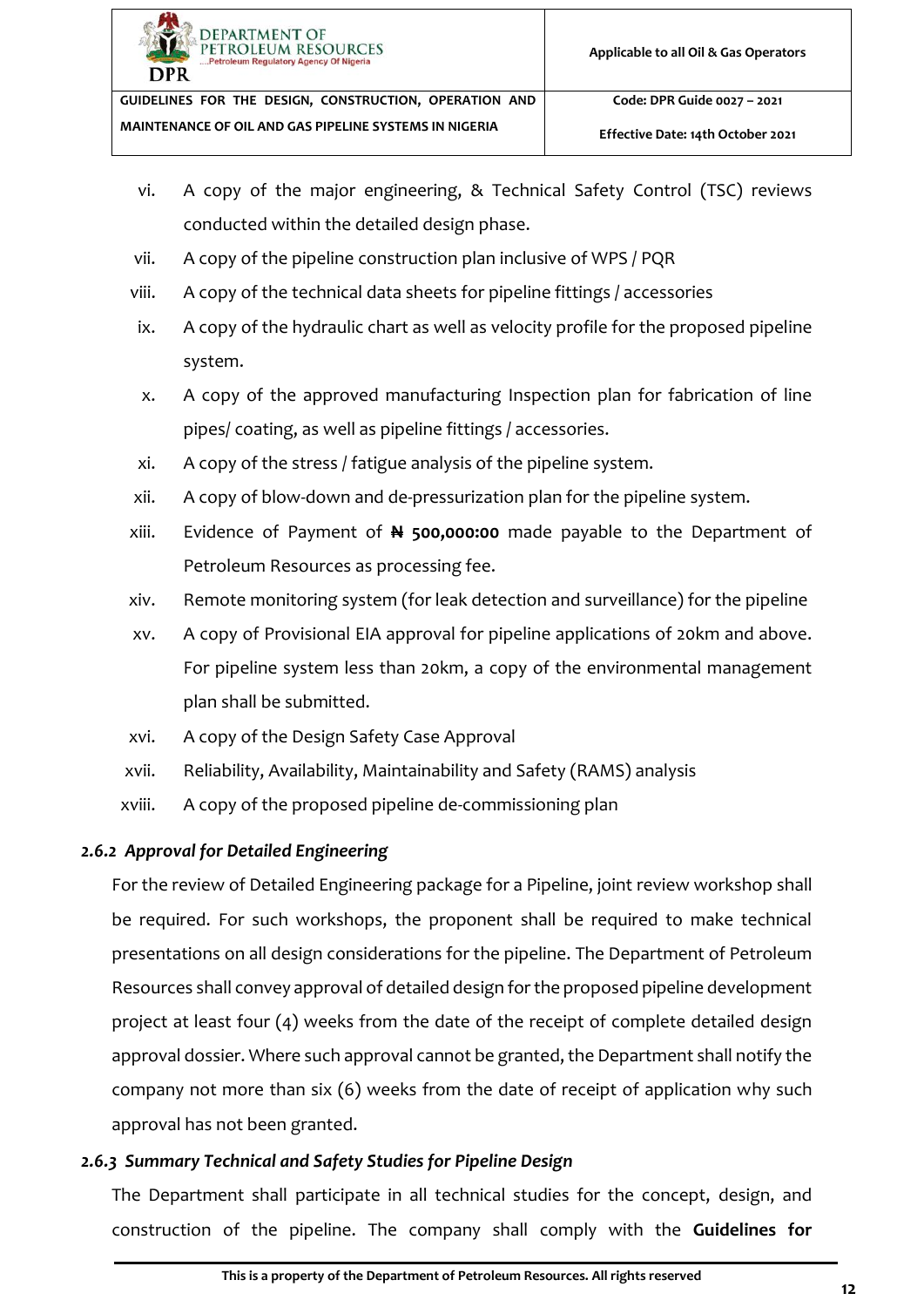

**Effective Date: 14th October 2021**

**Compliance with the Technical Safety Control Requirements for Facility Development Projects and Modifications** for its Technical and Safety Studies and **Safety Case Guidelines for Oil and Gas Facilities in Nigeria** for the development of Design Safety Case for the project. The Operator shall inform the Department prior to the studies for nomination of personnel. The studies to be carried out are but not limited to the following:

- i. HAZID
- ii. HAZOP
- iii. Design/ Constructability Review
- iv. Model Review
- v. Post-construction Risk Assessment workshop
- vi. Other Milestone Risk Assessment studies that ensure safety of the Pipelines Development and Operations

Note: These studies may be conducted individually or as integrated studies/ workshop.

#### <span id="page-18-0"></span>*2.6.4 Summary of Environmental Studies*

The Company shall liaise with the DPR for its environmental studies related to the project. For the Environmental requirements, the company shall comply with requirements of EGASPIN 2018 as appropriate. In line with the EGASPIN**, for pipeline of 20km and above,** the Operator is expected to carry out Preliminary Impact Assessment study of the project on the Environment and obtain approval from DPR. The PIA shall be the basis for generation of Terms of Reference for EIA which shall also be approved by the Department. The Draft EIA approval from DPR shall be submitted alongside the FEED and a Final EIA approval when DED is frozen. Environmental Management Plan shall be developed for the pipeline system **less than 20km**.

#### <span id="page-18-1"></span>**2.7 Notification for Construction**

The licencee shall inform the Department prior to the start of construction activities. The design, construction and testing of the pipeline system shall at the minimum comply with Section [3](#page-22-0) and Section [4.](#page-29-1) Nominated technical officers of the Department shall continue to provide regulatory guidance.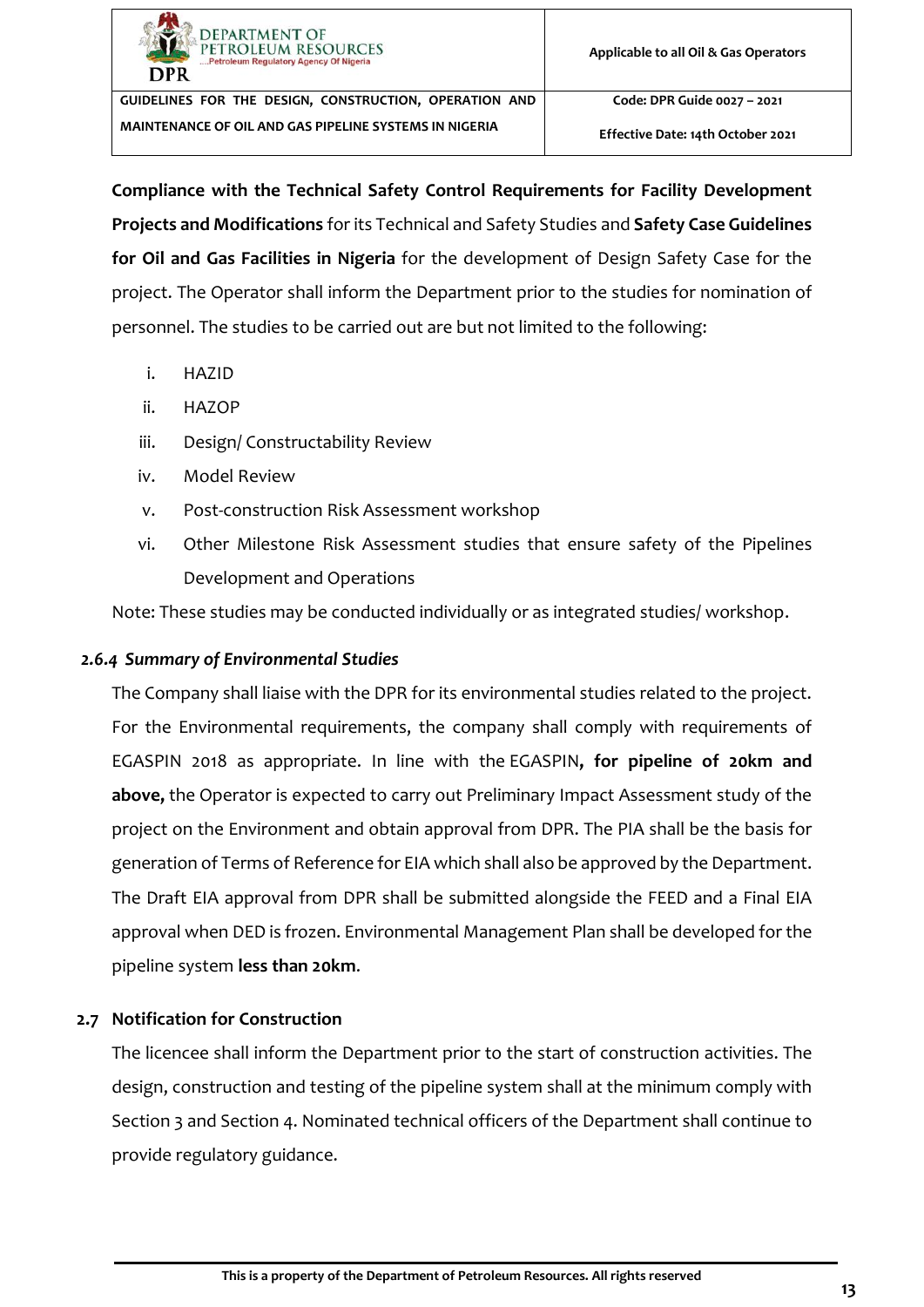**DEPARTMENT OF PETROLEUM RESOURCES** 

**GUIDELINES FOR THE DESIGN, CONSTRUCTION, OPERATION AND MAINTENANCE OF OIL AND GAS PIPELINE SYSTEMS IN NIGERIA**

**Applicable to all Oil & Gas Operators** 

**Code: DPR Guide 0027 – 2021**

**Effective Date: 14th October 2021**

#### <span id="page-19-0"></span>*2.7.1 Factory Acceptance Tests & Pipeline Mill Inspections*

As applicable, Factory Acceptance Test (FAT) shall be carried out to evaluate design and operating specifications and assess any discrepancies and non-conformities of the pipeline systems and ancillary equipment prior to the assembly process. The FATs shall be witnessed by nominated SMEs from DPR. Deviations or abnormalities observed during testing shall be documented and corrected prior to shipment.

Furthermore, where line pipes shall be procured as Long Lead Items (LLI), the full participation of the DPR representatives shall be mandatory for Pipeline Mill productions and Inspections. The proponent shall notify the DPR of all proposed manufacturing Inspection programs at-least six weeks prior to commencement of pipe mill activities. Site witness sheet signed by a representative of the Department and other parties shall be forwarded.

**Note:** Such inspection may require the use of Certified Verification Agents as the DPR may deem fit.

## <span id="page-19-1"></span>**2.8 Pre-Commissioning**

Hydrocarbon shall not be introduced into any newly constructed or upgraded pipeline system without the pre-commissioning exercise carried out and witnessed by representatives of the Department. The pre-commissioning are series of approved activities required for the purpose of establishing the availability, functionality and reliability of a pipeline system prior to introducing hydrocarbon for normal transportation operation

An application for the exercise alongside the pre-commissioning schedules and procedures shall be submitted to the Department at-least four (4) weeks prior to the commencement of the exercise.

## <span id="page-19-2"></span>**2.9 Commissioning / Introduction of Hydrocarbon**

Hydrocarbon shall not be introduced into any newly constructed or upgraded pipeline system without the approval for commissioning by the Department. Commissioning includes series of activities leading to the introduction of hydrocarbon fluid into a pipeline system that has been successfully pre-commissioned. Commissioning approval shall be granted to any pipeline system that has met the following conditions: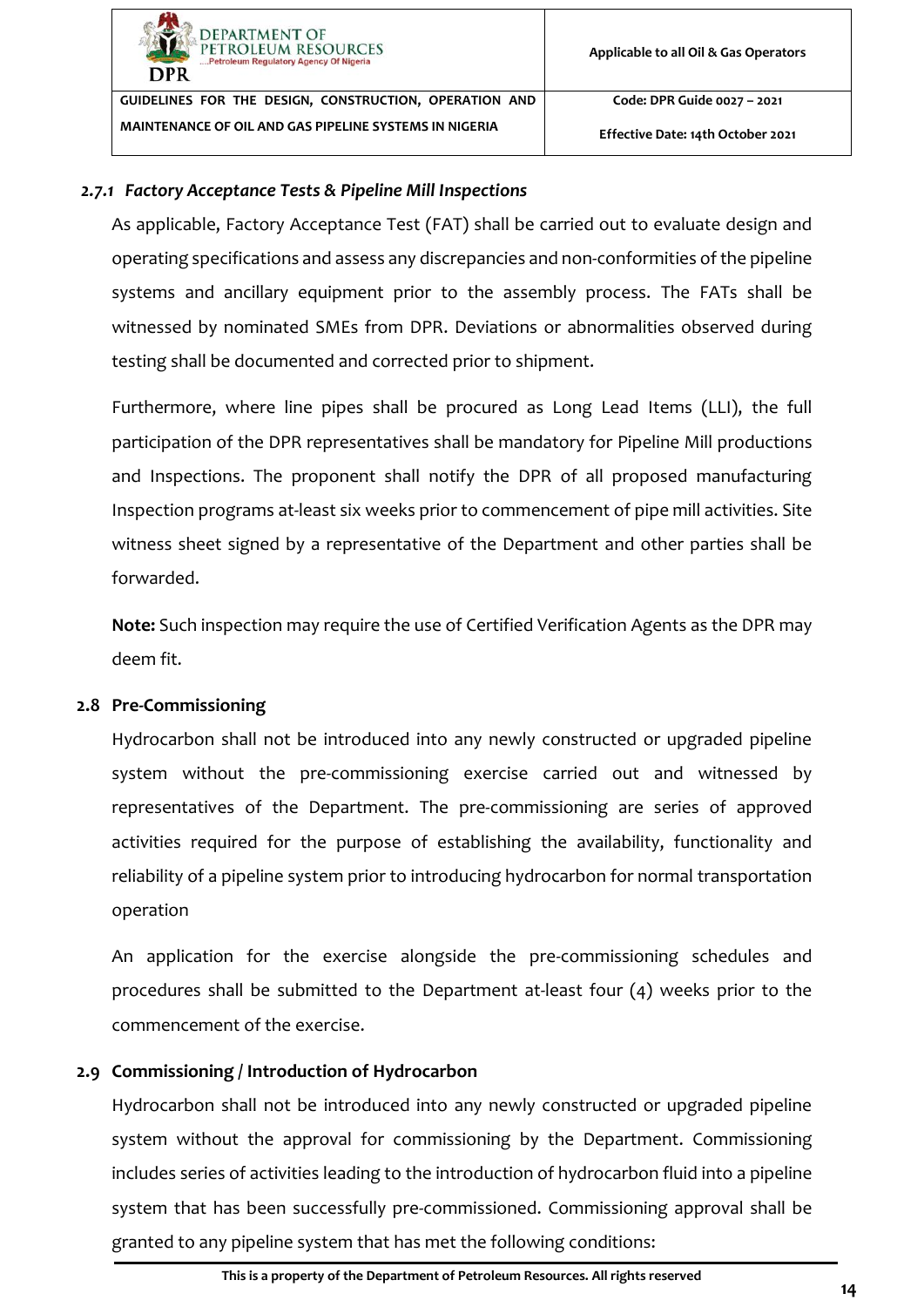

- i. An application has been forwarded for grant of commissioning/introduction of hydrocarbon approval
- ii. A satisfactory pre-commissioning report
- iii. Completion of a post-construction risk assessment workshop with participation of the Department
- iv. A completed emergency response exercise report
- v. Payment of **N 500,000:00** made payable to the Department of Petroleum Resources as processing fees.

#### <span id="page-20-0"></span>**2.10 Licence To Operate Pipelines**

An application for Licence to Operate for a pipeline shall be submitted to the Department after the commissioning/introduction activities and shall be renewed annually. In this regard, the provisions of Part III of the Oil Pipelines Act and Section 6 subsection 2(e) of the Petroleum (Drilling and Production) (Amendment) Regulations, 2019 shall be followed in making such applications, in addition the following requirements shall be fulfilled:

- a. A statement indicating the service that the pipeline will render
- b. The characteristics of the fluid to be conveyed through the pipeline.
- c. The schematic plan of the pipeline showing the following:
	- i. The route of the pipeline marked in red, with sections and quarter sections shown.
	- ii. The location of each point at which there is a change in any of the following parameters:
		- (a) Outside or nominal diameter of the pipeline
		- (b) Wall thickness of the line pipe material
		- (c) Type and Grade of line pipe.
		- (d) Designed maximum operating pressure.
		- (e) Direction of fluid flow along the pipeline.
- d. The schematic plan of the pipeline showing the following details:
	- i. Location and operating details of corrosion prevention devices, main line valves and any emergency shut down devices.
	- ii. Pig launching and receiving points and any tie-in points with operating details.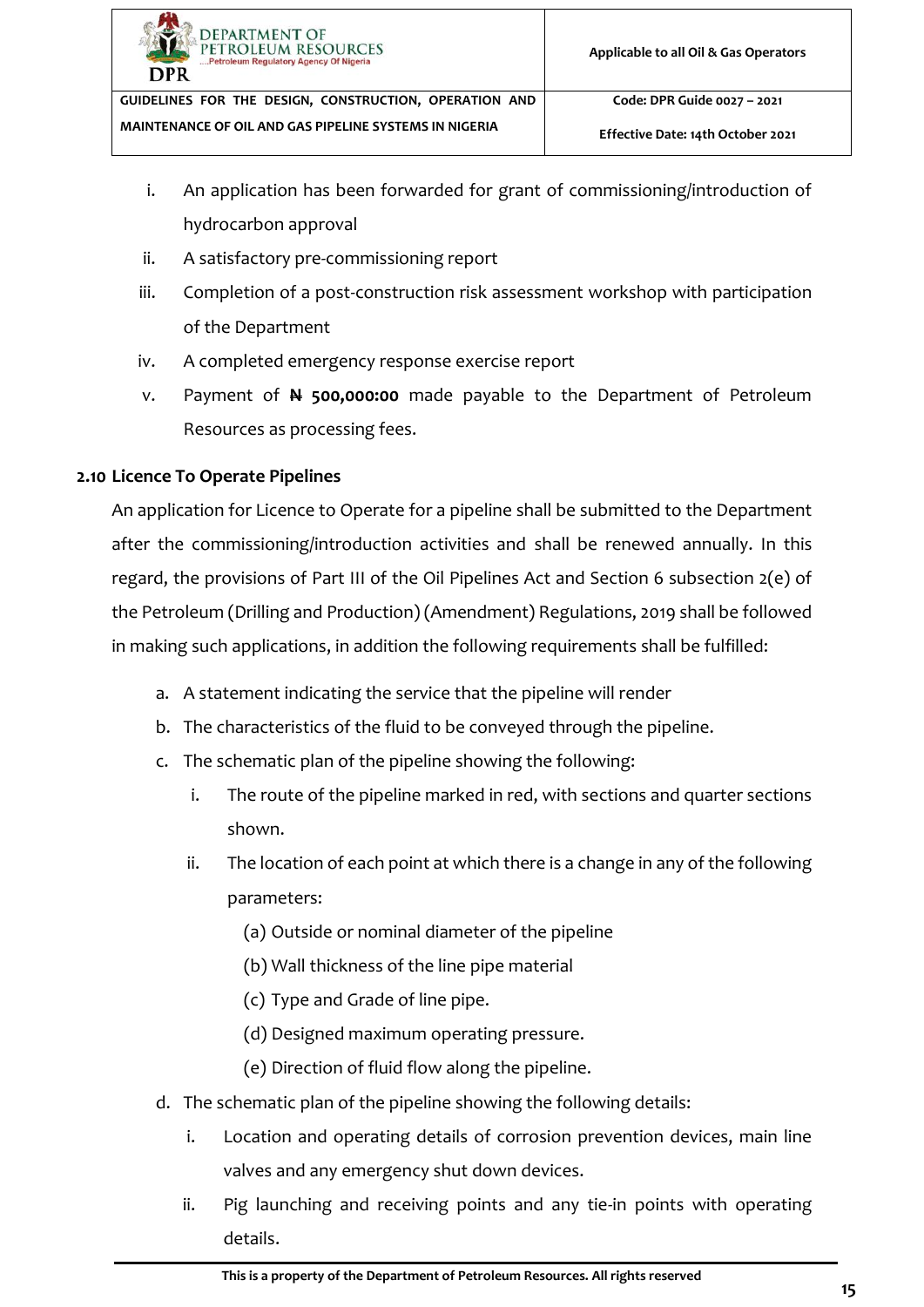- e. A copy of the operation and maintenance plan/strategy of the pipeline system
- f. Evidence of Payment of \$10,000:00, made payable to the Department of Petroleum Resources as Licence to Operate fee.

#### <span id="page-21-0"></span>**2.11 Transfer of Ownership**

An application for change of ownership to a Permit to Survey or an Oil Pipeline Licence is permissible, in line with the provisions of Section 17 (5d) of the Oil Pipeline Act.

#### <span id="page-21-1"></span>*2.11.1 Application for Transfer of PTS*

An applicant shall notify the Department in writing of a change in the name of the Permit holder during the Permit to Survey application process or during the validity of an already issued PTS. The following shall be supplied by the applicant for the transfer of ownership:

- i. Certified true copy of Certificate of Incorporation, forms CAC2 and CAC7
- ii. Certified true copy of Memorandum & Article of Association.
- iii. Deed of Assignment/Agreement between both parties.
- iv. Release letter from previous company.
- v. A copy of previous Permit to Survey, if already issued, in the previous company's name
- vi. Justification/Reason for Transfer of PTS
- vii. Any other supporting documentation.

## <span id="page-21-2"></span>*2.11.2 Application for Transfer of OPLL*

An applicant shall notify the Department in writing of a change in the operatorship of a pipeline. The following shall be supplied by the pipeline licencee for the transfer of ownership:

- i. Certified true copy of Certificate of Incorporation, forms CAC2 and CAC7
- ii. Certified true copy of Memorandum & Article of Association.
- iii. Deed of Assignment/Agreement between both parties.
- iv. Release letter from previous company
- v. Previous Permit to Survey, OPLL, Licence to Operate, where applicable in the previous company's name
- vi. Justification/Reason for Transfer of OPLL
- vii. Any other supporting documentation.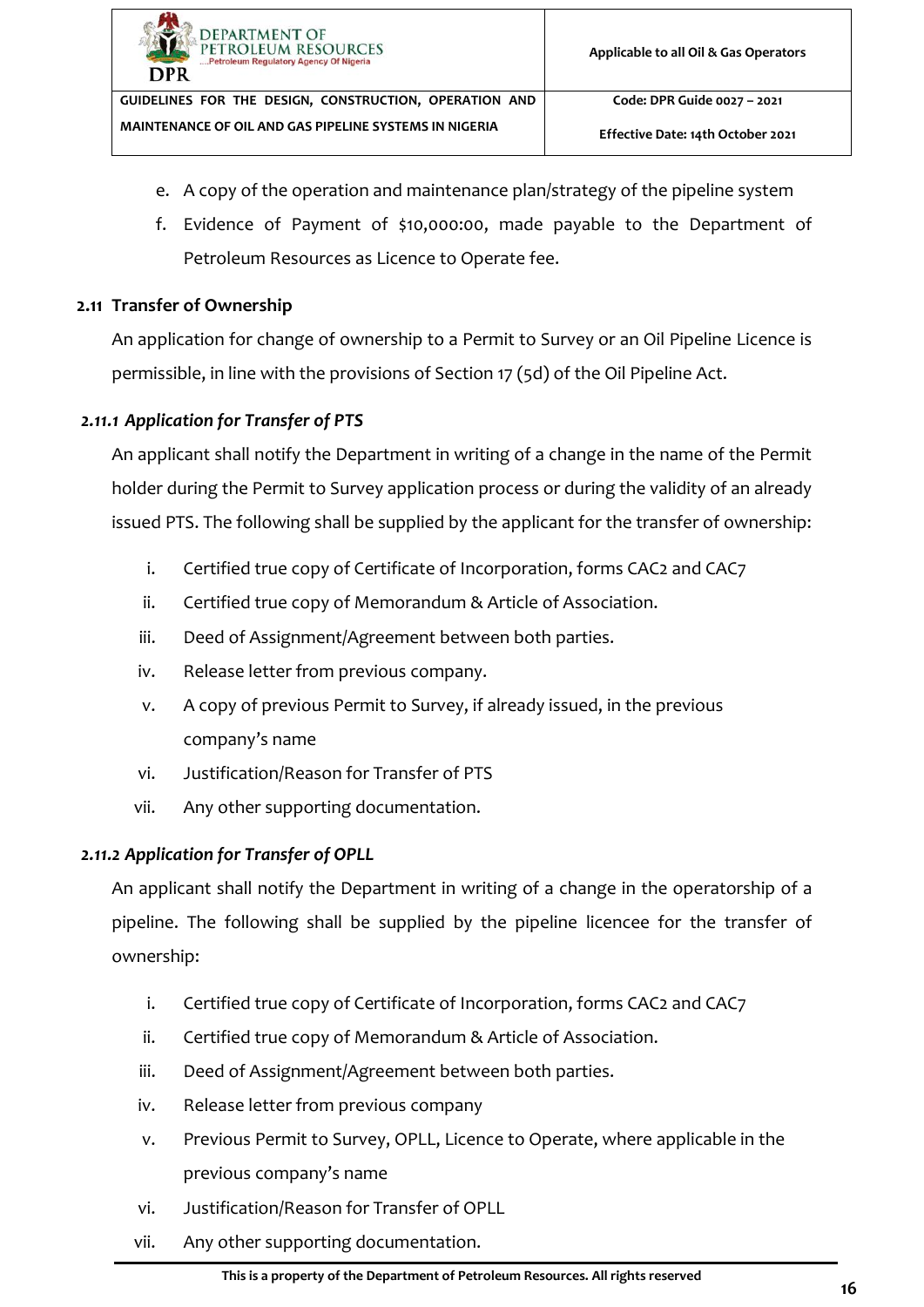| <b>DEPARTMENT OF</b><br>PETROLEUM RESOURCES<br>Petroleum Regulatory Agency Of Nigeria<br>DPR | Applicable to all Oil & Gas Operators |
|----------------------------------------------------------------------------------------------|---------------------------------------|
| GUIDELINES FOR THE DESIGN, CONSTRUCTION, OPERATION AND                                       | Code: DPR Guide 0027 - 2021           |
| <b>MAINTENANCE OF OIL AND GAS PIPELINE SYSTEMS IN NIGERIA</b>                                | Effective Date: 14th October 2021     |

**Note:** An application for transfer of OPLL, which has been issued, shall be accompanied by a payment of **N 500,000:00** only, made payable to the Department of Petroleum Resources as processing fees.

#### <span id="page-22-0"></span>**3. LIQUID PETROLEUM TRANSPORTATION PIPING SYSTEMS**

#### <span id="page-22-1"></span>**3.1 Definition**

Liquid Petroleum shall include crude oil, refined products, Natural Gas Liquids, condensates, and liquefied Petroleum Gas.

#### <span id="page-22-2"></span>**3.2 Minimum Design Criteria**

The design criteria prescribed herein shall apply to new pipeline systems, relocation or replacement and upgrading of existing pipelines.

- a. The two commonly acceptable grade of line pipes for this service shall be either those materials conforming with the ASTM A106 Grade B or API 5L Grade B for low pressure range and any of the API 5LX range for high working pressure or large diameter pipeline where a lower grade will require excessively thick walls to cope with the desired working pressures
- b. The line pipe shall be seamless in fabrication and be Electric Resistance Welded (ERW) or Double Submerged Arc Welded (DSAW) types only.
- c. The design shall generally be in accordance with the standard ASME B31.4-2019 and its subsequent revisions published by the American Society of Mechanical Engineers under the title "Pipeline Transportation Systems for Liquids and Slurries". In addition to the general provisions of the code, special attention shall be paid to the following:
	- i. Wave and current loads shall be taken into account in the stress calculation of pipelines to be laid at sea or riverbeds without burial.
	- ii. Calculation of limit stresses due to sustained load, thermal expansion, and occasional loads where applicable shall be strictly in conformity with paragraph 402 of the code.
	- iii. Design and material selection of the pipeline components such as tees, elbows, bends, valves, fittings etc. shall in all respects, conform to chapters II and III of the code.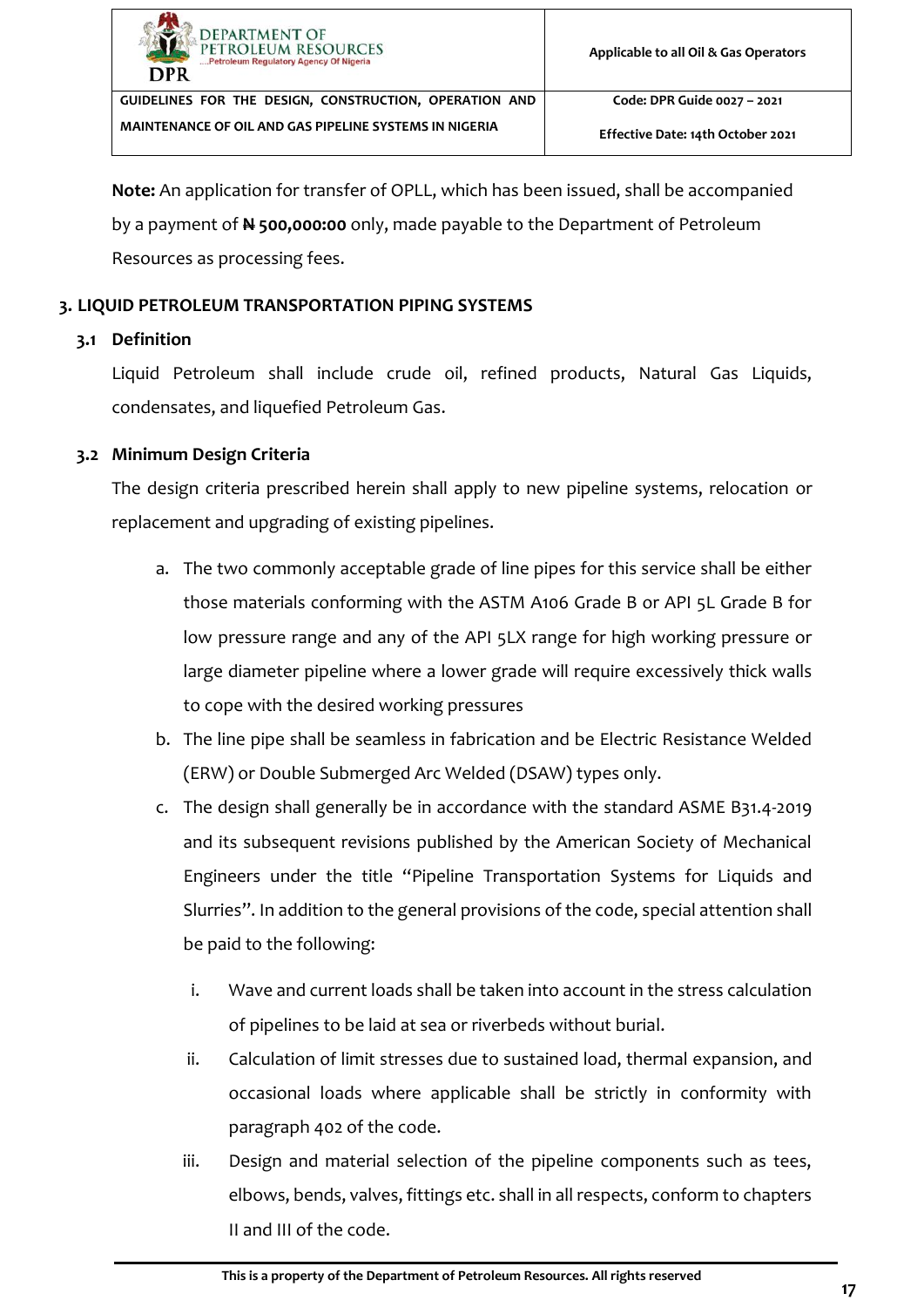- iv. No used fitting of an existing pipeline shall be reused on a new pipeline without its original specification being identified and confirmed to be capable to perform the new service
- v. Threaded joints at both internal and external portions shall all be of the tapered line pipeline thread type conforming with API SPEC 5B or NPT in accordance with ASME B1.20.1-2013
- vi. The least nominal wall thickness of the threaded portion of the pipe shall not be less than the value specified in ASME B36.10M-2018
- vii. All threaded joints shall be on sections of the pipeline above ground.
- viii. If two or more pipelines are to be connected in manner that one will operate at a pressure higher than the other, they shall be so designed that the pipeline system operating at the lower pressure shall not be subjected to any pressure greater than its licensed operating pressure.
- ix. All pipe fittings, valves and equipment connected to the pipeline shall have manufacturers' ratings which are equal to or greater than the proposed maximum operating pressure of the pipeline.
- d. All pipelines shall have Remote Monitoring System Remote Monitoring systems installed on them.

**Note:** Other internationally recognised standards approved by the Department shall be accepted.

# <span id="page-23-0"></span>**3.3 Minimum Construction Requirements**

This procedure shall apply to new pipelines construction and replacements of existing pipelines. The pipeline construction shall generally follow the steps outlined in Chapter V of the standard ASME B 31.4-2019 or its subsequent revisions. The construction code shall be guided by the following:

- i. The licencee shall inform the Department prior to the start of construction. Nominated technical officers of the Department shall continue to provide regulatory guidance.
- ii. All metallic pipeline material to be buried shall be coated with any of the following systems – coal-tar enamel, Asphalt enamel, polyethylene tape, epoxy,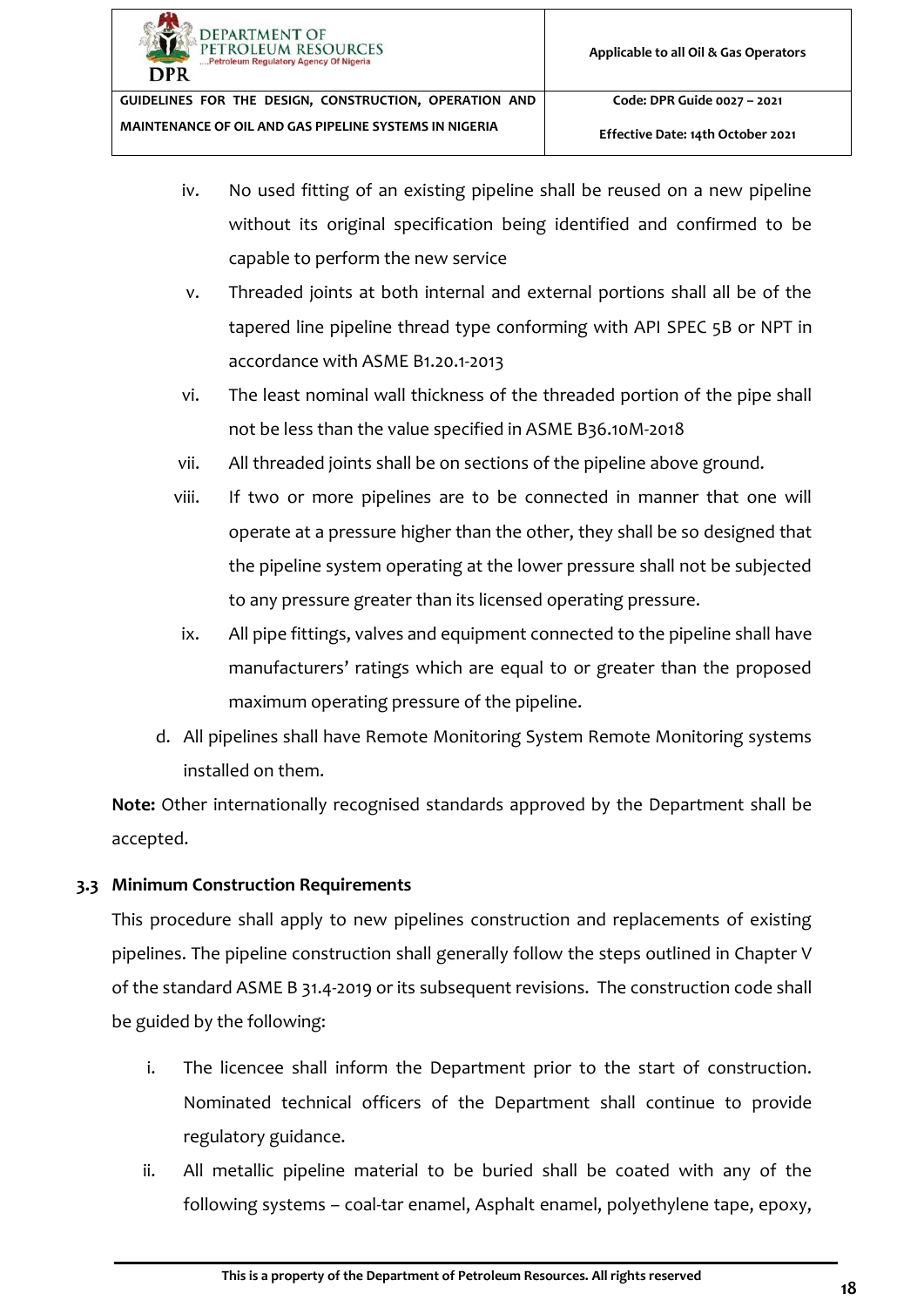asphalt mastic, urethane or other material specially approved by the Department for specific reasons.

- iii. All surface pipelines shall be painted, raised and maintained above ground on permanent supports.
- iv. All pipeline construction shall be carried out in a manner that will minimize disturbance to the environment.
- v. Special precautions shall be taken to protect the pipeline from washouts, unstable soil, landslides, or any other hazards that may cause the pipeline to move or be subjected to abnormal loads.
- vi. All pipelines welding shall be in accordance with the provisions of API STD 1104- 2013 while welding inspection shall be by non-destructive method preferably using Radiographic method contained in API STD 1104-2013 or its later editions.

## <span id="page-24-0"></span>*3.3.1 Minimum Requirements for Pipeline Burial*

- a. Ditching for the pipeline shall follow good pipeline practice and consideration for public safety as provided for in the Standard API RP1102-(R2017) shall be followed.
- b. Minimum soil coverage of pipelines shall be as follows:
	- i. Dry land 1.0 meter.
	- ii. River crossings and riverbeds 1 meter.
	- iii. Drainage ditches, Railroad and Highway Crossing 1.5 metres
	- iv. Rocky Areas 0.9 metres
	- v. Swamp 1.0 meter
	- vi. Shipping Channels 2.0 metres
- c. At railroad and highway crossings, in addition to the specific requirement of the relevant Government Agency responsible for these infrastructures, the following precautions shall be taken:
	- i. Installations of carrier pipe or casing shall be in accordance with API RP1102-(R2017).
	- ii. The casing shall be insulated from its carrier pipe support and shall extend to both sides of the railroad or highway. In the alternative the crossing could be of a thicker wall line pipe covered with compacted full and protective reinforced concrete slab.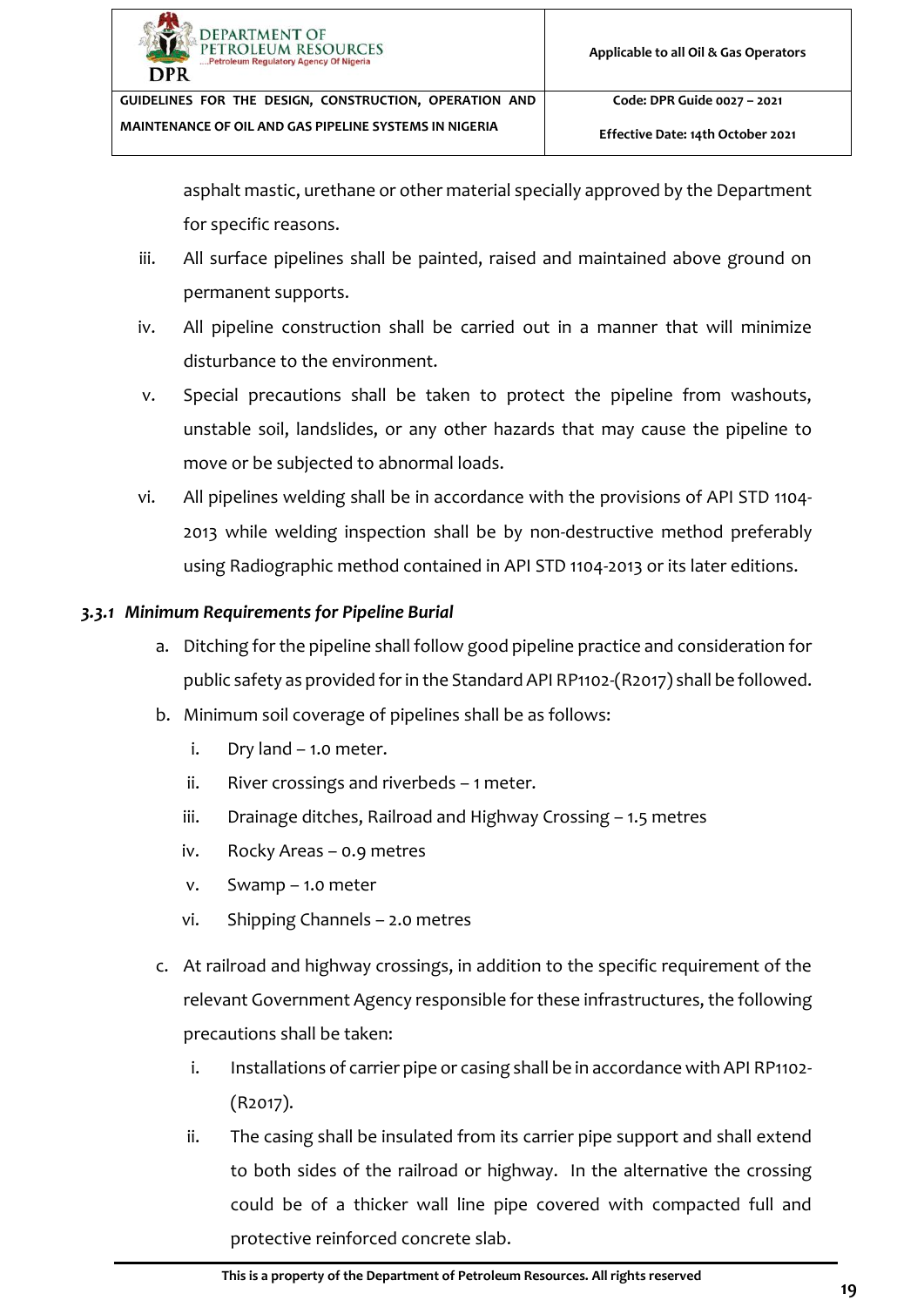

**Effective Date: 14th October 2021**

- iii. All surface lines shall be similarly buried with casing protections or special construction specified in (ii) above at such crossings.
- iv. Pipeline warning signs shall be conspicuously displayed at both the entry and exit points of the pipeline crossings of railroads, highways, other pipelines, and rivers.
- d. The licencee shall identify any pipeline laying within 30 metres radius of its area of ground disturbance during pipeline construction.
- <span id="page-25-0"></span>e. The licencee before commencing any ground disturbance in a populated or controlled area shall first accurately locate the position and alignment of the pipeline with markings and distinguishable warning signs at adequate intervals.
- <span id="page-25-1"></span>f. If a pipeline lies within the 30-metre radius of construction, the licencee shall endeavour to first of all, locate the pipeline in question and manually excavate it till it is sufficiently exposed for purpose of identification and avoidance by the construction equipment.
- g. The same precaution in (f) above shall be taken by any third party undertaking any construction activity within this radius of safety zone around any pipeline.
- h. Once the pipeline has been so exposed, no excavation within 1-meter radius of it, shall be allowed
- i. Where in the opinion of the Department, it is desirable to do so, it may direct that an existing pipeline located within the construction zone of a new pipeline in a populated or controlled area be either completely de-pressurized, operated at reduced pressure, or be otherwise protected throughout the period of ground disturbance in its vicinity.
- j. The same precautions as stipulated in [\(e\)](#page-25-0) and [\(f\)](#page-25-1) above shall apply to pipeline crossings.
- k. Mainline block valves shall be installed on the upstream side of major river crossings and at pump stations while check valves shall be installed downstream of river crossings.
- l. Mainline valves shall be installed at other sensitive locations of the pipeline such as in industrial, commercial, and densely populated areas where construction activities may pose particular risks of damage to the pipeline. The pipeline right of way in these areas shall be clearly marked with signs for ease of identification.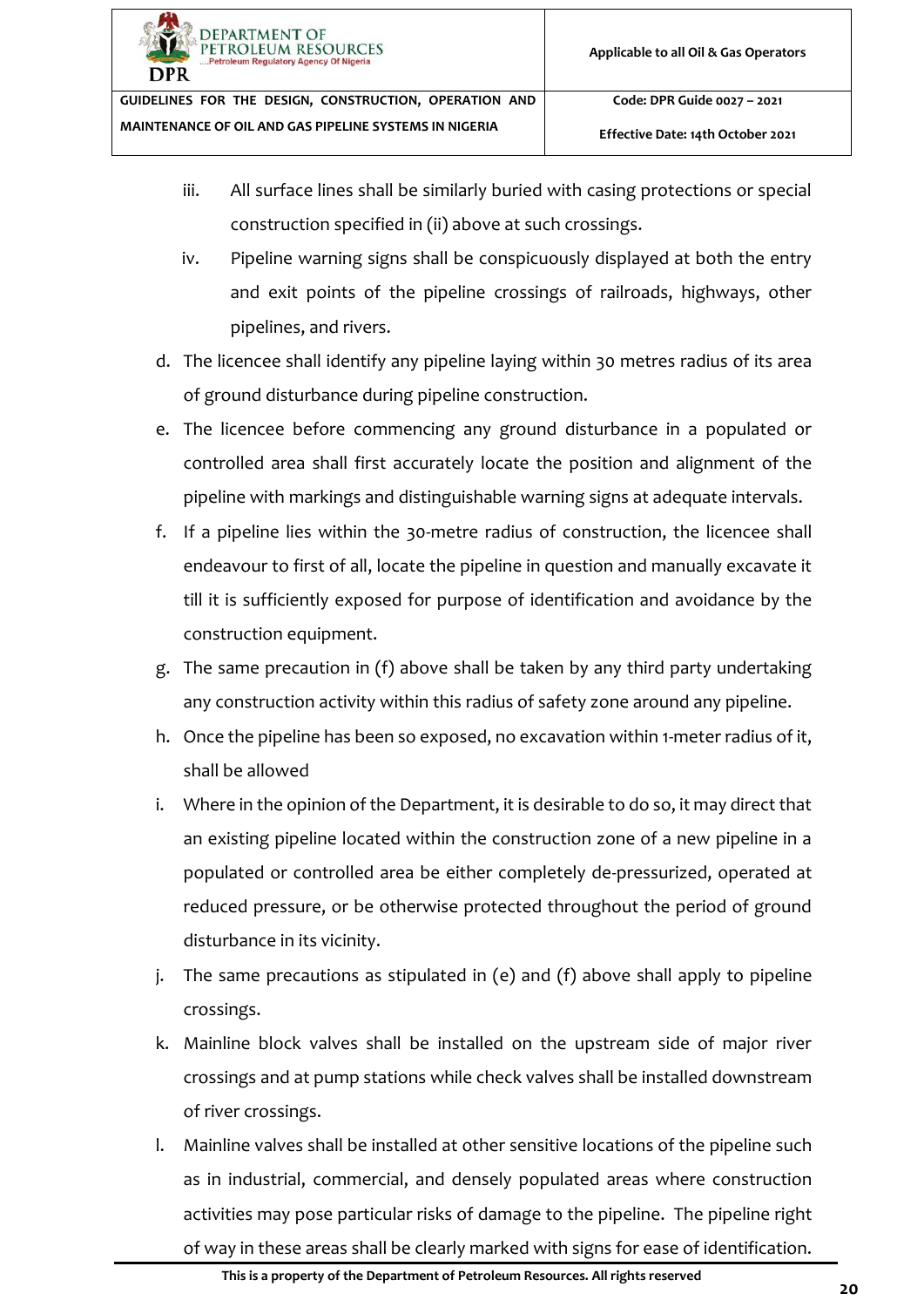

**Note**: Six months after the completion of construction, the licencee shall submit two copies of the as built plan of the pipeline on the same scale as that of the plan submitted along with the pipeline licence.

## <span id="page-26-0"></span>**3.4 Procedure For Inspection and Testing.**

The Licencee shall notify the Department of the completion of construction of the pipeline or any sections of it which is due for testing giving notice of not less than one month from the date of commencement of such tests. Inspection shall be guided by the following:

The pipeline material and construction shall be inspected visually and examined radio graphically according to the procedure enumerated in Chapter VI of the reference standard ASME B 31.4 – 2019 and internationally recognised standards approved by DPR.

- a. All tests shall generally be hydrostatic and be conducted in a manner that will ensure the protection of life, property, and the general environment of the pipeline.
- b. The entire length of the pipeline shall be tested to the designed rated pressure while any in-line pressure vessel or prefabricated manifold on the pipeline shall be tested to the manufacturer's specifications in accordance with the Mineral Oils Safety Regulations (MOSR).
- c. The pressure recording instruments to be used for the tests shall have a valid calibration certificate which should not be more than a year of issue and the chart record of the test shall be continuous and legible and all test results and any remedial action taken shall be submitted to the Department for approval before commissioning of the pipeline. The Accuracy of the pressure recorder shall be within two per-cent (2%) of its range.
- d. Unless otherwise permitted by the DPR, pressure test duration shall not be less than four hours of continuous test both for leaks and material failures. Buried pipeline of up to 100 meters in length and all surface running pipelines could be tested for less periods but not lower than (1) hour.
- e. The general guiding rule for environmental protection shall be as follows:
	- i. Where the test pressure shall result in a hoop stress greater than 75 percent of specified minimum yield strength of the pipeline based on the nominal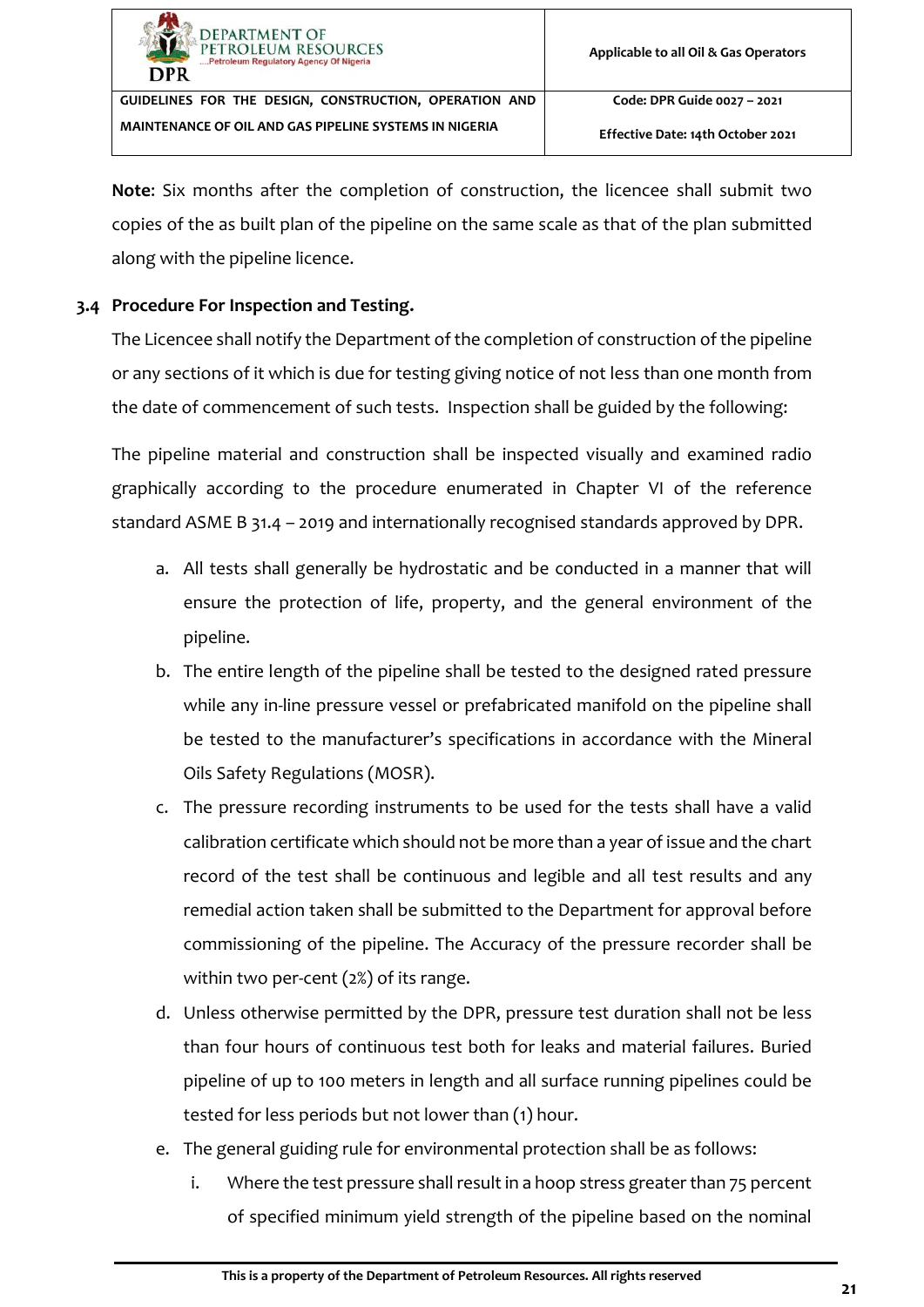**Effective Date: 14th October 2021**

wall thickness, and the pipeline does not cross or pass within 100 metres of any environmental protection arrangement, otherwise permission of the DPR would be required to ensure that adequate contingency plans have been made for protecting the environment.

ii. Any pipeline crossing watercourses shall be tested with adequate environmental precautions taken.

#### <span id="page-27-0"></span>*3.4.1 Guide to Pipeline Testing*

- a. Unless otherwise authorized by the DPR, the following shall generally apply:
	- i. The actual test pressure throughout the duration of test shall not exceed 110% of the minimum yield strength of the pipe material; hence the testing equipment shall be pre-set not to produce more than this pressure during the test.
	- ii. The test medium shall be water except with special permission of the DPR
- b. All buried pipelines shall be tested to a pressure not less than 1.25 times the internal design pressure.
- c. Surface pipeline transmitting liquid petroleum or gas shall be tested up to a pressure not less than 1.25 times the internal design pressure.
- d. All pipelines shall be tested to a minimum pressure of not less than 700 kilopascals unless otherwise permitted by the DPR. Punctual
- e. The maximum test pressure in all cases shall not result in a hoop stress, greater than 110 percent of the specified minimum yield strength of the pipe material based on its nominal wall thickness.
- f. Valves and fittings on the pipeline under test shall not be subjected to a pressure greater than the manufacturer's test pressure rating during the test.

## <span id="page-27-1"></span>**3.5 Corrosion Control**

The following shall constitute the minimum requirements and the procedure for cathodic protection of ferrous pipe and its components from internal and external corrosion the design of which shall generally follow the specifications and procedures prescribed in NACE SP0169-2013, API RP1160-2019 and other internationally recognised standards approved by DPR for managing pipeline system integrity.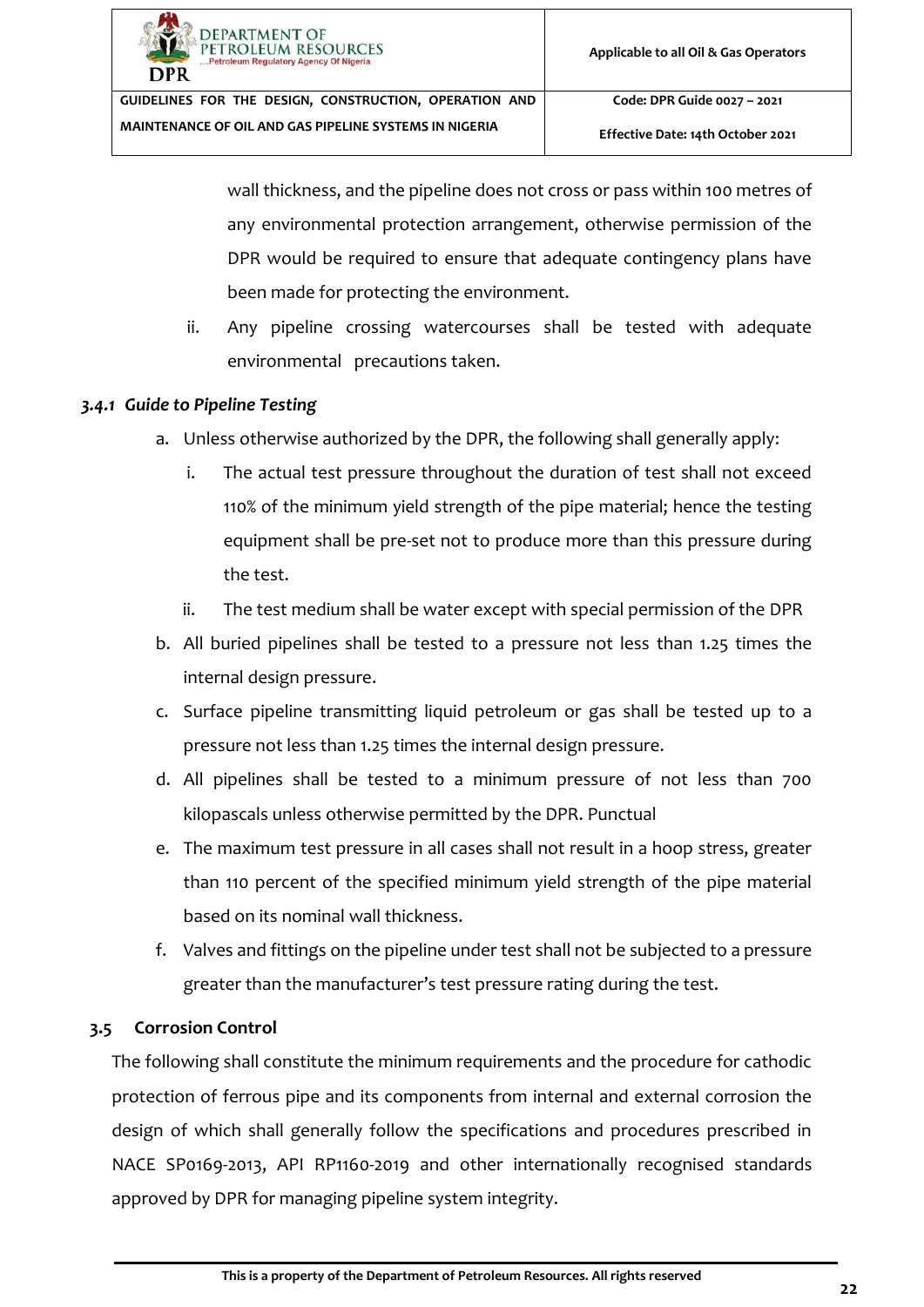#### *3.5.1 External Corrosion Control of Buried or Submerged Pipeline*

<span id="page-28-0"></span>This shall consist of application of coating to the pipeline and its cathodic protection to achieve the following objectives:

## **A. Protective Coating**

- i. Shall be applied in such a way that it will mitigate corrosion and adhere to the pipe metal surface sufficiently enough such that it will effectively resist under film migration.
- ii. Shall be ductile and strong enough to resists cracking and damage during handling and under soil stress.
- iii. Shall be compatible with any supplemental cathodic protection and if is an insulating type material shall have low moisture absorption.
- iv. Shall be applied in such a way that no irregularities protrude through it and no holiday gaps exist in the coating all along the whole length of the pipeline.
- v. The points of connection of any attachment to pipeline shall be equally sealed with the coating, together with the attachments themselves.

## **B. Cathodic Protection System**

- i. This shall be provided by either a galvanic anode or impressed current anode system installed in such a way that it mitigates corrosion and contains method of determining the degree of cathodic protection achieved on the pipeline. The criteria for the selection of an appropriate protection system shall be as listed in NACE SP0169-2013 and relevant subsequent provision, including other internationally recognised standards approved by DPR.
- ii. The system shall be installed not later than one year after the laying of the pipeline in such a way that the pipe coating at the points of installation is kept intact.
- iii. The cathodic protection system shall be electrically isolated at all interconnections to other pipeline systems or structures except where the two structures are mutually protected by the same system.
- iv. The cathodic system shall be protected against damage by atmospheric electrical discharges, underground cables and power lines.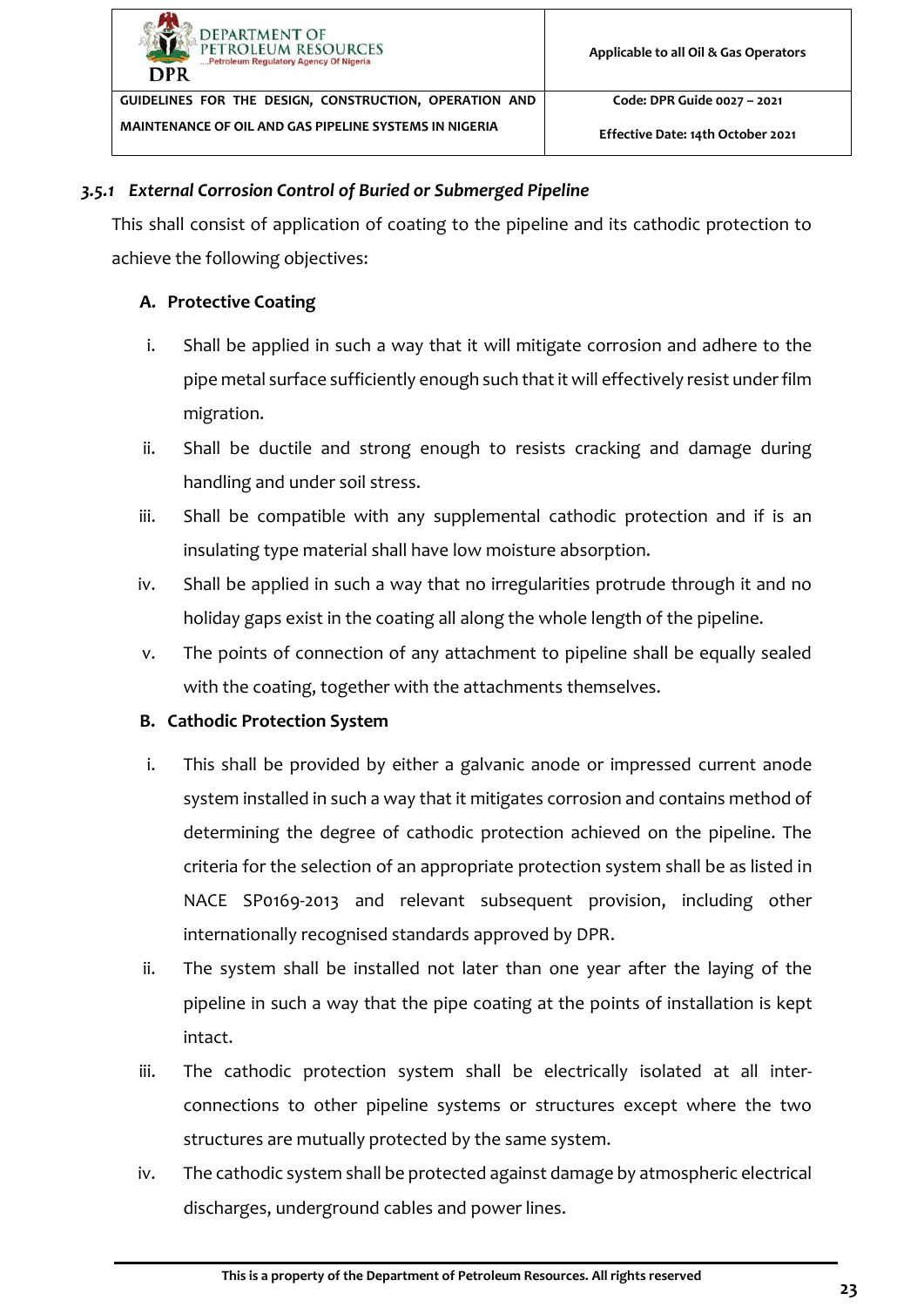**Effective Date: 14th October 2021**

- v. Except for underwater pipelines, sufficient test leads shall be installed on buried pipelines for occasional check of the effectiveness of the cathodic protection to be carried out by electrical measurements. Such test stations shall include all pipe casing installations, insulating joints, all crossings and main manifold junctions.
- vi. A minimum separation of 3 meters shall be maintained between electric transmission tower footings, ground cables and earthing, power lines and the pipelines under protection.

#### *3.5.2 Internal Corrosion Control*

- <span id="page-29-0"></span>i. The general rule shall be the avoidance of transportation of any corrosive materials in a pipeline without appropriate measure taken to mitigate the corrosion effect of the commodity on the internal section of the pipeline.
- ii. Internal corrosion shall be prevented either by frequent pigging, inhibiting, scraping or application of internal coating on the pipeline before laying.
- iii. Whichever method is used, appropriate precautions shall be taken, such as the utilization of sufficient coupon holders when inhibitors are used and the compliance with established industry standards of internal coating materials.

## <span id="page-29-1"></span>**4. GAS TRANSMISSION AND DISTRIBUTION PIPELINE**

## <span id="page-29-2"></span>**4.1 General Design Considerations**

This section covers the design, fabrication, installation, inspection, and testing, of gas transmission and distribution systems. It shall apply to piping systems required to operate with temperature of between 450F (232 deg. Celsius) and minus 20F (-7 deg. Celsius) only.

## **4.2 Design Criteria and Materials Specifications**

<span id="page-29-3"></span>Applicable standard shall be the ASME B31.8-2018 or its subsequent editions under the title "Gas Transmission and Distribution Piping Systems". Other internationally recognised standards approved by DPR are applicable. The minimum requirement are as follows:

- i. All materials to be used shall generally conform to the specifications in appendix B of the reference Standard ASME B31.8-2018 for structural materials of the line pipe, valves, fittings, flanges, bolting and tubings.
- ii. The pipelines shall be generally seamless or of the ERW and DSAW types.
- iii. Thermoplastic and thermosetting pipe materials shall also be acceptable provided that they conform to ASTM specifications 02513 and 02517 respectively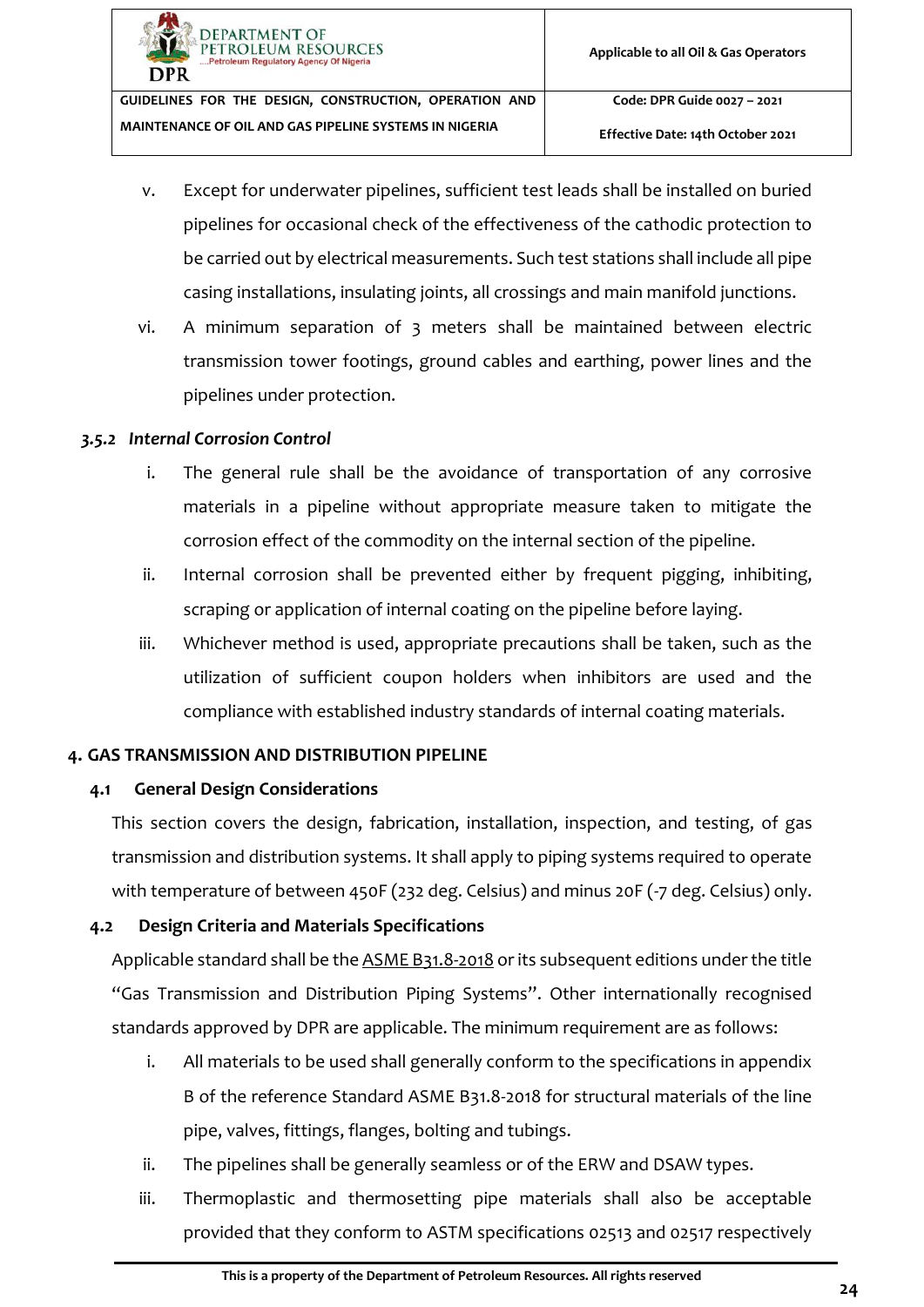**Effective Date: 14th October 2021**

and shall be inhibited against material degradation effects of ultra-violet rays if used in locations where the pipeline is exposed to sunlight.

- iv. Weldability of the ferrous pipe material shall be tested in accordance with the requirements of API standard 1104 and other internationally recognised standards approved by DPR.
- v. Adequate provision shall be made for the flexibility of the pipeline while under pressure in the form of anchorage and guide points and for temperature induced stresses by allowing for expansion joint couplings.

# *4.2.1 Design and Construction of Gas Pipeline*

<span id="page-30-0"></span>The design and construction of new gas pipelines, the replacement of existing ones and their corresponding corrosion control installation shall conform to the standards and codes specified in ASME B31.8-2018 , National Association of Corrosion Engineers Standards generally referred to as NACE SP0169-2013 and other international recognised standards approved by DPR. The follow shall apply at the minimum:

- a. The process of manufacture of the specified pipeline system shall generally comply with the various specifications of API 5L or its internationally recognised equivalent.
- b. It shall be expected that operator or owner of a licensed pipeline system shall maintain in its custody sufficient manufacturing records and data to substantiate that acceptable industry standard was employed in the production of the pipeline system. Such records include:
	- i. Manufacturing records such as incoming material inspection reports, welding procedure specification / procedure qualification records, infactory mechanical and chemical test records
	- ii. NDTs results, calibration data or certification of test equipment, approved ITPs and marking schemes, material traceability, dimensional checks.
	- iii. Report of workmanship/defects examinations carried out during manufacturing processes etc.
- c. Long distance gas transmission pipelines shall be made of steel, the design and construction of which shall be governed by the population density indices specified in ASME B31.8-2018 and the corresponding design factors. Also, the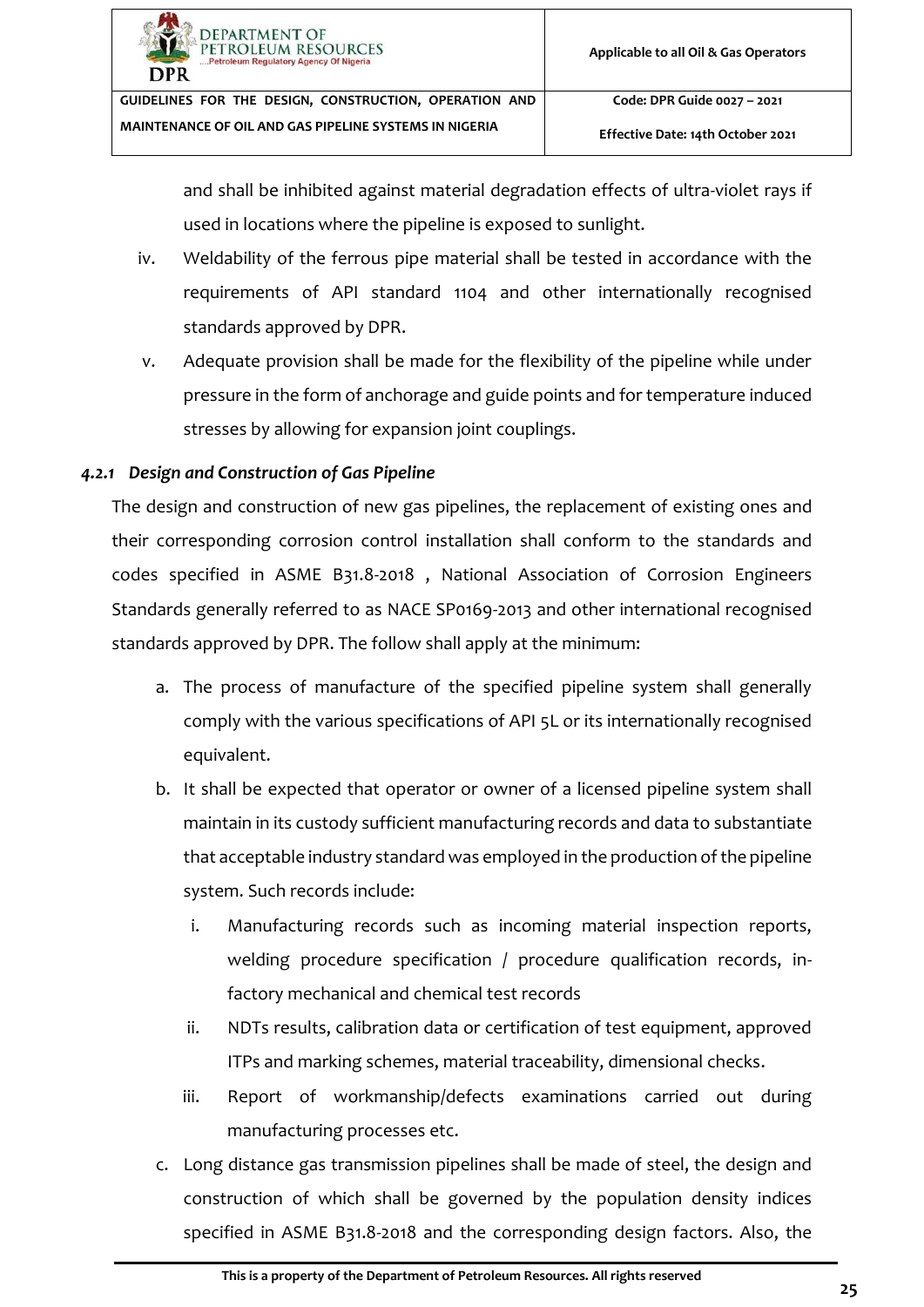**Effective Date: 14th October 2021**

specified construction types of pipelines in the proximity of main roads and railroads and the mode of their crossing shall be complied with.

- d. The minimum depth of burial shall be as specified in Section [3.3.1](#page-24-0) but where these minimum depths could not be achieved, the pipeline at these points shall be encased, bridged, or specially reinforced to withstand any anticipated external load.
- e. There shall be a minimum clearance of 0.5 meter between the pipeline and any other underground structure not connected with it.
- f. It shall be mandatory for all buried pipelines to be protected against corrosion where any pipeline is to transport corrosive or toxic gas, the following shall be ensured:
	- i. Design parameter shall be such that the gas pressure at any time in the pipeline shall not result in a hoop stress greater than 60 percent of the specified minimum yield strength of the pipeline material based on the nominal wall thickness.
	- ii. Block valves and check valves shall be so located as to prevent the escape of the corrosive or toxic gas into the atmosphere in the event of a pipeline failure.
- g. The design, installation and maintenance of the associated corrosion control system of the pipeline shall be in line with section [3.5,](#page-27-1) in conformance with to the provisions of NACE SP0169-2013 and other internationally recognised standards approved by DPR.

# <span id="page-31-0"></span>*4.2.2 Requirements for Inspection and Testing of Gas Pipelines*

- i. Inspection of pipeline construction materials and its appurtenances, welding, ditching, stringing and the general installation shall follow the procedure outlined in chapter IV of the ASME B31.8-2018 and other internationally recognised standards approved by DPR.
- ii. All gas pipelines laid in farmlands, virgin areas and sparingly populated areas shall be tested with water up to a minimum pressure of 125 percent of their maximum operating pressure or with air up to 110 percent of their maximum operating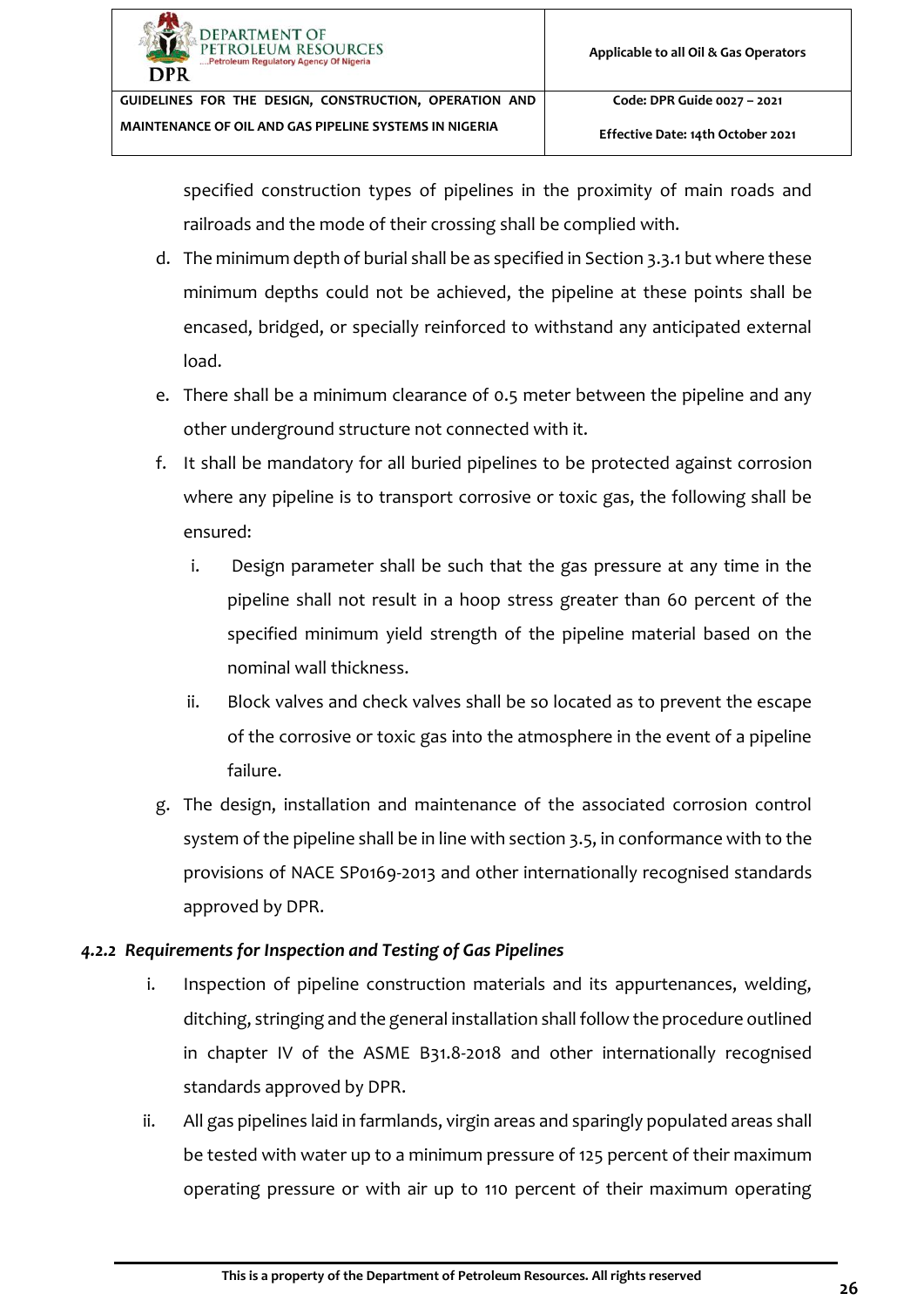

**Effective Date: 14th October 2021**

pressures. The test result shall be lodged with the nearest office of the Department.

- iii. Pipelines laid in densely populated areas shall be tested ONLY with water up to a minimum of 140 percent of their design maximum operating pressures and the test result shall be lodged with the nearest DPR office.
- iv. Leak test shall however be performed on the pipeline system with the use of pressurized air or gas between 100 PSI to 20 percent of the minimum specified yield of the material for pipelines that has been designed to withstand 20 percent or more of the specified minimum yield strength.
- v. Pipeline to be operated below 100 PSI shall be subjected to a leak test at maximum system pressure.
- vi. Any gas pipeline that will not be put into use for more than six months after construction shall be filled with inert gas or nitrogen and if it is to be put into use after one year of completion shall be pressure tested and certified by an official of Department of Petroleum Resources before being put into use.
- vii. Gas pipeline systems shall be well purged with water, air or inert gas before undertaking any repairs and the environment of the repair site shall be constantly monitored with gas detecting device to ensure adequate safety.

## <span id="page-32-0"></span>**4.3 Gas Pipelines Made with Materials Other Than Ductile Steel**

## <span id="page-32-1"></span>*4.3.1 Cast Iron Materials*

Cast iron Materials shall be used for gas pipelines under specified application to and with special approval by the Department. Such applications shall be supported with the compelling reasons for using Cast Iron Material. However, the design considerations shall strictly follow the specifications in paragraph 842 of ASME B31.8-2018 and other internationally recognised standards approved by DPR.

## *4.3.2 Plastic Materials*

<span id="page-32-2"></span>The use of thermoplastic and thermosetting plastic materials of the grades specified in ASTMD 2513 and ASTMD 2517 shall be generally allowed for laying service lines only.

i. The design pressure for plastic gas piping system shall be governed by the formula given in reference standard ASME B31.8-2018 where the value of the plastic design factor shall not be less than 0.32 for any case.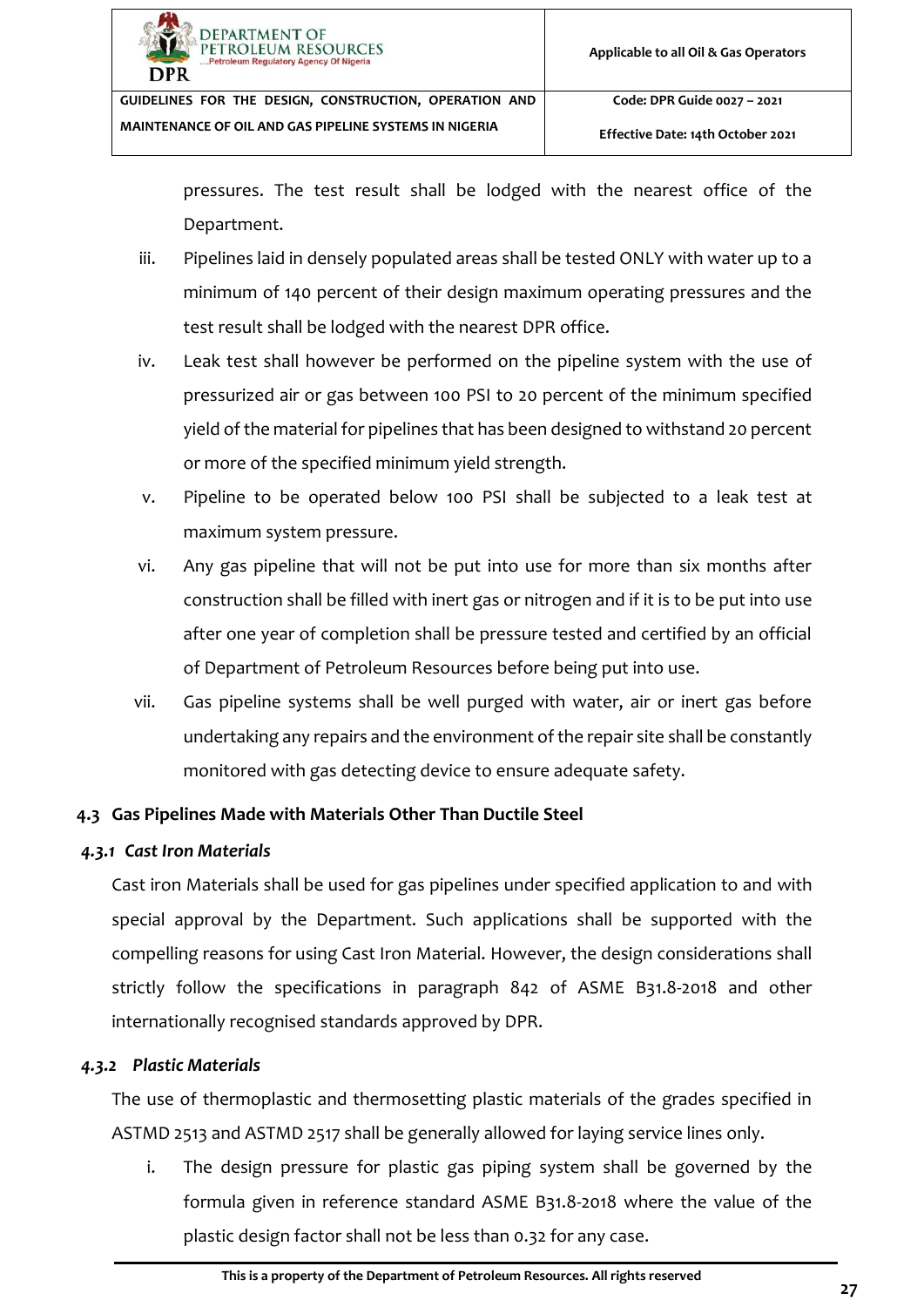- ii. Plastic pipe materials shall not be used in any service where the maximum and minimum operating temperatures shall be higher or lower than 100F and 20oF respectively
- iii. Plastic pipe materials to be used shall be inhibited against the effect of Ultraviolet rays which renders such materials brittle when exposed to sun light
- iv. Plastic pipes or tubing shall not be threaded at joints but shall be joined by the solvent cement method, adhesive method, and heat-fusion or by the means of compression coupling or flanging whichever conforms to the manufacturer's specifications.
- v. Extreme caution shall be taken in laying plastic pipelines to avoid any damages to the material. All buried plastic pipelines of  $\frac{1}{2}$  inch nominal diameter and above shall have a minimum wall thickness of 0.1 inch while those below ½ inch nominal diameter shall have a wall thickness not less than 0.06 inch.
- vi. Plastic pipes shall be buried in undisturbed or well-compacted soil while no mitre bends shall be permitted at any portion of the pipeline.
- vii. Plastic pipes shall be tested at pressure not less than 150 percent of their maximum operating pressure or 50 PSI whichever is greater and shall not on any occasion be subjected to a pressure more than 300 percent of their maximum operating pressure.
- viii. Certificate of conformity to required specifications shall amongst other items provide information on the following parameters for plastic gas transmission system:

## **A. Compound**

- i. Conventional density
- ii. Volatile content
- iii. Water content
- iv. Carbon Black dispersion
- v. Resistance to gas condensate
- vi. Resistance to Rapid crack propagation (critical pressure, Pc)  $(e >|= 15$ mm)
- vii. Resistance to slow crack growth (dn: 110mm or 125mm- SDR 11)
- viii. Tensile strength for butt fusion (dn:110mm or 125mm- SDR 11)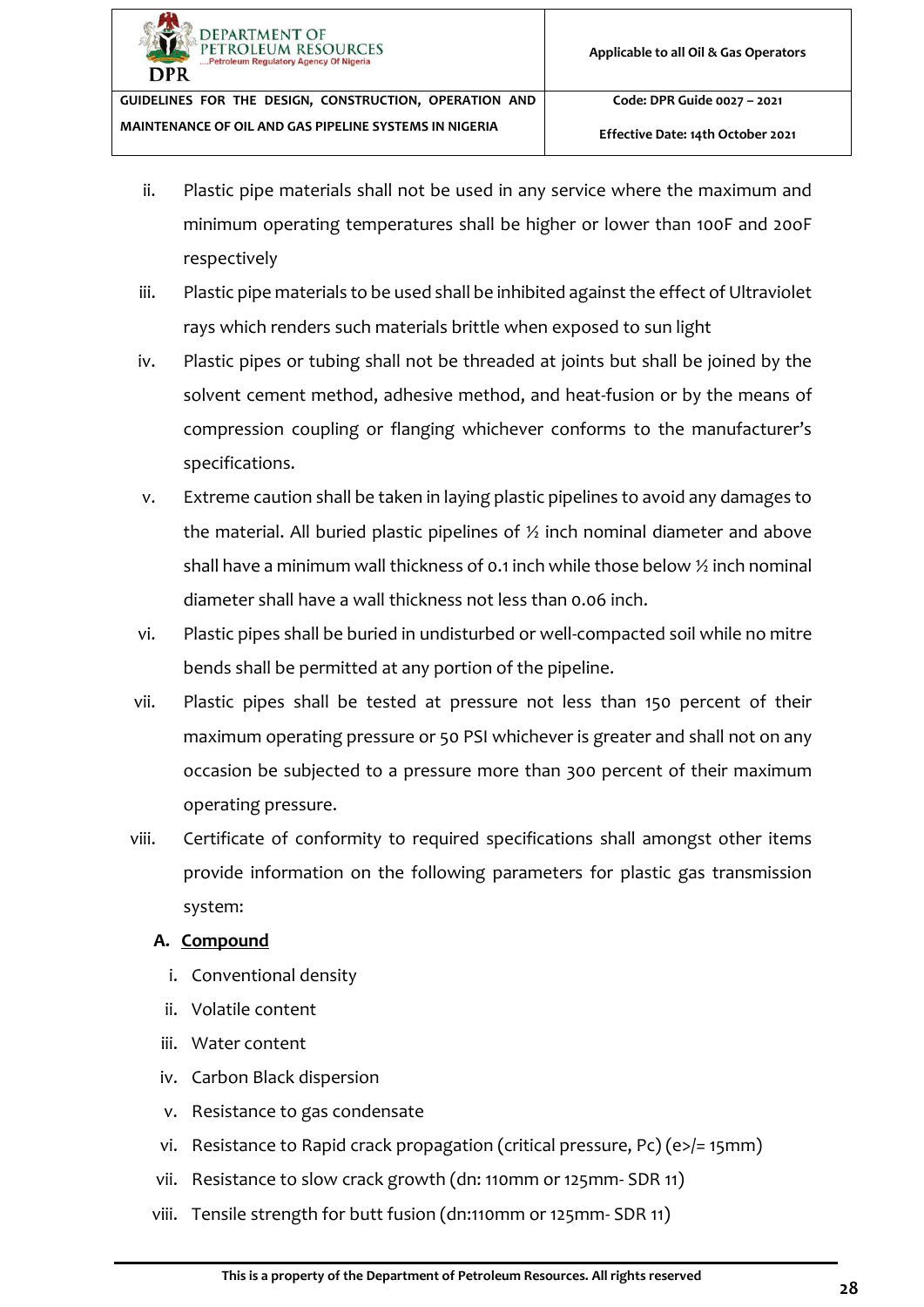

#### **B. Pipeline**

- i. Hydrostatic strength (20 deg centigrade, 100h, 80 deg c, 165h, 80 deg c,1000h)
- ii. Elongation at break
- iii. Resistance to slow crack growth  $e 5mm (Cone test)$
- iv. Resistance to slow crack growth e> 5mm (Notch test)
- v. Resistance to rapid crack propagation (critical pressure, Pc)
- vi. Oxidation induction time (Thermal stability)
- vii. Melt mass flowrate (MFR)
- viii. Longitudinal reversion

## **C. Valves**

- i. Resistance to weathering
- ii. Leak-tightness of seat and packing
- iii. Actuation mechanism resistance
- iv. Resistance to bending between supports
- v. Thermal cycling resistance dn>63mm
- vi. Leak-tightness under bending with thermal cycling, dn</>
l=63mm
- vii. Leak-tightness under tensile loading
- viii. Leak-tightness under and after bending applied to the operating mechanism

## <span id="page-34-0"></span>**5. FLOWLINE, PIPELINE & RISER SYSTEMS FOR OFFSHORE OPERATIONS**

## <span id="page-34-1"></span>**5.1 Basic Statutory Approvals**

Basic statutory pipeline approvals applicable to offshore flowline, pipelines and riser systems shall as a minimum be as given in section 3.

## <span id="page-34-2"></span>**5.2 Design Criteria**

In addition to the general requirements of Sections [3](#page-22-0) & [4](#page-29-1) of this guideline, proper design consideration shall be given to establish acceptable / tolerable limits for the design of any Flowline and Riser System in the Nigerian offshore and deep offshore locations. API STD 2RD and API RP1111-2015 shall form the additional basic reference codes / standards for the design of these systems.

Where model studies will be carried out for any of the systems associated with the FLRs, for the purpose of guaranteeing any design / technological procedure, the company shall notify the Department of Petroleum Resources at least four (4) weeks prior to the conduct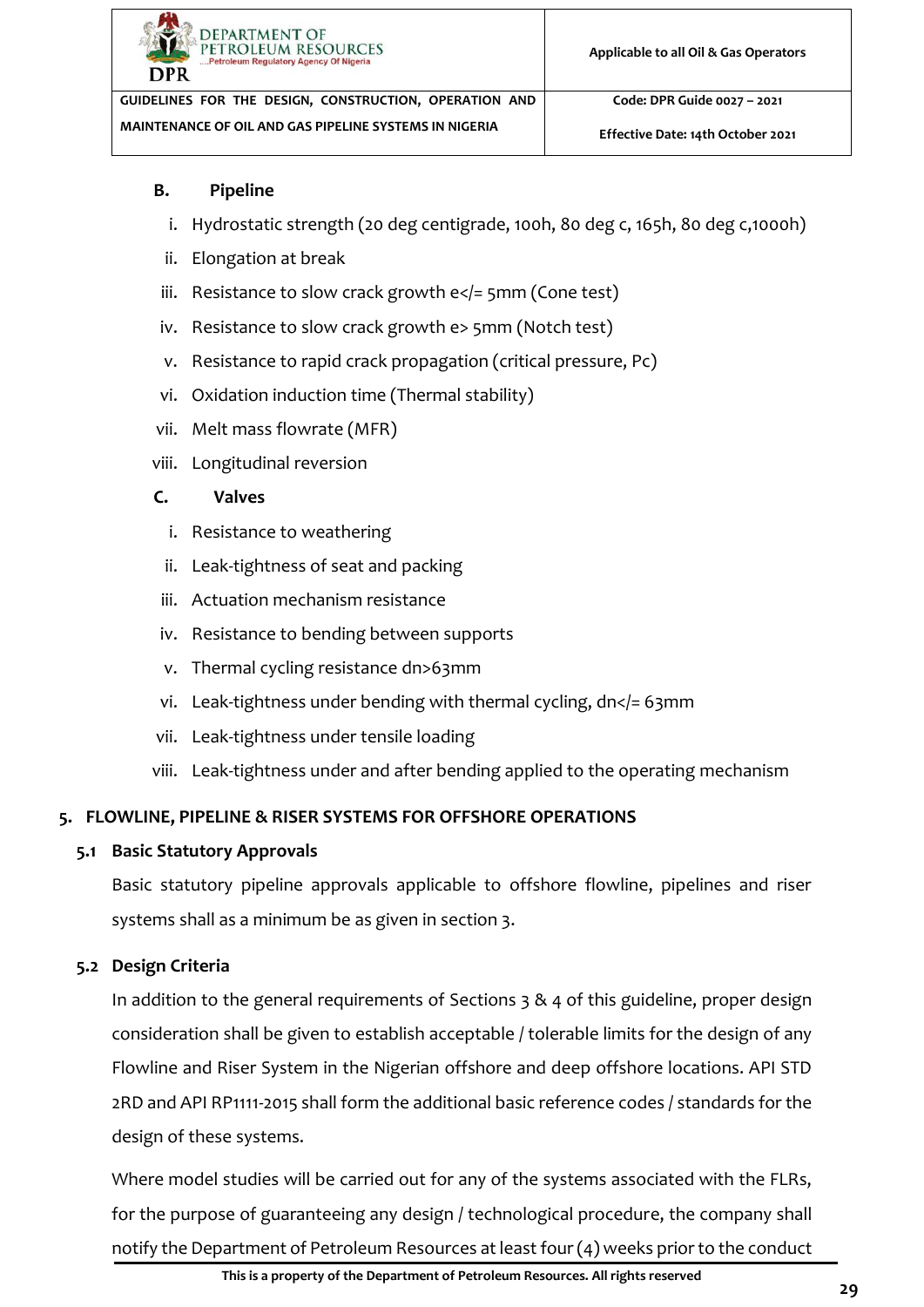

of the exercise. The Department shall have the liberty of nominating officers to witness and endorse the results generated in such model test activity.

#### <span id="page-35-0"></span>**6. OPERATION AND MAINTENANCE OF OIL AND GAS PIPELINES.**

#### <span id="page-35-1"></span>**6.1 Renewal of OPLL**

For the renewal of OPLL, a copy of the expiring licence with the relevant attachments (Schedule 1 & 2) and a copy of the most recent pipeline integrity report shall be forwarded alongside the application for renewal of the licence. Renewal of OPLL shall be granted only on the submission and approval of a comprehensive pipeline CEP.

**Note:** PTS processes in line with Section [2.2](#page-8-0) shall apply.

#### <span id="page-35-2"></span>**6.2 Renewal of Licence to Operate for Pipelines**

Licence to Operate Pipelines shall be renewed annually. For the renewal of LTO, the following shall be forwarded alongside the application:

- a. A copy of the expiring licence.
- b. Evidence of Payment of **\$10,000:00**, made payable to the Department of Petroleum Resources as Licence to Operate fee.
- c. The location of each point at which there is a change in any of the following parameters:
	- i. Outside or nominal diameter of the pipeline.
	- ii. Wall thickness of the line pipe material.
	- iii. Type and Grade of line pipe.
	- iv. Designed maximum operating pressure.
- d. A satisfactory audit exercise and signed-off document.

#### <span id="page-35-3"></span>*6.2.1 Annual Audit*

A pipeline audit shall be carried out annually for the purpose of establishing compliance by the operator and renewal of the LTO. The Audit shall be carried out by nominated officials of the Department of Petroleum Resources prior renewal of LTO. The objective of the Audit are as follows at the minimum :

a. Review documentations and equipment/systems of the pipeline to ascertain its integrity and readiness for continued safe operation.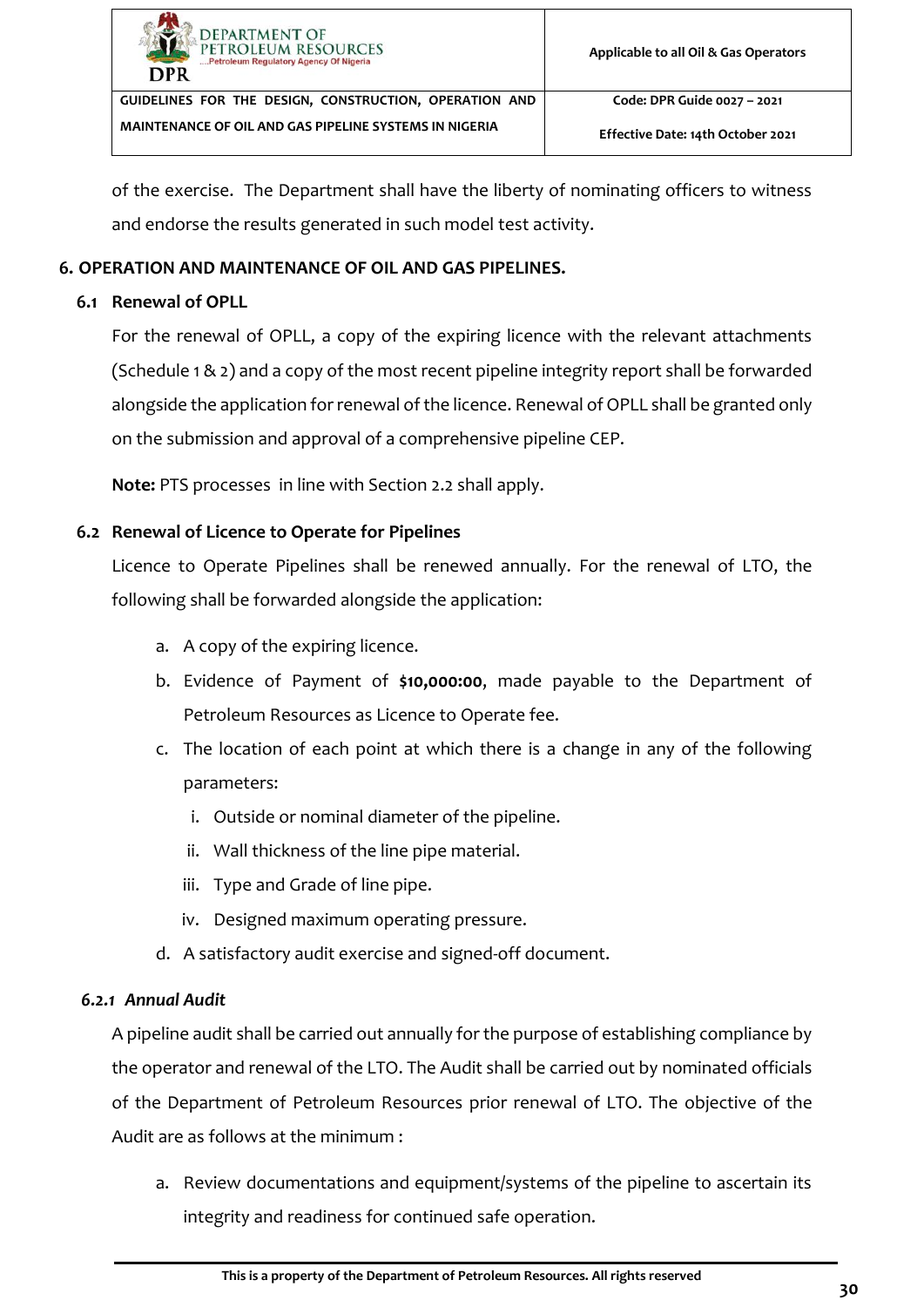

- b. Ensure that adequate safety, operating, maintenance, and emergency procedures are in place for continued operations.
- c. Ensure that training has been completed for all workers who operate the pipeline.
- d. Review records of all activities pertaining to the operation of the pipeline. The following documentation shall be made available for review on demand:
	- i. Licence to Operate.
	- ii. Emergency procedures & Facility Response Plans.
	- iii. Security Plan.
	- iv. Spill Prevention Control and Countermeasure Plans.
	- v. Operation Manual and SOPs.
	- vi. Training records.
	- vii. Operator Training Reports
	- viii. Copies of Inspections reports carried out.
	- ix. Maintenance Records.
	- x. Approved checklist for the Pipeline.

# <span id="page-36-0"></span>**6.3 Safety and Maintenance of Pipelines during Operations**

# <span id="page-36-1"></span>*6.3.1 General*

All pipeline operations and repairs shall be carried out in accordance with good pipeline practice and shall be generally undertaken in accordance with the safety provisions contained in the API STD 1104-2013 and API RP1111-2015.

- a. The repaired section of the pipeline shall be pressure tested at expected operating conditions like a new line. Detail report of this exercise shall be submitted to the Department
- b. The operator shall develop a written emergency plan for implementation in the event of systems failures, accidents, and other emergencies, which shall include procedures for prompt and expedient remedial action for the following.
	- i. Safety of the public and operator's personnel.
	- ii. Protection of property, environment and spillage from the pipeline.
	- iii. Adequate Personnel training for handling such emergencies.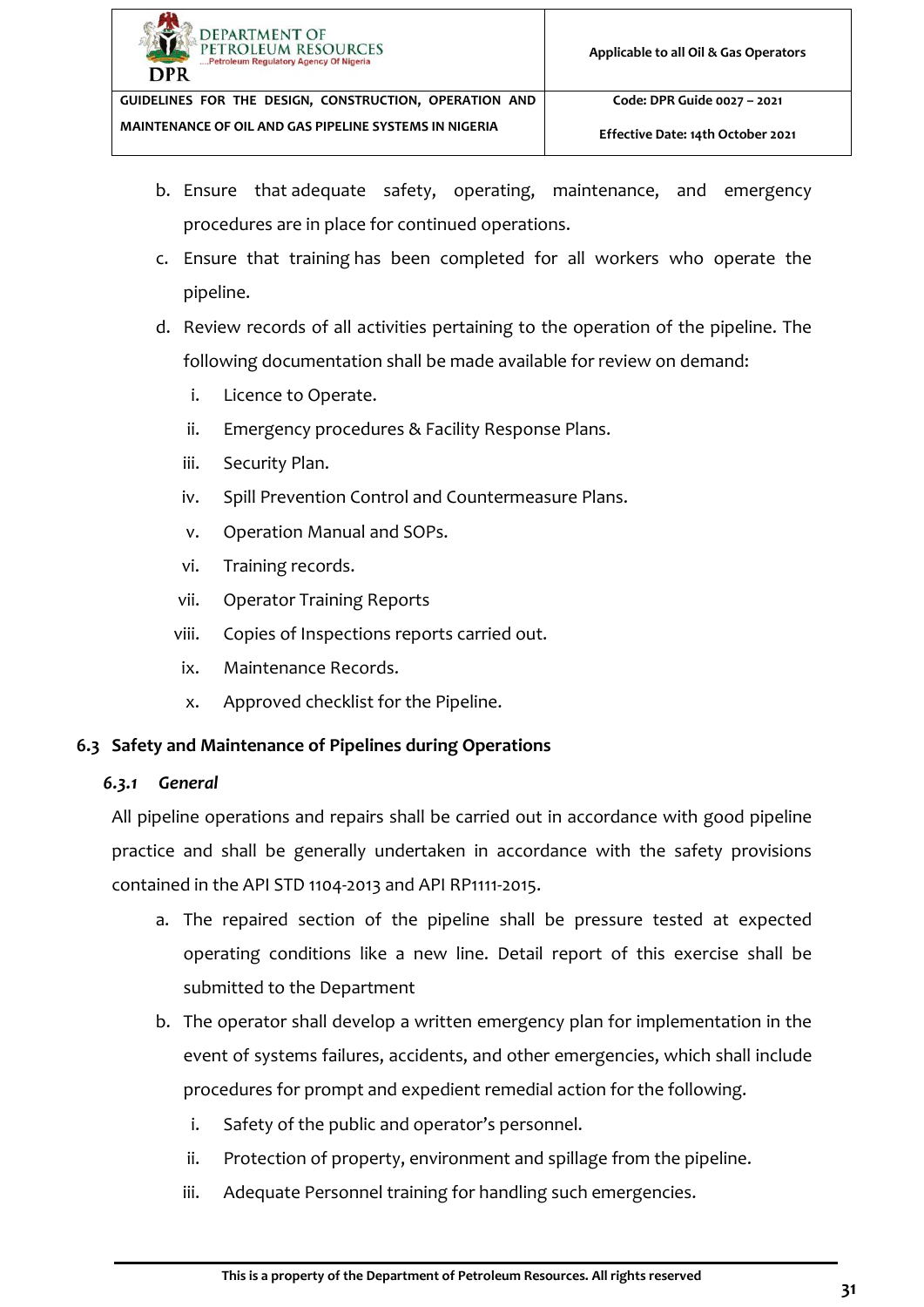**Effective Date: 14th October 2021**

- c. Care shall be taken to ensure that at no time should the maximum steady state operating pressure and static condition exceed either the internal design pressure or the pressure ratings of components used whichever is less.
- d. Pressure surges or any momentary pressure variations shall not exceed 10 percent of the operating pressure limits.
- e. Pressure Relief Devices shall be inspected and re-certified once in every twentyfour (24) months in the presence of DPR representatives and with the report of such tests lodged with the nearest office of the Department.
- f. All Pressure Relief Devices shall be activated after installation/maintenance to ensure that they function properly.

#### <span id="page-37-0"></span>*6.3.2 Pipeline Route*

The Pipeline route shall be operated and maintained in compliance with the Oil Pipeline Act and in line with Internationally recognised standards. Additionally, the following shall be carried out at the minimum:

- i. Pipeline markers at crossings shall indicate the location of the line and the name of the operating company.
- ii. The right of way shall be maintained so as to have a clear visibility and give reasonable access to maintenance crews.
- iii. Clear access shall be maintained to valve locations and ditches shall be protected against washout of the line.
- iv. The right of way shall be regularly patrolled/monitored for prompt detection of any line break, encroachment or any other development that may endanger the safety of personnel, environment, and pipeline. Where there is such development, the Operator shall promptly take necessary actions to prevent escalation of hazard and report the development to the DPR within 24 hours.
- v. All under water crossing shall be periodically inspected but not longer than once in two years to ensure that there is sufficient cover for the pipeline and that the safety of the line at crossings is not endangered in any way.

## <span id="page-37-1"></span>*6.3.3 Offshore Pipelines*

Offshore Pipelines shall be operated in line with internationally recognised standards. The operator shall ensure that for offshore pipelines connected to platform risers, the riser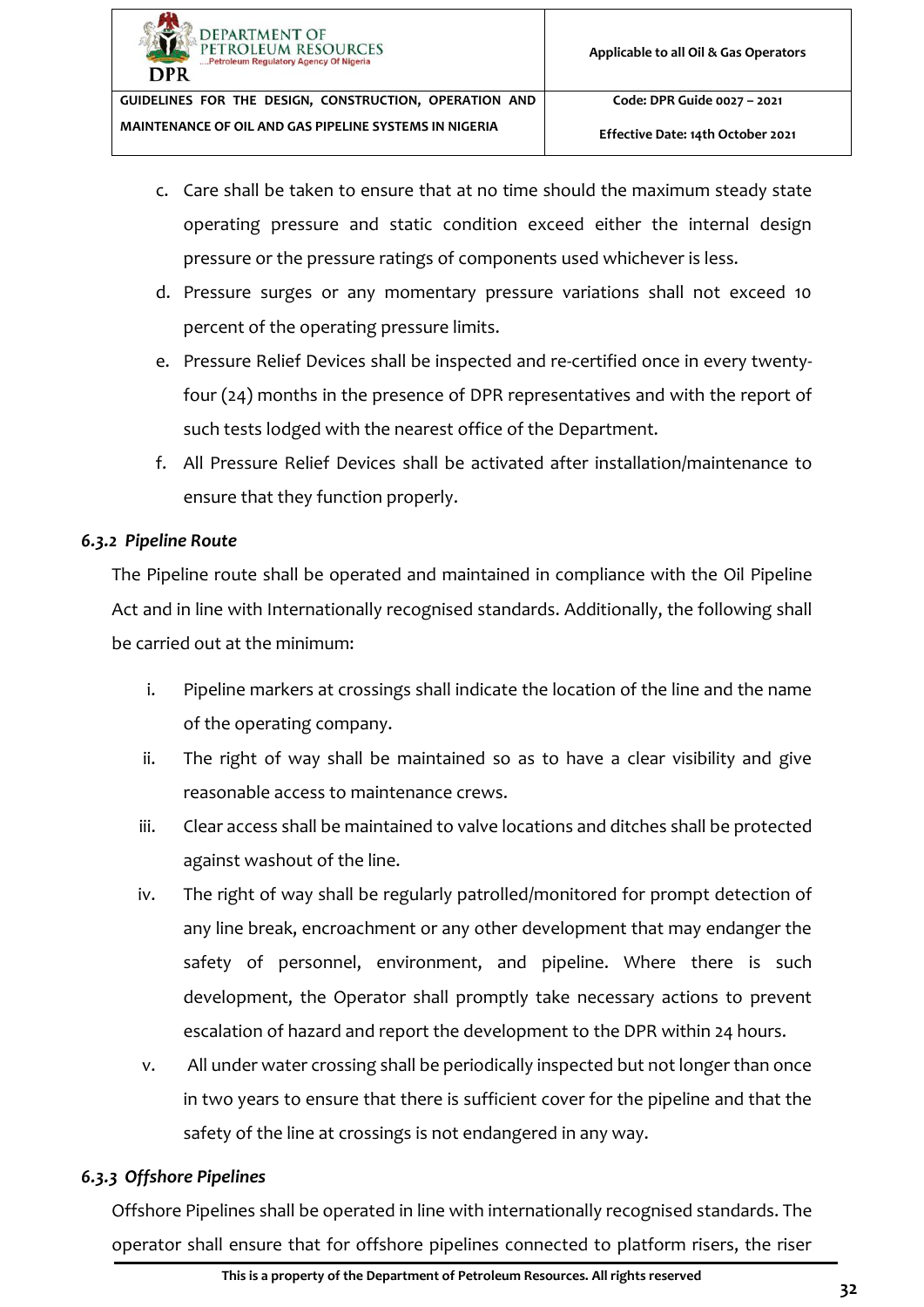installations shall be visually inspected annually for physical damage or corrosion in the splash zone and above. Records of such inspections shall be kept on site and made available on demand.

#### <span id="page-38-0"></span>*6.3.4 Gas Pipelines*

The Gas Pipelines shall be operated and maintained in line with internationally recognised standards. Additionally, the following shall apply at the minimum:

- i. Any gas pipeline that will be inactive for more than six months after construction/operation shall be preserved with inert gas or nitrogen.
- ii. Where a pipeline will be inactive for more than one year, such pipeline shall be pressure tested and certified by officials of the Department of Petroleum Resources before being put into use again.
- iii. Gas pipeline systems shall be purged with water, air or inert gas before undertaking any repairs.
- iv. The environment of the repair site for gas pipelines shall be constantly monitored with gas detecting device to ensure adequate safety.

## <span id="page-38-1"></span>*6.3.5 FLR Operation & Maintenance*

The approved operation and maintenance schedules shall be appropriately implemented during the operational life span of the FLR systems. Failure to fully implement the approved O&M programs shall become an offence punishable under the applicable Petroleum Regulations and Act.

## <span id="page-38-2"></span>*6.3.6 Monitoring of Cathodic Protection Systems*

Cathodic protection facilities shall always be maintained in serviceable condition. The following shall be ensured at the minimum:

- i. Cathodic protection facilities shall be electrically tested and inspected once a year with appropriate corrective measures taken where such inspections reveal any weakness in the system.
- ii. A report of such inspections shall be lodged with the Department at the completion of such exercise.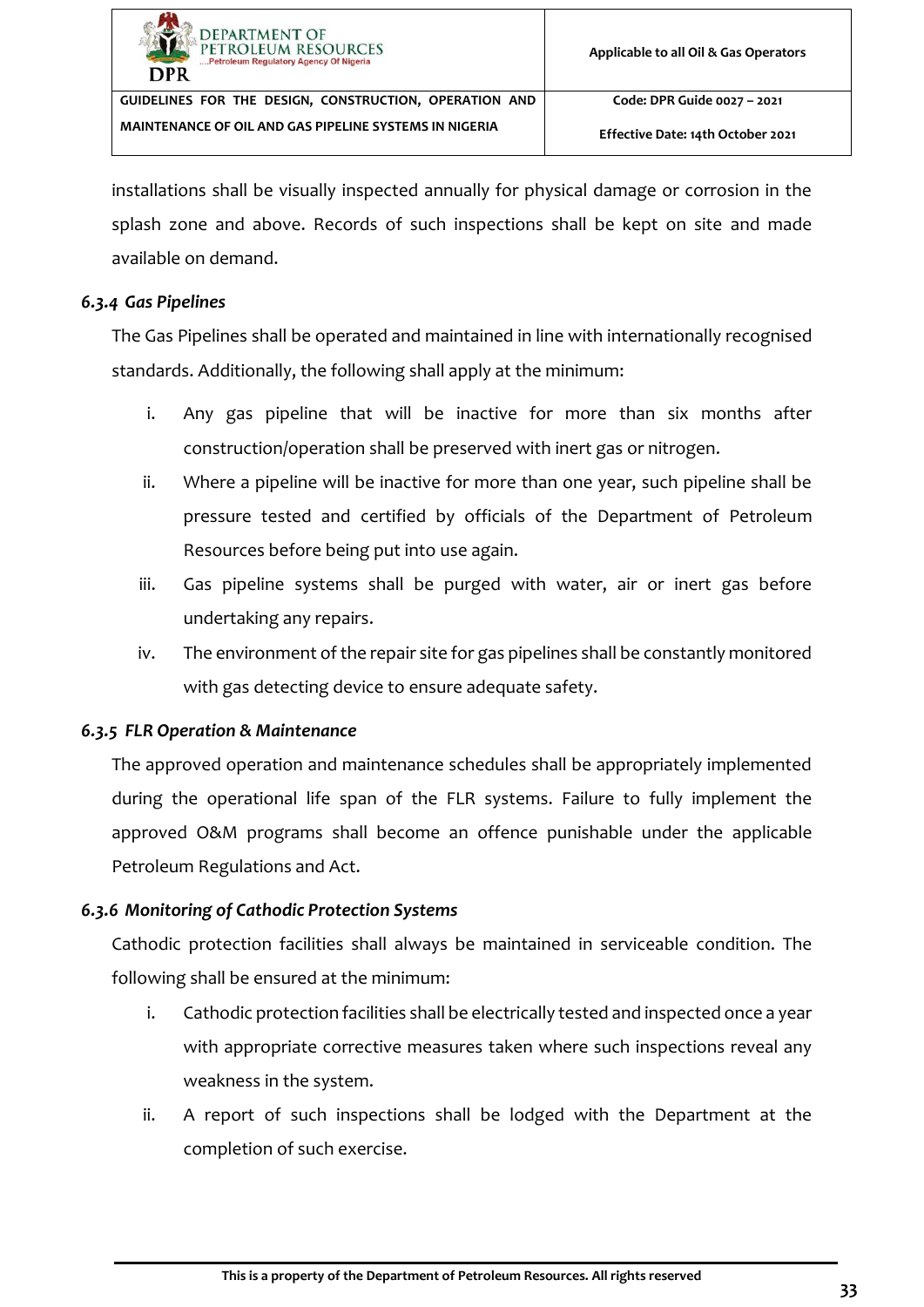**Effective Date: 14th October 2021**

- iii. All sources of impressed current rectifiers and other associated devices shall be inspected and tested at quarterly intervals to ensure that they are functioning properly.
- iv. These inspections shall be carried out in the presence of representatives of the Department.

## <span id="page-39-0"></span>*6.3.7 Monitoring of Internal Corrosion*

This shall be by the running of intelligent pig or other internal pipeline survey instrument as may be approved by the Department throughout the whole length of the pipeline at least once in five years. This inspection (data gathering) as well as the data interpretation shall be carried out in the presence of representatives of the Department. A report of such inspection shall be lodged with the Department.

## <span id="page-39-1"></span>**6.4 Upgrade of Maximum Operating Pressure of Pipeline**

Any Licencee that desire to upgrade the maximum operating pressure of its pipeline shall lodge an application with the Department of Petroleum Resources to that effect giving the following information:

- i. The reason for the desire to operate the system at a lower/higher pressure than its original maximum designed pressure.
- ii. The maintenance/leak/repair history of the pipeline to be upgraded.
- iii. The modification that shall be made to the pipeline system to qualify it for upgrading in accordance with the specifications contained in ASME 31.8-2018
- iv. The test that will be carried out on the pipeline system after upgrading which shall be compatible with the procedure outlined in Section [3.4.1](#page-27-0) of this document in which the upgrade maximum operating pressure will now be pressure parameter to use for the tests.
- v. Evidence of payment of **N 500,000:00** made payable to the Department of Petroleum Resources as processing fees.

The grant of approval to carry out the upgrading and operate the upgraded pipeline at the new pressure shall be contingent upon satisfactory fulfilment of the conditions listed in above.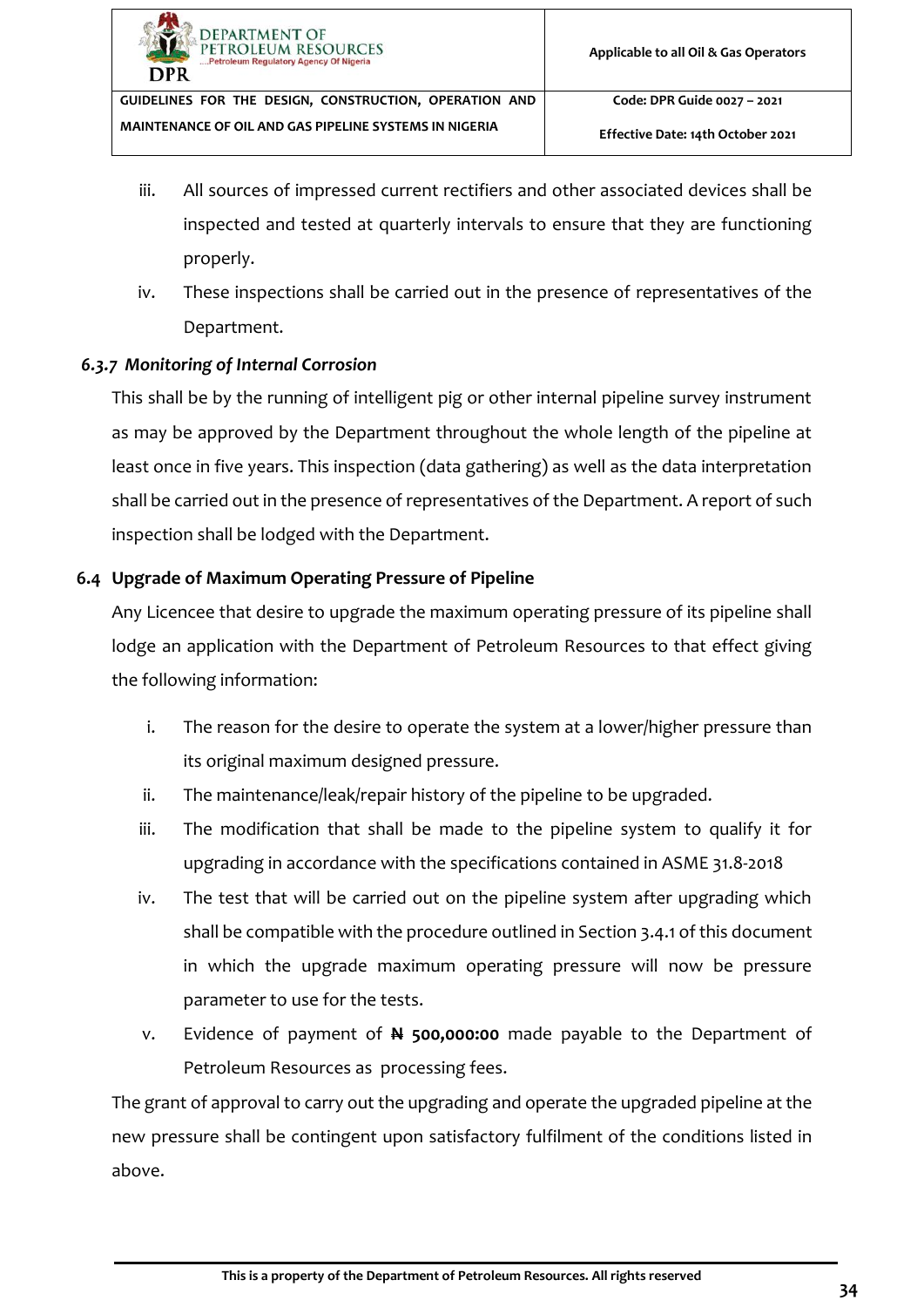

## <span id="page-40-0"></span>**6.5 Change Of Substance Transmitted by The Pipeline**

This shall apply to situations when the Licences desire to change the nature of the fluid transmitted by the pipeline in the following manner:

- i. From Liquid Petroleum to Gas
- ii. From sweet Gas to Corrosive Gas
- iii. From Hydrocarbon substance to water etc.

In all such cases, an application for making the change shall be made to the Department of Petroleum Resources giving the following information.

- i. The reason for the change
- ii. The maintenance history of the pipeline in question
- iii. The modifications that shall be made to the pipeline system for it to be capable of rendering the new service.
- iv. Other relevant information that will enable the Department of Petroleum Resources undertakes a realistic assessment of the request for the purpose of approval.

The application shall be accompanied with a payment of **N 500,000:00** made payable to the Department of Petroleum Resources as processing fees.

# <span id="page-40-1"></span>**6.6 Accident Reporting**

In line with the MOSR and EGASPIN, all accidents related to any pipeline operation shall be reported within 24 hrs to the closest office of the Department of Petroleum Resources and to the Director/CEO of DPR within 48 hrs. Additional information to be supplied shall include:

- i. Pipeline system affected
- ii. Valid OPLL number
- iii. Suspected cause of accident
- iv. Estimated loss associated with the accident
- v. Emergency remediation response effected on discovery
- vi. Plan for the restoration of pipeline operations to its licensed conditions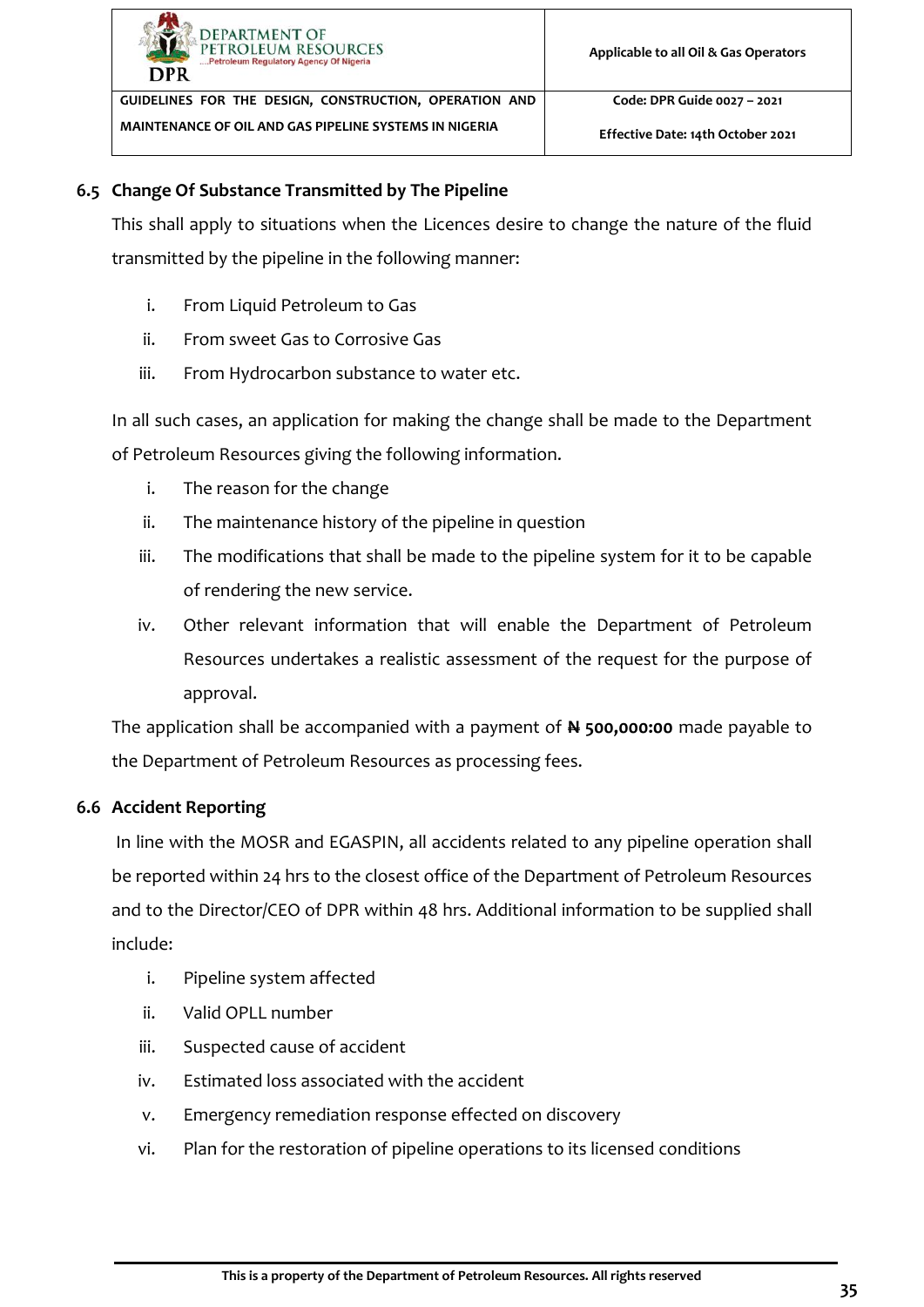

**Effective Date: 14th October 2021**

#### <span id="page-41-0"></span>**7. DECOMMISSIONING AND RESUMPTION OF OPERATION FOR PIPELINE SYSTEMS**

#### **7.1 Decommissioning of Operation of Pipeline Systems**

<span id="page-41-1"></span>The Licencee shall apply to the Department giving three months' notice of its intention to discontinue with the operation of the pipeline system or ancillary facilities. Such applications shall be accompanied with the following:

- i. The reasons for the discontinuation of the operation of the pipeline system
- ii. A plan of the entire pipeline or part thereof in which the operations is to be discontinued shown in green colour.
- iii. The proposed method of discontinuing operations.
- iv. Payment of **N500,000:00** made payable to the Department of Petroleum Resources as processing fees.

#### <span id="page-41-2"></span>*7.1.1 Procedure for Decommissioning of Operations*

Apart from the conditions that may be specified when granting discontinuation approval, the pipeline to be discontinued with shall be

- i. Disconnected from all other facilities like other pipelines, meter stations, ancillary facilities and other appurtenances.
- ii. Purged of all Petroleum Liquid or Gas with water or an inert material
- iii. Capped at both ends with moisture resistant materials.

#### <span id="page-41-3"></span>**7.2 Abandonment and Removal of Pipelines**

Where the Pipeline is to be decommissioned, abandoned and/or removed, the licencee shall engage the Department in an abandonment concept selection workshop. The following shall apply:

- i. All the steps outlined in Section [7.1](#page-41-1) above shall be followed in cases where the pipeline is to be completely abandoned.
- ii. The right of way of abandoned pipelines shall continue to be maintained and clearly identified for as long as the pipeline remains in place.
- iii. In cases where the pipeline is to be removed, the Licencee shall furnish the Department with the proposed work programme for its removal. Also, the Licencee shall restore into perfect condition the right of way of the pipeline and other disturbed land areas in the neighbourhood after its removal.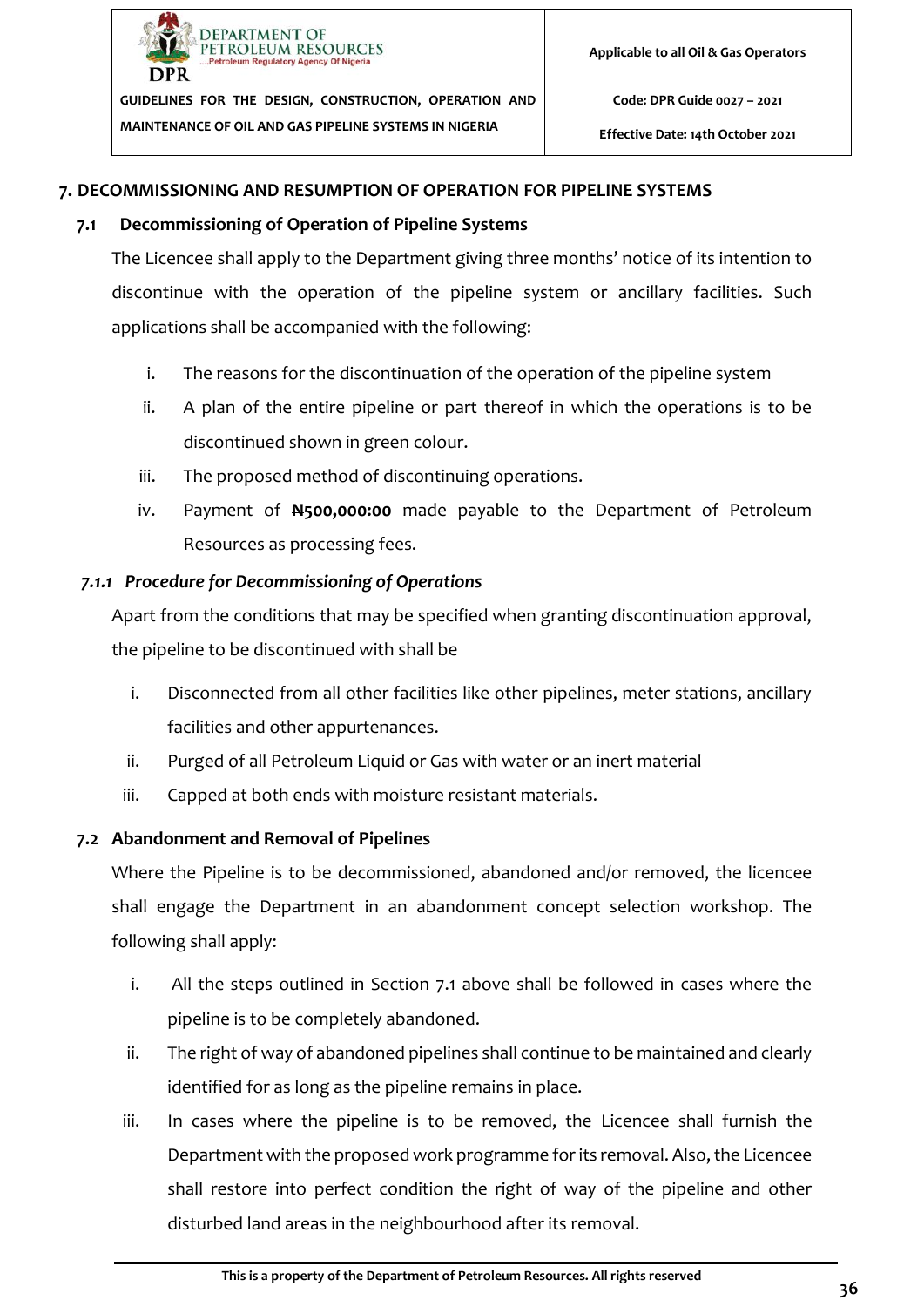

iv. The provision of EGASPIN and other Guidelines issued by the Department.

#### <span id="page-42-0"></span>**7.3 Resumption of Operation on Decommissioned Pipeline**

An application shall be made to the Department of Petroleum Resources for approval to resume operations in a mothballed pipeline system. Such applicants shall

- i. State reasons for the resumption of operation and
- ii. The proposed method to be used in reactivating the pipeline.
- iii. All such pipelines shall be tested under the proposed operating conditions of the pipeline after reactivation.

#### <span id="page-42-1"></span>**8. NON-COMPLIANCE**

These Guidelines provide the requirements for Design, Construction, Operations and Maintenance of Oil and Gas Pipeline Systems in Nigeria.

Non-compliance with the provisions of these Guidelines by any pipeline operator / owner shall be deemed as violations to relevant sections of the Oil pipeline Act, Oil and Gas Pipeline Regulations 1995, Petroleum (Drilling and Production) (Amendment) Regulations 2019. These violations may result in applicable consequence management, including, but not limited to, fines, penalties, suspension, and/or revocation of licence and permits. Appendix 2 summarises penalties prescribed for pipelines violations.

#### <span id="page-42-2"></span>**9. APPENDICES**

#### <span id="page-42-3"></span>**9.1 Appendix 1 - Summary of Fees for Pipeline Licence Process**

**Table 9-1 Summary of Fees for Pipeline Licence Process**

<span id="page-42-4"></span>

| S/N | <b>FEE DESCRIPTION</b>          | <b>AMOUNT</b>     |
|-----|---------------------------------|-------------------|
| 1.  | PTS Application Fee             | <b>NGN 20:00</b>  |
| 2.  | PTS Grant Fee                   | <b>NGN 50:00</b>  |
| 3.  | PTS Processing Fee              | NGN 500,000:00    |
| 4.  | <b>OPLL Application Fee</b>     | <b>NGN 50:00</b>  |
| 5.  | <b>OPLL Grant Fee</b>           | <b>NGN 200:00</b> |
| 6.  | <b>OPLL Processing Fee</b>      | NGN 500,000:00    |
| 7.  | Transfer of OPLL Processing fee | NGN 500,000:00    |
| 8.  | <b>OPLL Annual Rental Fee</b>   | NGN 20:00/mile    |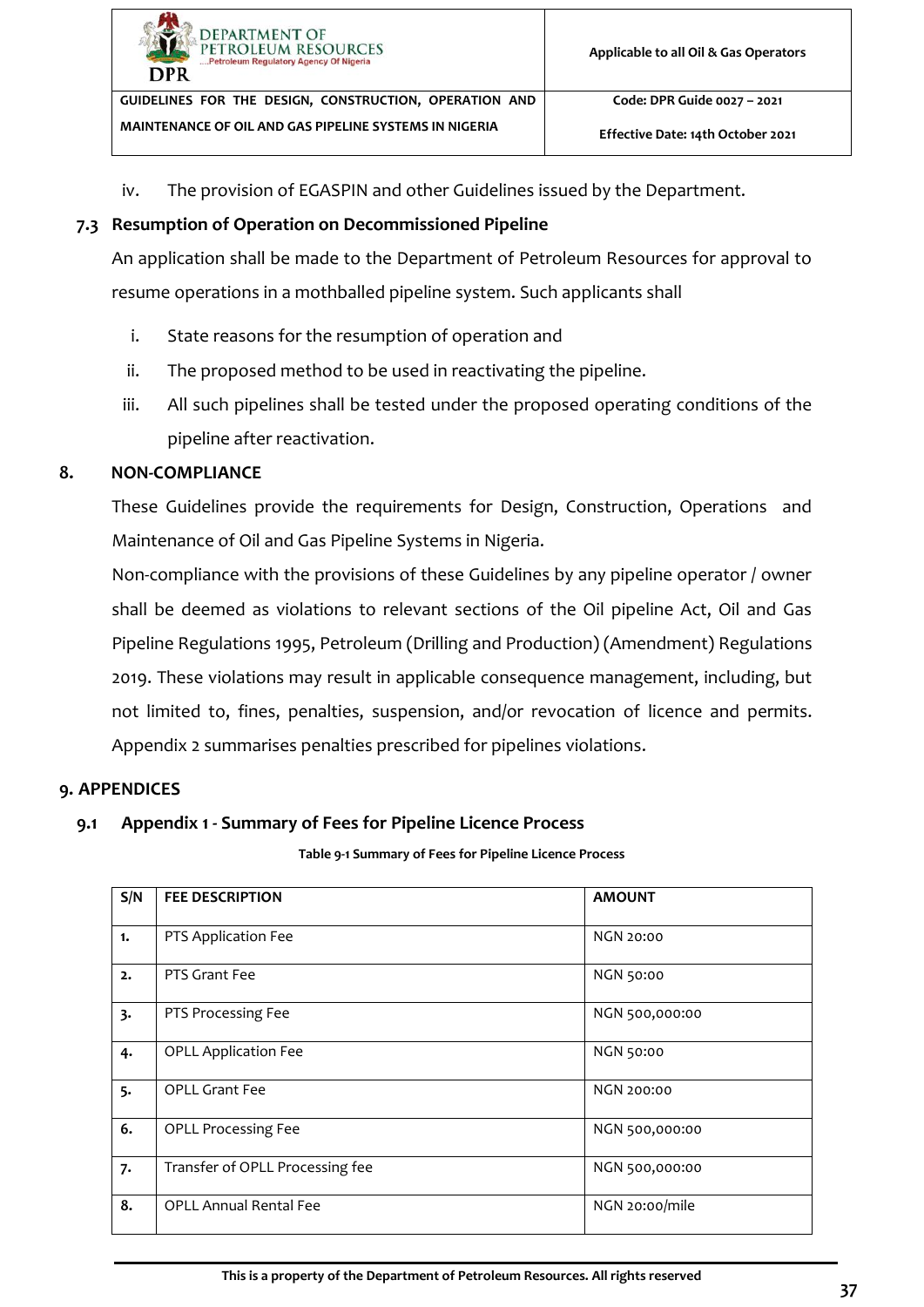

**MAINTENANCE OF OIL AND GAS PIPELINE SYSTEMS IN NIGERIA**

**GUIDELINES FOR THE DESIGN, CONSTRUCTION, OPERATION AND** 

**Code: DPR Guide 0027 – 2021**

**Effective Date: 14th October 2021**

|     |                                                                     | (NGN 12:50/km)        |
|-----|---------------------------------------------------------------------|-----------------------|
|     |                                                                     | or NGN 200:00 minimum |
| 9.  | Licence To Operate Fee                                              | USD 10,000:00         |
| 10. | Renewal of Licence To Operate Fee                                   | USD 10,000:00/annum   |
| 11. | Conceptual Design/Feed Approval Fee                                 | NGN 500,000:00        |
| 12. | Re-Validation of Conceptual Design/Feed Processing Fee              | NGN 250,000:00        |
| 13. | Detailed Engineering Design Approval Fee                            | NGN 500,000:00        |
| 14. | Commissioning / Approval to Introduce Hydrocarbon<br>Processing Fee | NGN 500,000:00        |
|     |                                                                     |                       |
| 15. | OPLL Application Fee for a Restriction Order                        | <b>NGN 100:00</b>     |
| 16. | Grant Fee of a Restriction Order                                    | $\leq$ NGN 400:00     |
| 17. | Change of Service Processing Fee                                    | NGN 500,000:00        |
| 18. | Decommissioning Processing Fee                                      | NGN 500,000:00        |

#### <span id="page-43-0"></span>**9.2 Appendix 2- Summary of Penalties for Non- Compliance**

#### **Table 9-2 Summary of Penalties for Non- Compliance**

<span id="page-43-1"></span>

| S/N | <b>FINE DESCRIPTION</b>                     | <b>AMOUNT</b>  |
|-----|---------------------------------------------|----------------|
| -1. | Operating Pipeline Without a Valid LTO      | USD 250,000:00 |
| -2. | Decommissioning a Pipeline Without Approval | USD 250,000:00 |

In addition to the above fines, non-compliance to the provisions of these guidelines may attract other penalties such as withdrawal or suspension of permits and licences, prosecution and special fines as may be determined by the Department of Petroleum Resources.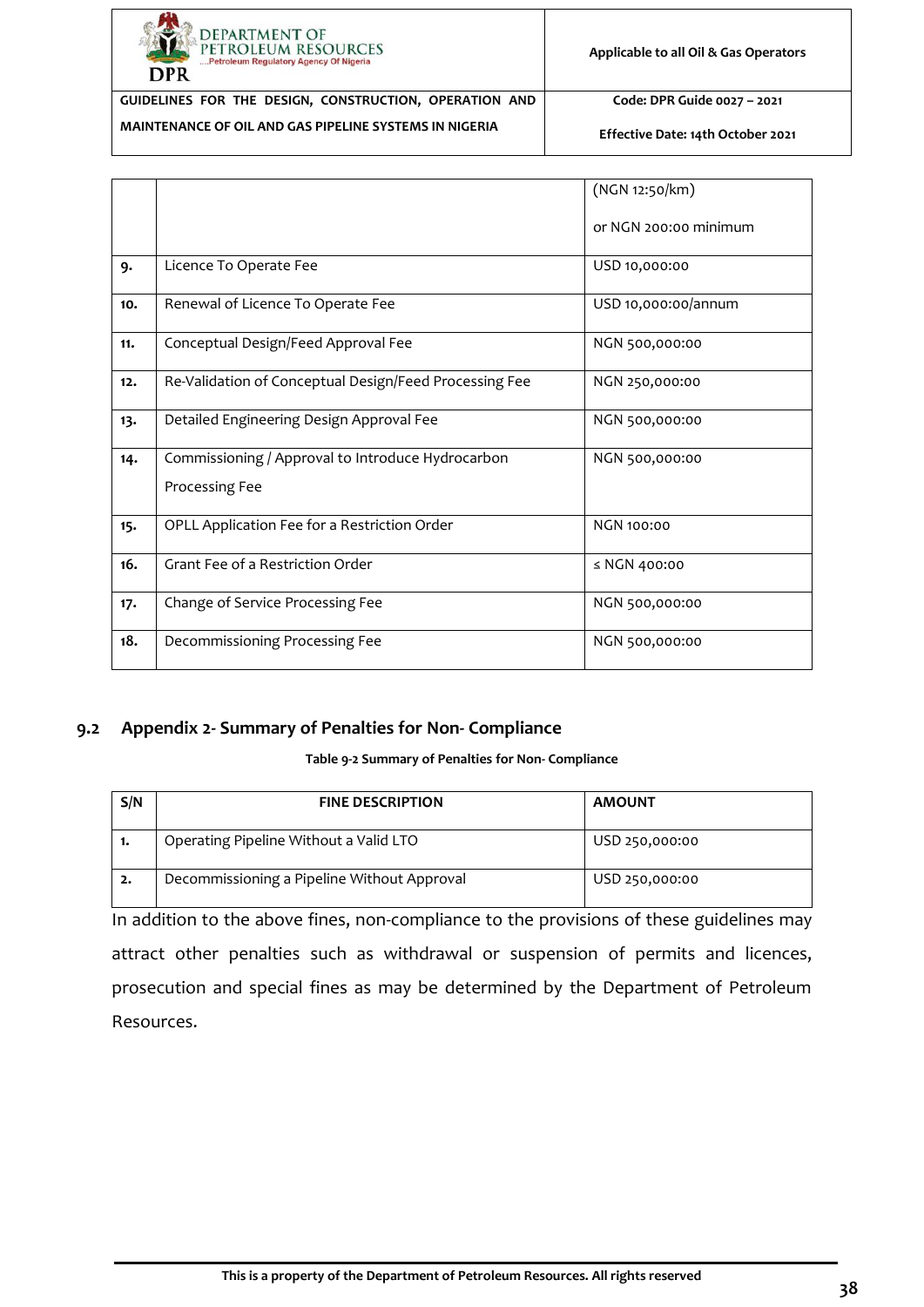

**Code: DPR Guide 0027 – 2021**

**Effective Date: 14th October 2021**

#### <span id="page-44-0"></span>**9.3 Appendix 3- Summary of Process Time Frames and Responsibilities**

**Table 9-3 Pipeline Licensing and Approvals Time Frames and Responsibilities**

<span id="page-44-1"></span>

| S/No | <b>TASK</b>                                                                   | <b>Estimated Duration</b> | Responsibility |
|------|-------------------------------------------------------------------------------|---------------------------|----------------|
| 1.   | Preparation and submission of PTS application                                 | Determined by             | Proponent      |
|      |                                                                               | proponent                 |                |
| 2.   | Review of PTS application & issuance of 3rd party                             | 2 weeks                   | <b>DPR</b>     |
|      | letters to stakeholders                                                       |                           |                |
| 3.   | Issuance of 'No Objection' response by 3rd party                              | 8 weeks                   | 3rd party      |
|      | stakeholders                                                                  |                           | stakeholder    |
| 4.   | 1 <sup>st</sup> reminder to 3 <sup>rd</sup> party stakeholder for issuance of | 4 weeks                   | 3rd party      |
|      | 'No objection' response                                                       |                           | stakeholder    |
| 5.   | Final reminder to 3 <sup>rd</sup> party stakeholder for issuance of           | 2 weeks                   | 3rd party      |
|      | 'No objection' response                                                       |                           | stakeholder    |
| 6.   | Issuance of PTS certificate                                                   | 1 week                    | <b>DPR</b>     |
| 7.   | Preparation and submission of OPLL application                                | Determined by             | Proponent      |
|      |                                                                               | proponent                 |                |
| 8.   | Review of OPLL application & issuance of 3rd party                            | 2 weeks                   | <b>DPR</b>     |
|      | letters                                                                       |                           |                |
| 9.   | Publication in Newspapers                                                     | 4 weeks                   | Proponent      |
| 10.  | Conduct of Public Hearing                                                     | 6 Weeks from              | Proponent      |
|      |                                                                               | publication date          |                |
| 11.  | Issuance of 'No Objection' response by 3rd party                              | 8 weeks                   | 3rd party      |
|      | stakeholders                                                                  |                           | stakeholder    |
| 12.  | 1st reminder to 3rd party stakeholder for issuance of                         | 4 weeks                   | 3rd party      |
|      | 'No objection' response                                                       |                           | stakeholder    |
| 13.  | Final reminder to 3rd party stakeholder for issuance of                       | 2 weeks                   | 3rd party      |
|      | 'No objection' response                                                       |                           | stakeholder    |
| 14.  | Preparation and submission of Conceptual                                      | Determined by             | Proponent      |
|      | Design/FEED package                                                           | proponent                 |                |
| 15.  | Review of Conceptual Design/FEED package                                      | 6 Weeks                   | <b>DPR</b>     |
| 16.  | Preparation and submission of Detailed Engineering                            | Determined by             | Proponent      |
|      | Design package                                                                | proponent                 |                |
| 17.  | Review of DED package                                                         | 6 Weeks                   | <b>DPR</b>     |
| 18.  | Issuance of OPLL certificate                                                  | 1 Week                    | <b>DPR</b>     |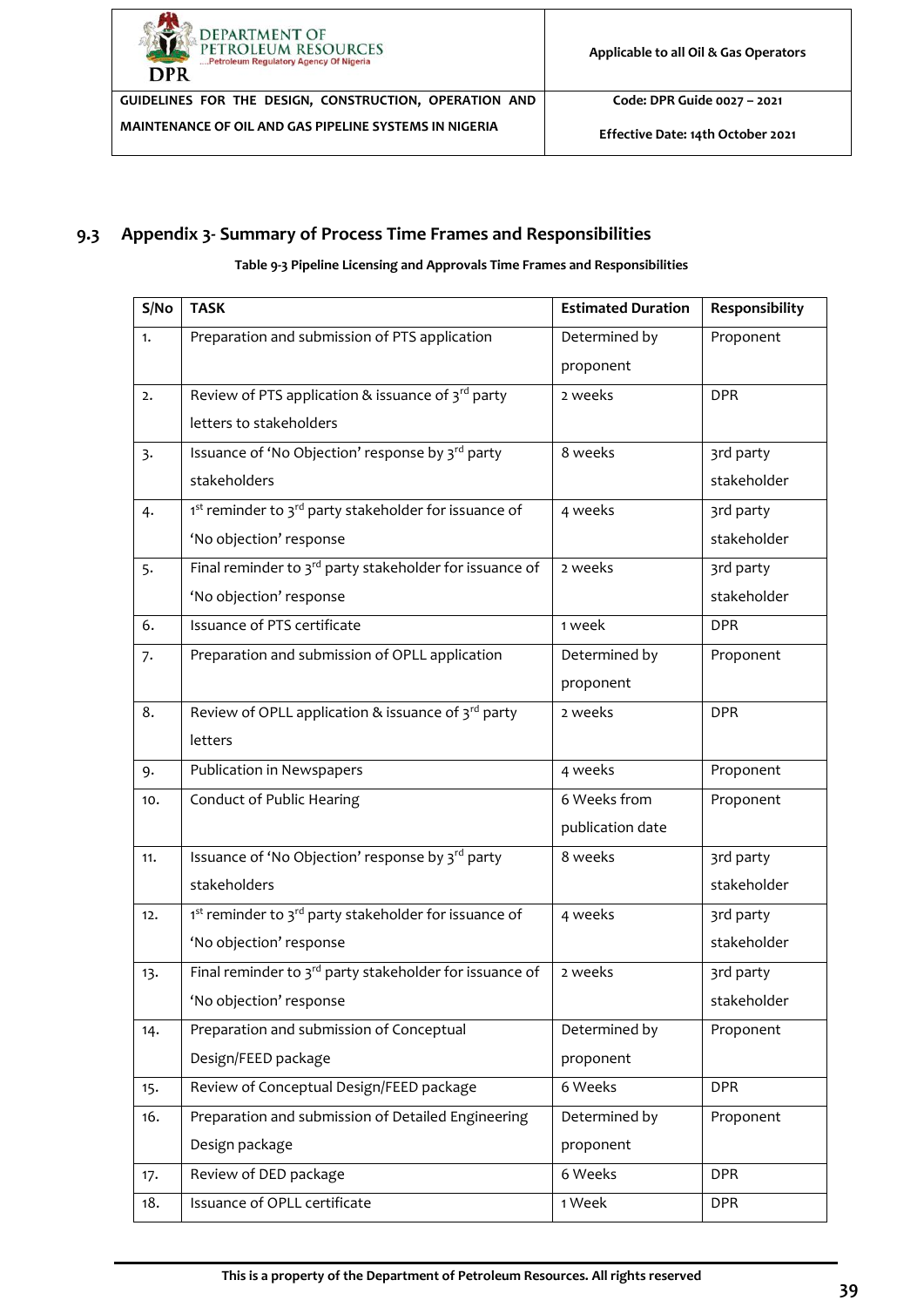

**Code: DPR Guide 0027 – 2021**

**Effective Date: 14th October 2021**

| 19. | Construction of Pipeline                                                                        | Determined by DPR<br>$&$ proponent | Proponent  |
|-----|-------------------------------------------------------------------------------------------------|------------------------------------|------------|
| 20. | Preparation and submission of Pre-commissioning<br>application                                  | Determined by<br>proponent         | Proponent  |
| 21. | Pre-commissioning Exercise                                                                      | Determined by<br>proponent         | Proponent  |
| 22. | Preparation and submission of<br>Commissioning/Approval To Introduce Hydrocarbon<br>application | Determined by<br>proponent         | Proponent  |
| 23. | Issuance of Approval to Introduce Hydrocarbon                                                   | 2 weeks                            | <b>DPR</b> |
| 24. | Preparation and submission of LTO application                                                   | Determined by<br>proponent         | Proponent  |
| 25. | Review & Issuance of LTO                                                                        | 2 Weeks                            | <b>DPR</b> |

#### <span id="page-45-1"></span><span id="page-45-0"></span>**9.4 Appendix 4: Statutory Compliance Checklist**

#### Table 9-4 **Statutory Compliance Checklist**

| S/No           | <b>Statutory Compliance Plan</b>                | <b>DPR Activity</b>                                       |  |  |
|----------------|-------------------------------------------------|-----------------------------------------------------------|--|--|
| 1.             | Permit to Survey Pipeline R.O.W.                | Inspection of proposed ROW and Permit to Survey.          |  |  |
|                |                                                 | DPR shall seek the consent of $3^{rd}$ party agencies     |  |  |
|                |                                                 | (Ministry of Lands, NPA, NIWA, Railway e.t.c.             |  |  |
|                |                                                 | depending on the interference by the proposed             |  |  |
|                |                                                 | pipeline).                                                |  |  |
| 2.             | Conceptual Design                               | Participation and Approval                                |  |  |
| $\overline{3}$ | Design Safety Case (Basic)                      | Approval                                                  |  |  |
| 4.             | Detailed Design                                 | Participation and Approval                                |  |  |
| 5.             | Environmental Impact Assessment (EIA)           | Approval                                                  |  |  |
| 6.             | Environmental Management Plan (EMP)             | Endorsement                                               |  |  |
| 7.             | Technical, Safety and Engineering Reviews       | Participation                                             |  |  |
| 8.             | Manufacturing Inspection Plan (MIP) / Line Pipe | Witness and endorse                                       |  |  |
|                | Mill Certification                              | In-factory manufacturing QA/QC processes                  |  |  |
| 9.             | Factory Acceptance Tests (FAT) /                | Witness and endorse                                       |  |  |
|                | Inspection & Test Plans (ITPS)                  |                                                           |  |  |
| 10.            | Pipeline O&M Strategy                           | Approval & Monitoring                                     |  |  |
| 11.            | OPLL                                            | Grant of Licence. DPR shall seek the consent of 3rd party |  |  |
|                |                                                 | agencies (Ministry of Lands, NPA, NIWA, Railway e.t.c.    |  |  |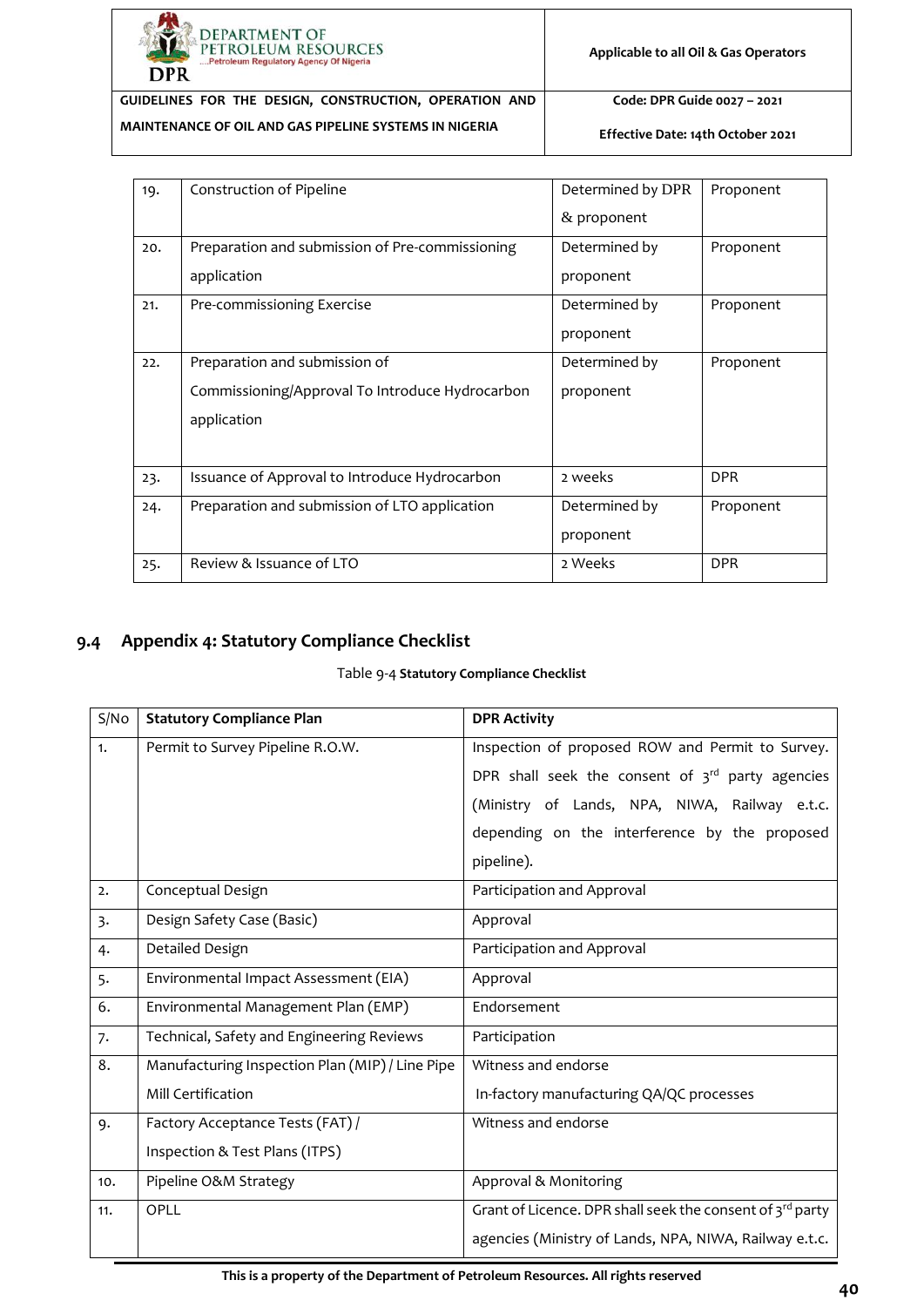

**Code: DPR Guide 0027 – 2021**

**Effective Date: 14th October 2021**

|     |                                                 | depending on the interference by the proposed             |  |  |
|-----|-------------------------------------------------|-----------------------------------------------------------|--|--|
|     |                                                 | pipeline). Public hearing shall also be held during       |  |  |
|     |                                                 | before a licence is granted                               |  |  |
| 12. | Pipeline construction                           | Monitoring                                                |  |  |
| 13. | Pipeline Pre- Commissioning & Commissioning     | Approval & Witness                                        |  |  |
| 14. | Manufacturing Inspection Plan (MIP) / Line Pipe | Witness and endorse                                       |  |  |
|     | Mill Certification                              | In-factory manufacturing QA/QC processes                  |  |  |
|     |                                                 |                                                           |  |  |
| 15. | Factory Acceptance Tests (FAT) /                | Witness and endorse                                       |  |  |
|     | Inspection & Test Plans (ITPS)                  |                                                           |  |  |
| 16. | Pipeline O&M Strategy                           | Approval & Monitoring                                     |  |  |
| 17. | OPLL                                            | Grant of Licence. DPR shall seek the consent of 3rd party |  |  |
|     |                                                 | agencies (Ministry of Lands, NPA, NIWA, Railway e.t.c.    |  |  |
|     |                                                 | depending on the interference by the proposed             |  |  |
|     |                                                 | pipeline). Public hearing shall also be held during       |  |  |
|     |                                                 | before a licence is granted                               |  |  |
| 18. | Pipeline Construction                           | Monitoring                                                |  |  |
| 19. | Pipeline Pre-Commissioning & Commissioning      | Approval & Witness                                        |  |  |

#### <span id="page-46-0"></span>**10. GLOSSARY**

Abbreviations, terms and references used in this document are explained hereunder

| ANSI           | American National Standard                                               |
|----------------|--------------------------------------------------------------------------|
| ASME-          | American Society of Mechanical Engineers                                 |
| ASTM-          | American Society for Testing & Material                                  |
| <b>BFD</b>     | Basis for Design                                                         |
| CEP            | Community Engagement Program                                             |
| DPR.           | Department of Petroleum Resources                                        |
| DPR            | Director/CEO, Department of Petroleum Resources                          |
| <b>DSAW</b>    | Double Submerged Arc Welded                                              |
| <b>EGASPIN</b> | Environmental Guidelines and Standards for Petroleum Industry in Nigeria |
| EIA            | Environmental Impact Assessment                                          |
| ERW            | Electric Resistance Welded                                               |
| FAT            | <b>Factory Acceptance Test</b>                                           |
| FEED           | Front End Engineering Design                                             |
| <b>FLR</b>     | Flowline and Riser                                                       |
|                |                                                                          |